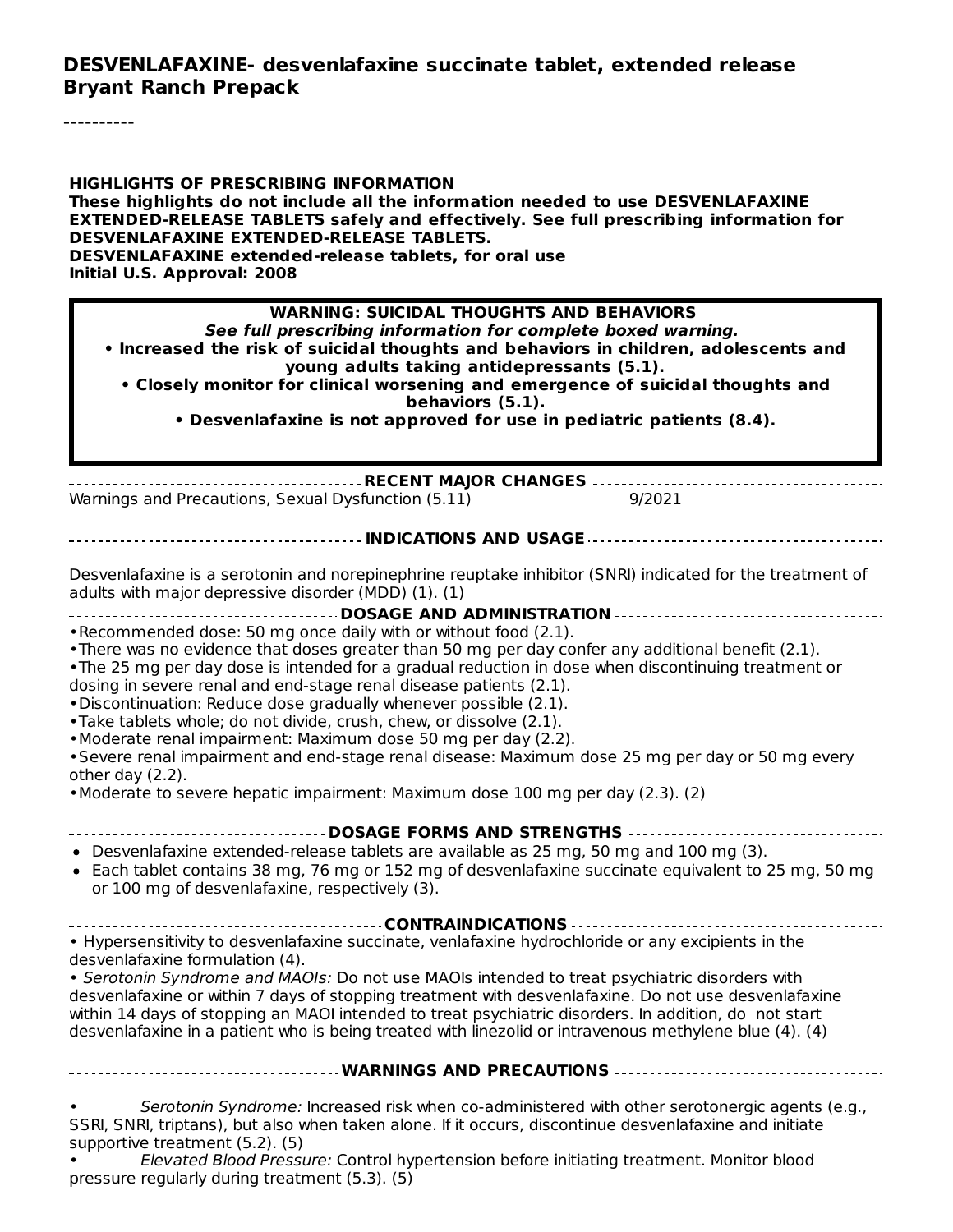- pressure regularly during treatment (5.3). (5) • Increased Risk of Bleeding: Concomitant use of aspirin, NSAIDs, other antiplatelet drugs, warfarin, and other anticoagulants may increase this risk (5.4). (5)
- Angle Closure Glaucoma: Avoid use of antidepressants, including desvenlafaxine, in patients with untreated anatomically narrow angles treated (5.5). (5)
- Activation of Mania/Hypomania: Use cautiously in patients with Bipolar Disorder. Caution patients about risk of activation of mania/hypomania (5.6). (5)
- Discontinuation Syndrome: Taper dose when possible and monitor for discontinuation symptoms (5.7). (5)
- Seizure: Can occur. Use cautiously in patients with seizure disorder (5.8). (5)
- Hyponatremia: Can occur in association with SIADH (5.9). (5)
- Interstitial Lung Disease and Eosinophilic Pneumonia: Can occur (5.10). (5)
- Sexual Dysfunction: Desvenlafaxine may cause symptoms of sexual dysfunction (5.11). (5)

**ADVERSE REACTIONS** Most common adverse reactions (incidence ≥5% and twice the rate of placebo in the 50 or 100 mg dose groups) were: nausea, dizziness, insomnia, hyperhidrosis, constipation, somnolence, decreased appetite, anxiety, and specific male sexual function disorders (6.1). (6)

#### **To report SUSPECTED ADVERSE REACTIONS, contact Breckenridge Pharmaceutical, Inc. at 1- 800-367-3395 or FDA at 1-800-FDA-1088 or www.fda.gov/medwatch** (6)

- **USE IN SPECIFIC POPULATIONS**
- Pregnancy: Third trimester use may result in neonatal discontinuation syndrome (8.1).
- Geriatric Use: There is an increased incidence of orthostatic hypotension in desvenlafaxine treated patients  $≥65$  years (6.1 and 8.5). (8)

#### **See 17 for PATIENT COUNSELING INFORMATION and Medication Guide.**

**Revised: 10/2021**

#### **FULL PRESCRIBING INFORMATION: CONTENTS\* WARNING: SUICIDAL THOUGHTS AND BEHAVIORS 1 INDICATIONS AND USAGE**

### **2 DOSAGE AND ADMINISTRATION**

- 2.1General Instructions for Use
- 2.2 Dosage Recommendations for Patients with Renal Impairment
- 2.3 Dosage Recommendations for Patients with Hepatic Impairment
- 2.4 Maintenance/Continuation/Extended Treatment
- 2.5 Discontinuing Desvenlafaxine
- 2.6 Switching Patients From Other Antidepressants to Desvenlafaxine

2.7 Switching Patients to or from a Monoamine Oxidase Inhibitor (MAOI) Intended to Treat Psychiatric Disorders

2.8 Use of Desvenlafaxine with other MAOIs such as Linezolid or Methylene Blue

### **3 DOSAGE FORMS AND STRENGTHS**

## **4 CONTRAINDICATIONS**

### **5 WARNINGS AND PRECAUTIONS**

5.1 Suicidal Thoughts and Behaviors in Pediatric and Young Adult Patients

- 5.2 Serotonin Syndrome
- 5.3 Elevated Blood Pressure
- 5.4 Increased Risk of Bleeding
- 5.5 Angle Closure Glaucoma
- 5.6 Activation of Mania/Hypomania
- 5.7 Discontinuation Syndrome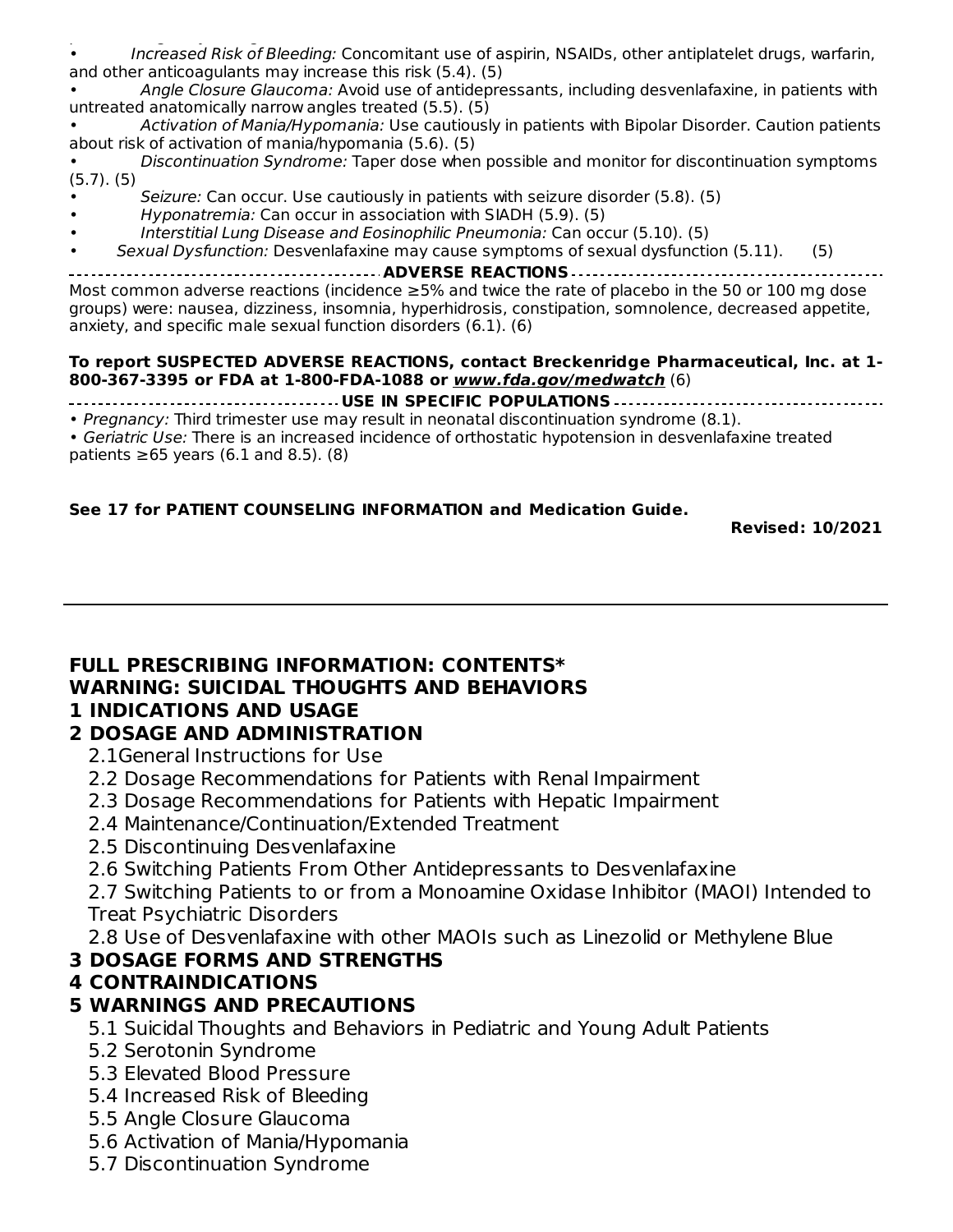- 5.8 Seizure
- 5.9 Hyponatremia
- 5.10 Interstitial Lung Disease and Eosinophilic Pneumonia
- 5.11 Sexual Dysfunction

# **6 ADVERSE REACTIONS**

- 6.1 Clinical Studies Experience
- 6.2 Postmarketing Experience

# **7 DRUG INTERACTIONS**

- 7.1 Drugs Having Clinically Important Interactions with Desvenlafaxine
- 7.2 Drugs Having No Clinically Important Interactions with Desvenlafaxine
- 7.3 Alcohol
- 7.4 Drug-Laboratory Test Interactions

## **8 USE IN SPECIFIC POPULATIONS**

- 8.1 Pregnancy
- 8.2 Lactation
- 8.4 Pediatric Use
- 8.5 Geriatric Use
- 8.6 Renal Impairment
- 8.7 Hepatic Impairment

## **9 DRUG ABUSE AND DEPENDENCE**

9.1 Controlled Substance

## **10 OVERDOSAGE**

- 10.1 Human Experience with Overdosage
- 10.2 Management of Overdosage

## **11 DESCRIPTION**

# **12 CLINICAL PHARMACOLOGY**

- 12.1 Mechanism of Action
- 12.2 Pharmacodynamics
- 12.3 Pharmacokinetics

## **13 NONCLINICAL TOXICOLOGY**

13.1 Carcinogenesis, Mutagenesis, Impairment of Fertility

## **14 CLINICAL STUDIES**

## **16 HOW SUPPLIED/STORAGE AND HANDLING**

### **17 PATIENT COUNSELING INFORMATION**

 $\ast$  Sections or subsections omitted from the full prescribing information are not listed.

## **FULL PRESCRIBING INFORMATION**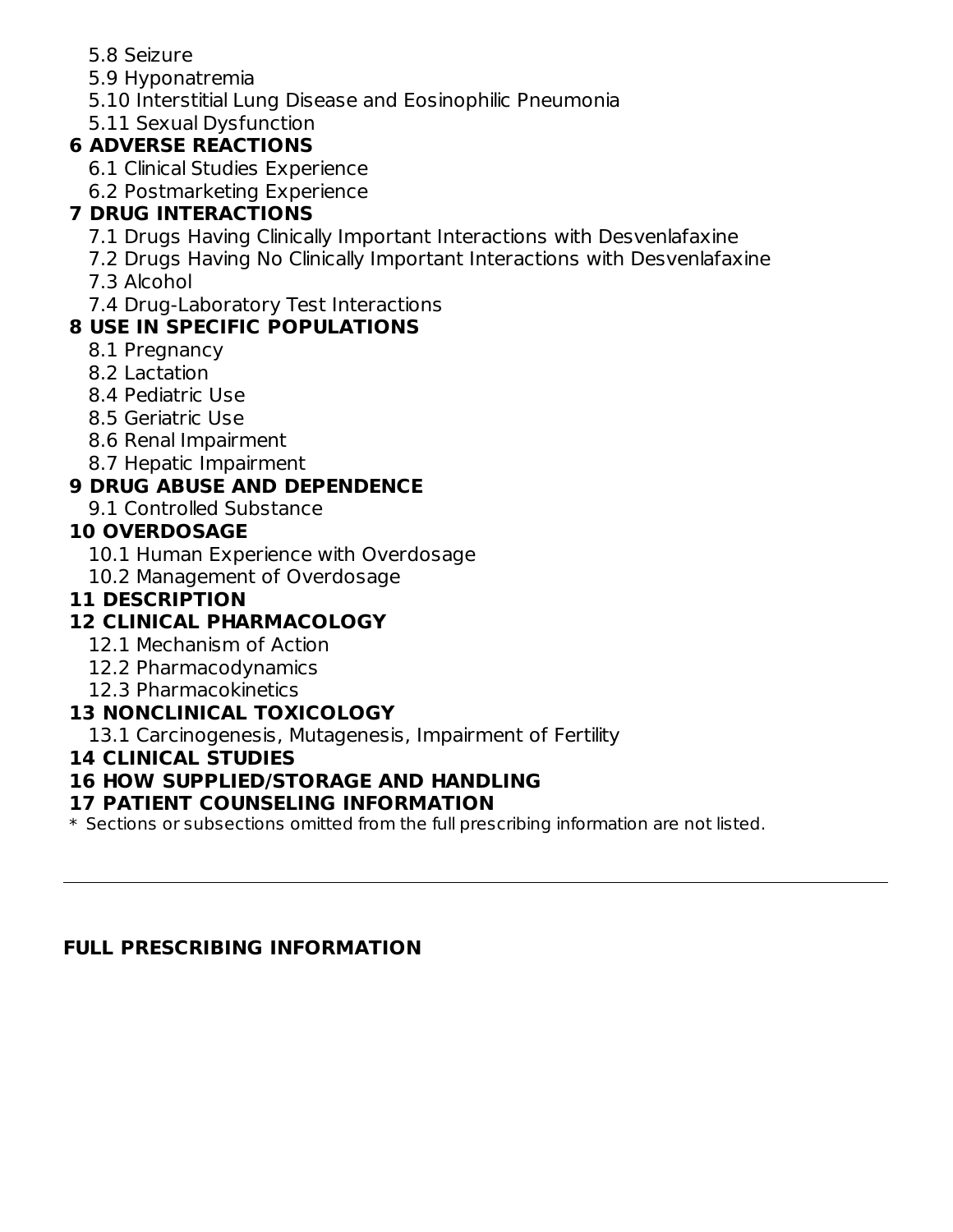### **WARNING: SUICIDAL THOUGHTS AND BEHAVIORS**

**Antidepressants increased the risk of suicidal thoughts and behavior in children, adolescents, and young adults in short-term studies. These studies did not show an increase in the risk of suicidal thoughts and behavior with antidepressant use in patients over age 24; there was a reduction in risk with antidepressant use in patients aged 65 and older [see Warnings and Precautions (5.1)].**

**In patients of all ages who are started on antidepressant therapy, monitor closely for worsening, and for emergence of suicidal thoughts and behaviors. Advise families and caregivers of the need for close observation and communication with the prescriber [see Warnings and Precautions (5.1)].**

**Desvenlafaxine is not approved for use in pediatric patients [see Use in Specific Populations (8.4)].**

### **1 INDICATIONS AND USAGE**

Desvenlafaxine is indicated for the treatment of adults with major depressive disorder (MDD) [see Clinical Studies (14)].

### **2 DOSAGE AND ADMINISTRATION**

### **2.1General Instructions for Use**

The recommended dose for desvenlafaxine is 50 mg once daily, with or without food. The 50 mg dose is both a starting dose and the therapeutic dose. Desvenlafaxine should be taken at approximately the same time each day. Tablets must be swallowed whole with fluid and not divided, crushed, chewed, or dissolved.

In clinical studies, doses of 10 mg to 400 mg per day were studied. In clinical studies, doses of 50 mg to 400 mg per day were shown to be effective, although no additional benefit was demonstrated at doses greater than 50 mg per day and adverse reactions and discontinuations were more frequent at higher doses.

The 25 mg per day dose is intended for a gradual reduction in dose when discontinuing treatment. When discontinuing therapy, gradual dose reduction is recommended whenever possible to minimize discontinuation symptoms [see Dosage and Administration (2.5) and Warnings and Precautions (5.7)].

### **2.2 Dosage Recommendations for Patients with Renal Impairment**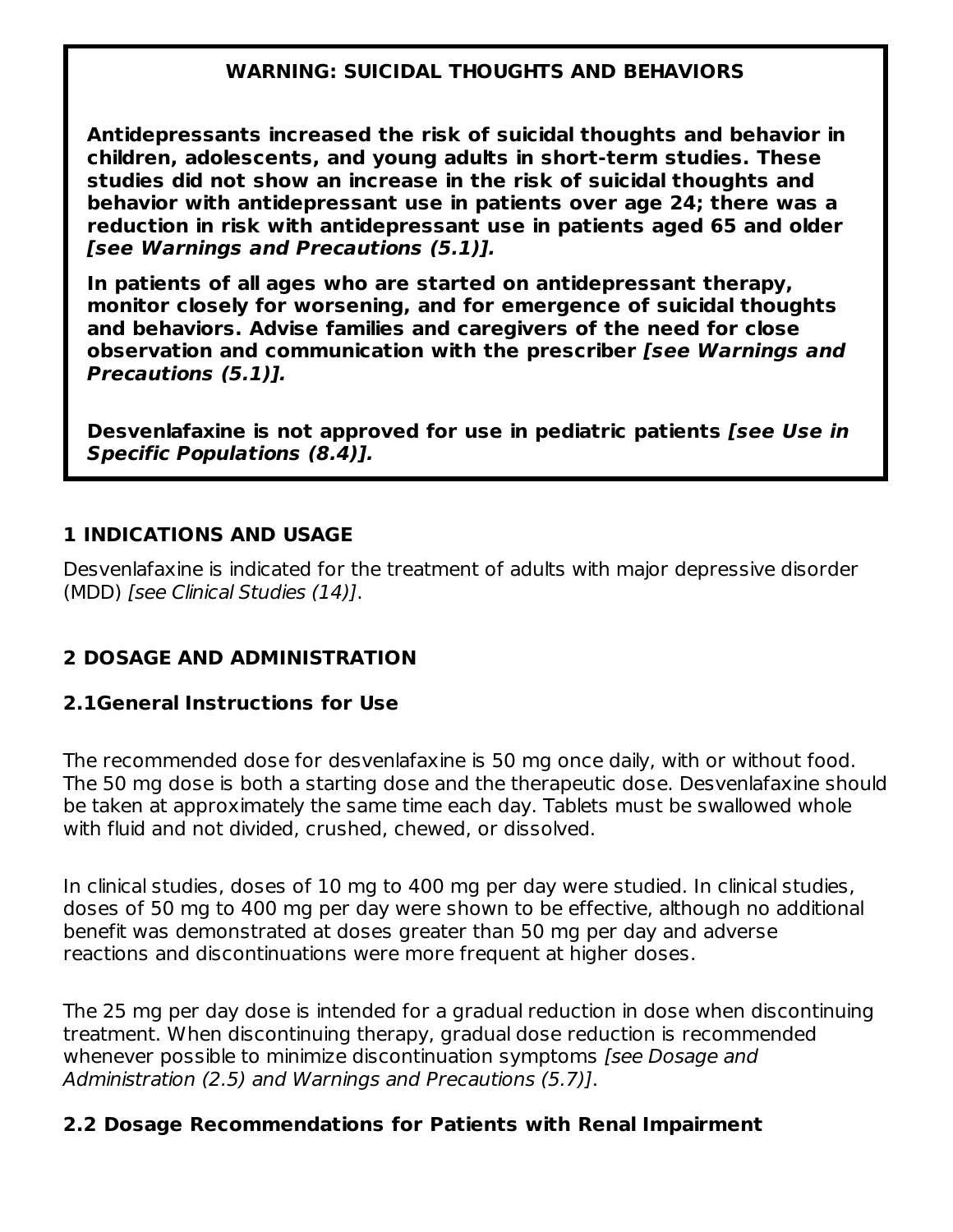The maximum recommended dose in patients with moderate renal impairment (24-hr creatinine clearance [Cl $_{\rm Cr}]$  = 30 to 50 mL/min, Cockcroft-Gault [C-G]) is 50 mg per day. The maximum recommended dose in patients with severe renal impairment (Cl $_{\rm Cr}$ 15 to 29 mL/min, C-G) or end-stage renal disease (ESRD, Cl $_{\rm Cr}$   $<$  15 mL/min, C-G) is 25 mg every day or 50 mg every other day. Supplemental doses should not be given to patients after dialysis [see Use in Specific Populations (8.6) and Clinical Pharmacology (12.3)].

## **2.3 Dosage Recommendations for Patients with Hepatic Impairment**

The recommended dose in patients with moderate to severe hepatic impairment (Child-Pugh score 7 to 15) is 50 mg per day. Dose escalation above 100 mg per day is not recommended [see Use in Specific Populations (8.7) and Clinical Pharmacology (12.3)].

## **2.4 Maintenance/Continuation/Extended Treatment**

It is generally agreed that acute episodes of major depressive disorder require several months or longer of sustained pharmacologic therapy. Longer-term efficacy of desvenlafaxine (50 to 400 mg) was established in two maintenance trials *[see Clinical*] Studies (14)]. Patients should be periodically reassessed to determine the need for continued treatment.

## **2.5 Discontinuing Desvenlafaxine**

Adverse reactions may occur upon discontinuation of desvenlafaxine (see Warnings and Precautions (5.7)]. Gradually reduce the dosage rather than stopping desvenlafaxine abruptly whenever possible.

## **2.6 Switching Patients From Other Antidepressants to Desvenlafaxine**

Discontinuation symptoms have been reported when switching patients from other antidepressants, including venlafaxine, to desvenlafaxine. Tapering of the initial antidepressant may be necessary to minimize discontinuation symptoms.

### **2.7 Switching Patients to or from a Monoamine Oxidase Inhibitor (MAOI) Intended to Treat Psychiatric Disorders**

At least 14 days should elapse between discontinuation of an MAOI intended to treat psychiatric disorders and initiation of therapy with desvenlafaxine. Conversely, at least 7 days should be allowed after stopping desvenlafaxine before starting an MAOI intended to treat psychiatric disorders [see Contraindications (4)].

### **2.8 Use of Desvenlafaxine with other MAOIs such as Linezolid or Methylene Blue**

Do not start desvenlafaxine in a patient who is being treated with linezolid or intravenous methylene blue because there is increased risk of serotonin syndrome. In a patient who requires more urgent treatment of a psychiatric condition, other interventions, including hospitalization, should be considered [see Contraindications (4)].

In some cases, a patient already receiving desvenlafaxine therapy may require urgent treatment with linezolid or intravenous methylene blue. If acceptable alternatives to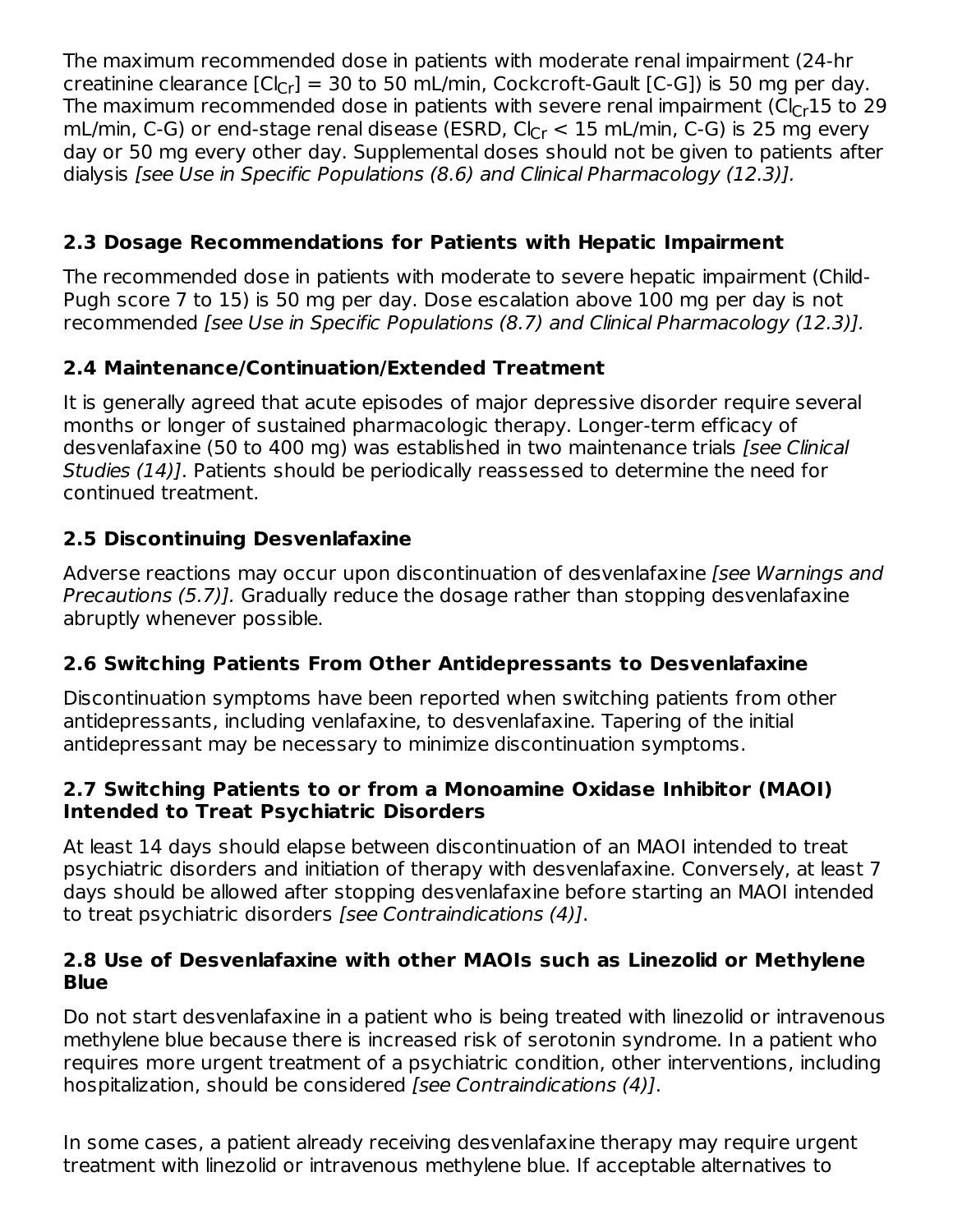linezolid or intravenous methylene blue treatment are not available and the potential benefits of linezolid or intravenous methylene blue treatment are judged to outweigh the risks of serotonin syndrome in a particular patient, desvenlafaxine should be stopped promptly, and linezolid or intravenous methylene blue can be administered. The patient should be monitored for symptoms of serotonin syndrome for 7 days or until 24 hours after the last dose of linezolid or intravenous methylene blue, whichever comes first. Therapy with desvenlafaxine may be resumed 24 hours after the last dose of linezolid or intravenous methylene blue [see Warnings and Precautions (5.2)].

The risk of administering methylene blue by non-intravenous routes (such as oral tablets or by local injection) or in intravenous doses much lower than 1 mg/kg with desvenlafaxine is unclear. The clinician should, nevertheless, be aware of the possibility of emergent symptoms of serotonin syndrome with such use [see Warnings and Precautions (5.2)].

### **3 DOSAGE FORMS AND STRENGTHS**

Desvenlafaxine extended-release tablets are available as 25 mg, 50 mg and 100 mg tablets.

25 mg, tan colored, round, biconvex tablets, debossed with 'L634' on one side and plain on other side.

50 mg, light pink colored, round, biconvex tablets, debossed with 'L349' on one side and plain on other side.

100 mg, dark brown to red colored, round, biconvex tablets, debossed with 'L350' on one side and plain on other side.

## **4 CONTRAINDICATIONS**

- Hypersensitivity to desvenlafaxine succinate, venlafaxine hydrochloride or to any excipients in the desvenlafaxine extended-release tablets formulation. Angioedema has been reported in patients treated with desvenlafaxine [see Adverse Reactions  $(6.1)$ ].
- The use of MAOIs intended to treat psychiatric disorders with desvenlafaxine or within 7 days of stopping treatment with desvenlafaxine is contraindicated because of an increased risk of serotonin syndrome. The use of desvenlafaxine within 14 days of stopping an MAOI intended to treat psychiatric disorders is also contraindicated [see Dosage and Administration (2.7) and Warnings and Precautions (5.2)].
- Starting desvenlafaxine in a patient who is being treated with MAOIs such as linezolid or intravenous methylene blue is also contraindicated because of an increased risk of serotonin syndrome [see Dosage and Administration (2.8) and Warnings and Precautions (5.2)].

### **5 WARNINGS AND PRECAUTIONS**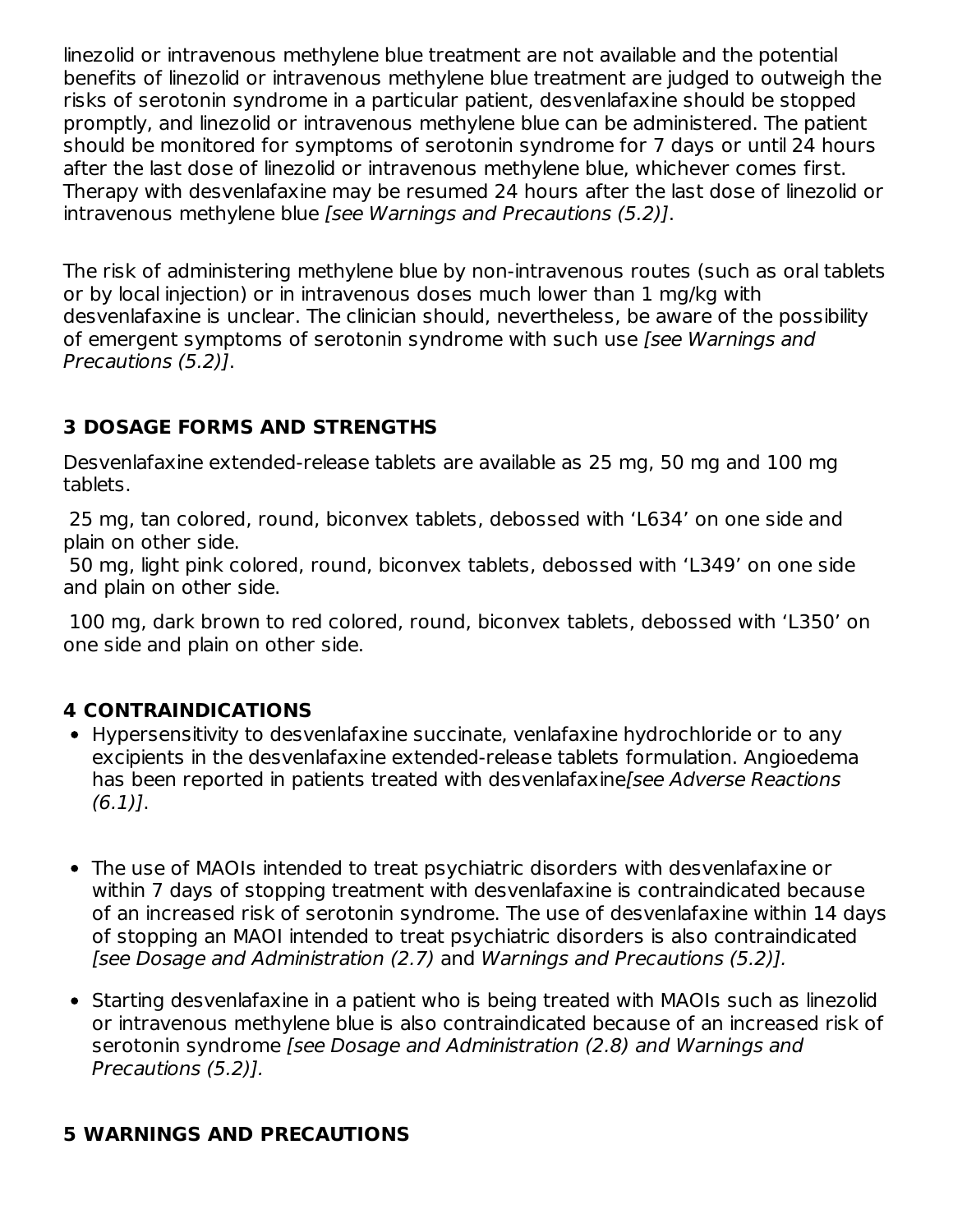## **5.1 Suicidal Thoughts and Behaviors in Pediatric and Young Adult Patients**

Patients with MDD, both adult and pediatric, may experience worsening of their depression and/or the emergence of suicidal ideation and behavior (suicidality) or unusual changes in behavior, whether or not they are taking antidepressant medications, and this risk may persist until significant remission occurs. Suicide is a known risk of depression and certain other psychiatric disorders, and these disorders themselves are the strongest predictors of suicide. There has been a long-standing concern, however, that antidepressants may have a role in inducing worsening of depression and the emergence of suicidality in certain patients during the early phases of treatment. Pooled analyses of short-term placebo-controlled studies of antidepressant drugs (SSRIs and others) showed that these drugs increase the risk of suicidal thinking and behavior (suicidality) in children, adolescents, and young adults (ages 18 to 24) with major depressive disorder (MDD) and other psychiatric disorders. Short-term studies did not show an increase in the risk of suicidality with antidepressants compared to placebo in adults beyond age 24; there was a reduction with antidepressants compared to placebo in adults aged 65 and older.

The pooled analyses of placebo-controlled studies in children and adolescents with MDD, obsessive compulsive disorder (OCD), or other psychiatric disorders included a total of 24 short-term studies of 9 antidepressant drugs in over 4,400 patients. The pooled analyses of placebo-controlled studies in adults with MDD or other psychiatric disorders included a total of 295 short-term studies (median duration of 2 months) of 11 antidepressant drugs in over 77,000 patients. There was considerable variation in risk of suicidality among drugs, but a tendency toward an increase in the younger patients for almost all drugs studied. There were differences in absolute risk of suicidality across the different indications, with the highest incidence in MDD. The risk differences (drug vs. placebo), however, were relatively stable within age strata and across indications. These risk differences (drug-placebo difference in the number of cases of suicidality per 1,000 patients treated) are provided in Table 1.

### **Table 1**

| <b>Age</b><br>Range | Drug-Placebo Difference in Number of Cases of Suicidality per<br>1,000 |
|---------------------|------------------------------------------------------------------------|
|                     | <b>Patients Treated</b>                                                |
|                     | Increases Compared to Placebo                                          |
| $ $ < 18            | 14 additional cases                                                    |
| $\sqrt{18}$ to 24   | 5 additional cases                                                     |
|                     | Decreases Compared to Placebo                                          |
| 25 to 64            | 1 fewer case                                                           |
| $\geq 65$           | 6 fewer cases                                                          |

No suicides occurred in any of the pediatric studies. There were suicides in the adult studies, but the number was not sufficient to reach any conclusion about drug effect on suicide.

It is unknown whether the suicidality risk extends to longer-term use, i.e., beyond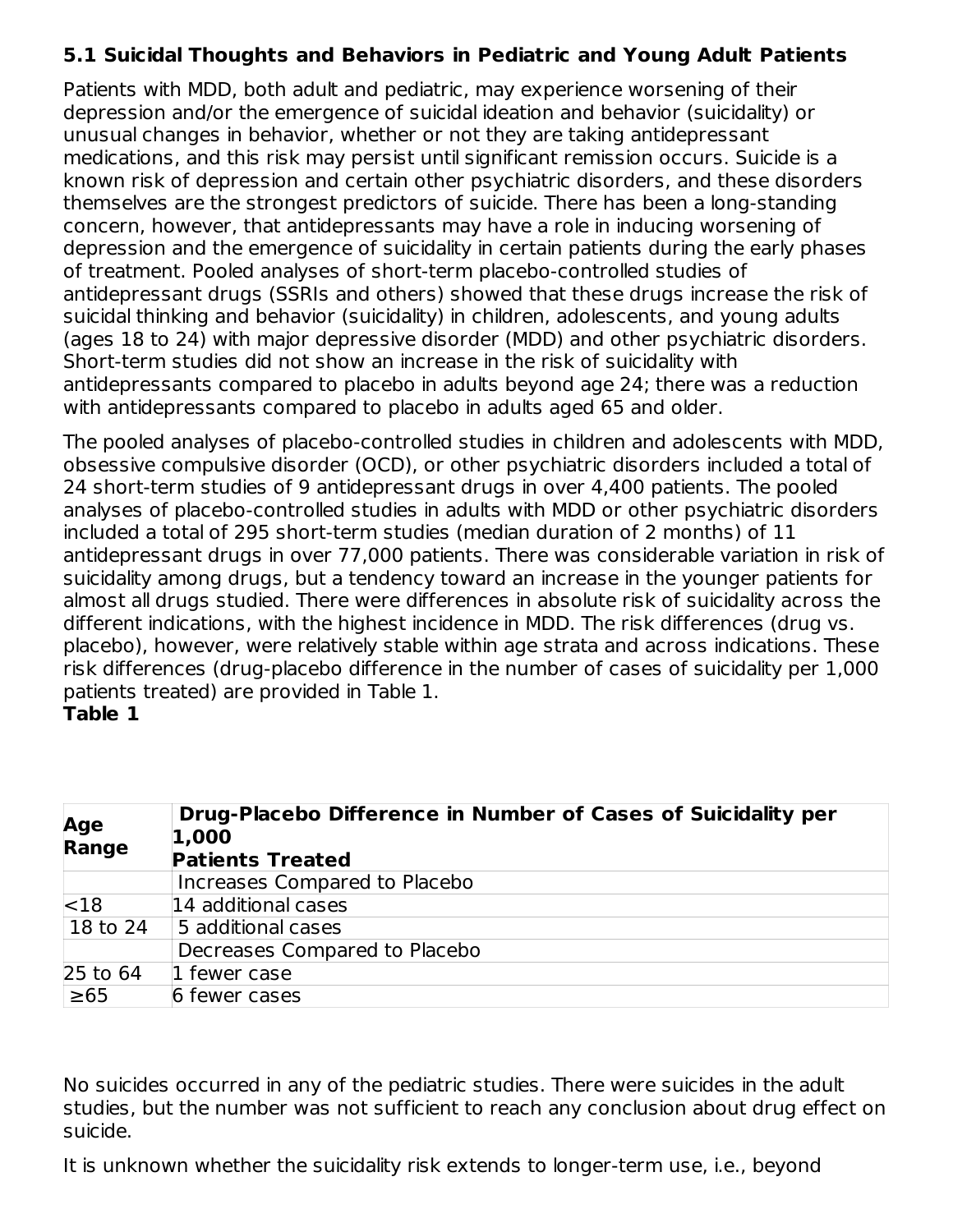several months. However, there is substantial evidence from placebo-controlled maintenance studies in adults with depression that the use of antidepressants can delay the recurrence of depression.

All patients being treated with antidepressants for any indication should be monitored appropriately and observed closely for clinical worsening, suicidality, and unusual changes in behavior, especially during the initial few months of a course of drug therapy, or at times of dose changes, either increases or decreases.

The following symptoms, anxiety, agitation, panic attacks, insomnia, irritability, hostility, aggressiveness, impulsivity, akathisia (psychomotor restlessness), hypomania, and mania, have been reported in adult and pediatric patients being treated with antidepressants for major depressive disorder as well as for other indications, both psychiatric and nonpsychiatric. Although a causal link between the emergence of such symptoms and either the worsening of depression and/or the emergence of suicidal impulses has not been established, there is concern that such symptoms may represent precursors to emerging suicidality.

Consideration should be given to changing the therapeutic regimen, including possibly discontinuing the medication, in patients whose depression is persistently worse, or who are experiencing emergent suicidality or symptoms that might be precursors to worsening depression or suicidality, especially if these symptoms are severe, abrupt in onset, or were not part of the patient's presenting symptoms.

If the decision has been made to discontinue treatment, medication should be tapered, as rapidly as is feasible, but with recognition that abrupt discontinuation can be associated with certain symptoms [see Dosage and Administration (2.4), Warnings and Precautions (5.7) ].

Families and caregivers of patients being treated with antidepressants for major depressive disorder or other indications, both psychiatric and nonpsychiatric, should be alerted about the need to monitor patients for the emergence of agitation, irritability, unusual changes in behavior, and the other symptoms described above, as well as the emergence of suicidality, and to report such symptoms immediately to healthcare providers. Such monitoring should include daily observation by families and caregivers.

Prescriptions for desvenlafaxine should be written for the smallest quantity of tablets consistent with good patient management, in order to reduce the risk of overdose.

### Screening Patients for Bipolar Disorder

A major depressive episode may be the initial presentation of bipolar disorder. It is generally believed (though not established in controlled studies) that treating such an episode with an antidepressant alone may increase the likelihood of precipitation of a mixed/manic episode in patients at risk for bipolar disorder. Whether any of the symptoms described above represent such a conversion is unknown. However, prior to initiating treatment with an antidepressant, patients with depressive symptoms should be adequately screened to determine if they are at risk for bipolar disorder; such screening should include a detailed psychiatric history, including a family history of suicide, bipolar disorder, and depression. It should be noted that desvenlafaxine is not approved for use in treating bipolar depression.

### **5.2 Serotonin Syndrome**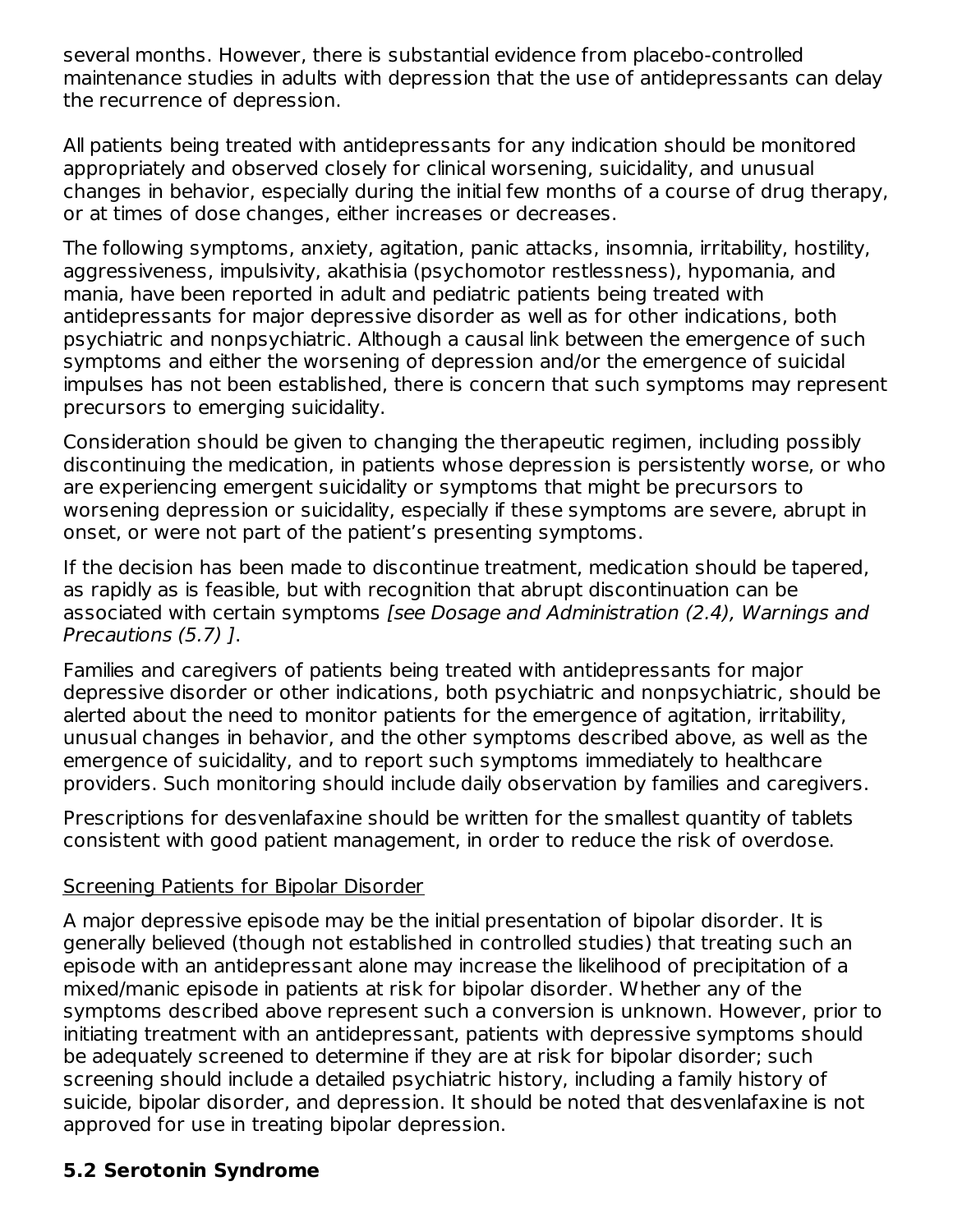Serotonin-norepinephrine reuptake inhibitors (SNRIs) and selective-serotonin reuptake inhibitors (SSRIs), including desvenlafaxine, can precipitate serotonin syndrome, a potentially life-threatening condition. The risk is increased with concomitant use of other serotonergic drugs (including triptans, tricyclic antidepressants, fentanyl, lithium, tramadol, tryptophan, buspirone, amphetamines, and St. John's Wort) and with drugs that impair metabolism of serotonin, i.e., MAOIs [see Contraindications (4), Drug Interactions (7.1)]. Serotonin syndrome can also occur when these drugs are used alone.

Serotonin syndrome signs and symptoms may include mental status changes (e.g., agitation, hallucinations, delirium, and coma), autonomic instability (e.g., tachycardia, labile blood pressure, dizziness, diaphoresis, flushing, hyperthermia), neuromuscular symptoms (e.g., tremor, rigidity, myoclonus, hyperreflexia, incoordination), seizures, and gastrointestinal symptoms (e.g., nausea, vomiting, diarrhea).

The concomitant use of desvenlafaxine with MAOIs is contraindicated. In addition, do not initiate desvenlafaxine in a patient being treated with MAOIs such as linezolid or intravenous methylene blue. No reports involved the administration of methylene blue by other routes (such as oral tablets or local tissue injection). If it is necessary to initiate treatment with an MAOI such as linezolid or intravenous methylene blue in a patient taking desvenlafaxine, discontinue desvenlafaxine before initiating treatment with the MAOI [see Contraindications (4), Drug Interactions (7.1)].

Monitor all patients taking desvenlafaxine for the emergence of serotonin syndrome. Discontinue treatment with desvenlafaxine and any concomitant serotonergic agents immediately if the above symptoms occur, and initiate supportive symptomatic treatment. If concomitant use of desvenlafaxine with other serotonergic drugs is clinically warranted, inform patients of the increased risk for serotonin syndrome and monitor for symptoms.

### **5.3 Elevated Blood Pressure**

Patients receiving desvenlafaxine should have regular monitoring of blood pressure since increases in blood pressure were observed in clinical studies *[see Adverse*] Reactions (6.1)]. Pre-existing hypertension should be controlled before initiating treatment with desvenlafaxine. Caution should be exercised in treating patients with preexisting hypertension, cardiovascular, or cerebrovascular conditions that might be compromised by increases in blood pressure. Cases of elevated blood pressure requiring immediate treatment have been reported with desvenlafaxine.

Sustained blood pressure increases could have adverse consequences. For patients who experience a sustained increase in blood pressure while receiving desvenlafaxine, either dose reduction or discontinuation should be considered *[see Adverse Reactions*  $(6.1)$ ].

## **5.4 Increased Risk of Bleeding**

Drugs that interfere with serotonin reuptake inhibition, including desvenlafaxine, may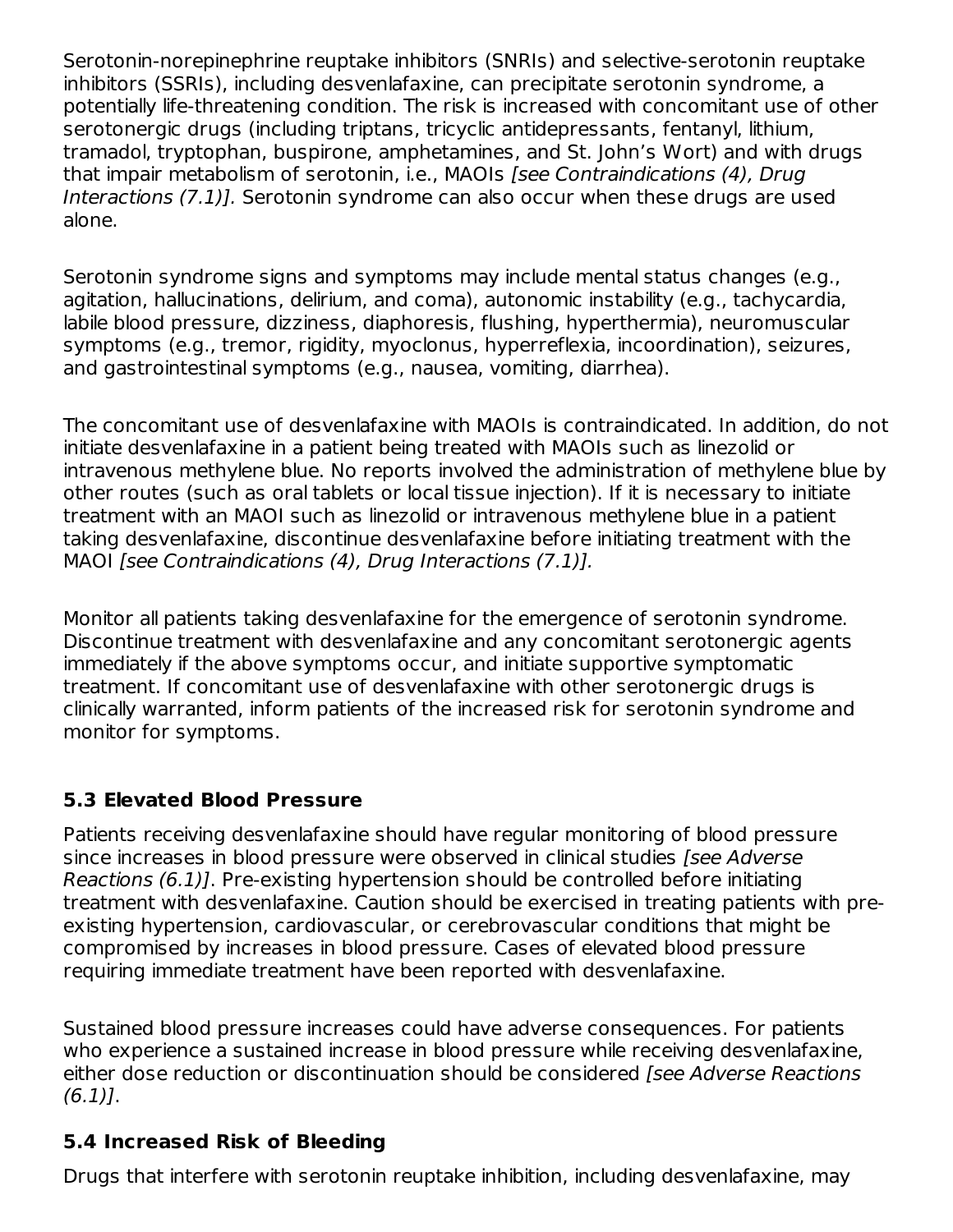increase the risk of bleeding events. Concomitant use of aspirin, nonsteroidal antiinflammatory drugs, warfarin, and other anticoagulants may add to this risk. Case reports and epidemiological studies (case-control and cohort design) have demonstrated an association between use of drugs that interfere with serotonin reuptake and the occurrence of gastrointestinal bleeding. Bleeding events related to SSRIs and SNRIs have ranged from ecchymosis, hematoma, epistaxis, and petechiae to life-threatening hemorrhages. Inform patients about the risk of bleeding associated with the concomitant use of desvenlafaxine and antiplatelet agents or anticoagulants. For patients taking warfarin, carefully monitor coagulation indices when initiating, titrating, or discontinuing desvenlafaxine.

## **5.5 Angle Closure Glaucoma**

The pupillary dilation that occurs following use of many antidepressant drugs including desvenlafaxine may trigger an angle closure attack in a patient with anatomically narrow angles who does not have a patent iridectomy. Avoid use of antidepressants, including desvenlafaxine, in patients with untreated anatomically narrow angles.

### **5.6 Activation of Mania/Hypomania**

During all MDD phase 2 and phase 3 studies, mania was reported for approximately 0.02% of patients treated with desvenlafaxine. Activation of mania/hypomania has also been reported in a small proportion of patients with major affective disorder who were treated with other marketed antidepressants. As with all antidepressants, desvenlafaxine should be used cautiously in patients with a history or family history of mania or hypomania.

### **5.7 Discontinuation Syndrome**

Adverse reactions after discontinuation of serotonergic antidepressants, particularly after abrupt discontinuation, include: nausea, sweating, dysphoric mood, irritability, agitation, dizziness, sensory disturbances (e.g., paresthesia, such as electric shock sensations), tremor, anxiety, confusion, headache, lethargy, emotional lability, insomnia, hypomania, tinnitus, and seizures. A gradual reduction in dosage rather than abrupt cessation is recommended whenever possible [see Dosage and Administration (2.5), Adverse Reactions (6.1)].

### **5.8 Seizure**

Cases of seizure have been reported in pre-marketing clinical studies with desvenlafaxine. Desvenlafaxine has not been systematically evaluated in patients with a seizure disorder. Patients with a history of seizures were excluded from pre-marketing clinical studies. Desvenlafaxine should be prescribed with caution in patients with a seizure disorder.

### **5.9 Hyponatremia**

Hyponatremia may occur as a result of treatment with SSRIs and SNRIs, including desvenlafaxine. In many cases, this hyponatremia appears to be the result of the syndrome of inappropriate antidiuretic hormone secretion (SIADH). Cases with serum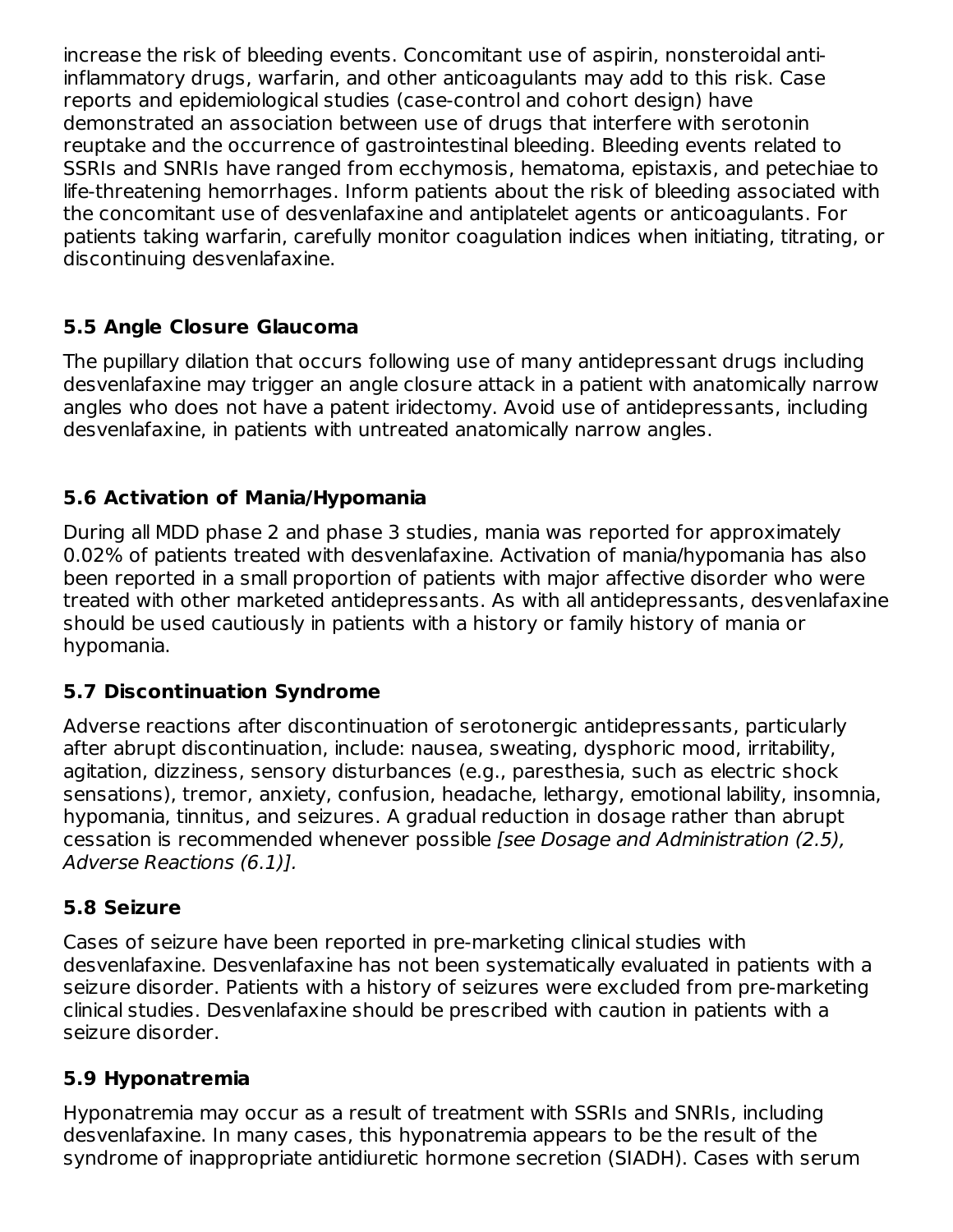sodium lower than 110 mmol/L have been reported. Elderly patients may be at greater risk of developing hyponatremia with SSRIs and SNRIs. Also, patients taking diuretics or who are otherwise volume depleted can be at greater risk [see Use in Specific Populations (8.5) and Clinical Pharmacology (12.3)].

Discontinuation of desvenlafaxine should be considered in patients with symptomatic hyponatremia and appropriate medical intervention should be instituted.

Signs and symptoms of hyponatremia include headache, difficulty concentrating, memory impairment, confusion, weakness, and unsteadiness, which can lead to falls. Signs and symptoms associated with more severe and/or acute cases have included hallucination, syncope, seizure, coma, respiratory arrest, and death.

## **5.10 Interstitial Lung Disease and Eosinophilic Pneumonia**

Interstitial lung disease and eosinophilic pneumonia associated with venlafaxine (the parent drug of desvenlafaxine) therapy have been rarely reported. The possibility of these adverse events should be considered in patients treated with desvenlafaxine who present with progressive dyspnea, cough, or chest discomfort. Such patients should undergo a prompt medical evaluation, and discontinuation of desvenlafaxine should be considered.

## **5.11 Sexual Dysfunction**

Use of SNRIs, including desvenlafaxine, may cause symptoms of sexual dysfunction [see Adverse Reactions (6.1)]. In male patients, SNRI use may result in ejaculatory delay or failure, decreased libido, and erectile dysfunction. In female patients, SNRI use may result in decreased libido and delayed or absent orgasm.

It is important for prescribers to inquire about sexual function prior to initiation of desvenlafaxine and to inquire specifically about changes in sexual function during treatment, because sexual function may not be spontaneously reported. When evaluating changes in sexual function, obtaining a detailed history (including timing of symptom onset) is important because sexual symptoms may have other causes, including the underlying psychiatric disorder. Discuss potential management strategies to support patients in making informed decisions about treatment.

# **6 ADVERSE REACTIONS**

The following adverse reactions are discussed in greater detail in other sections of the label.

- Hypersensitivity [see Contraindications (4)]
- Suicidal Thoughts and Behaviors in Pediatric and Young Adult Patients *[see Warnings* and Precautions (5.1)]
- Serotonin Syndrome [see Warnings and Precautions (5.2)]
- Elevated Blood Pressure [see Warnings and Precautions (5.3)]
- Increased Risk of Bleeding [see Warnings and Precautions (5.4)]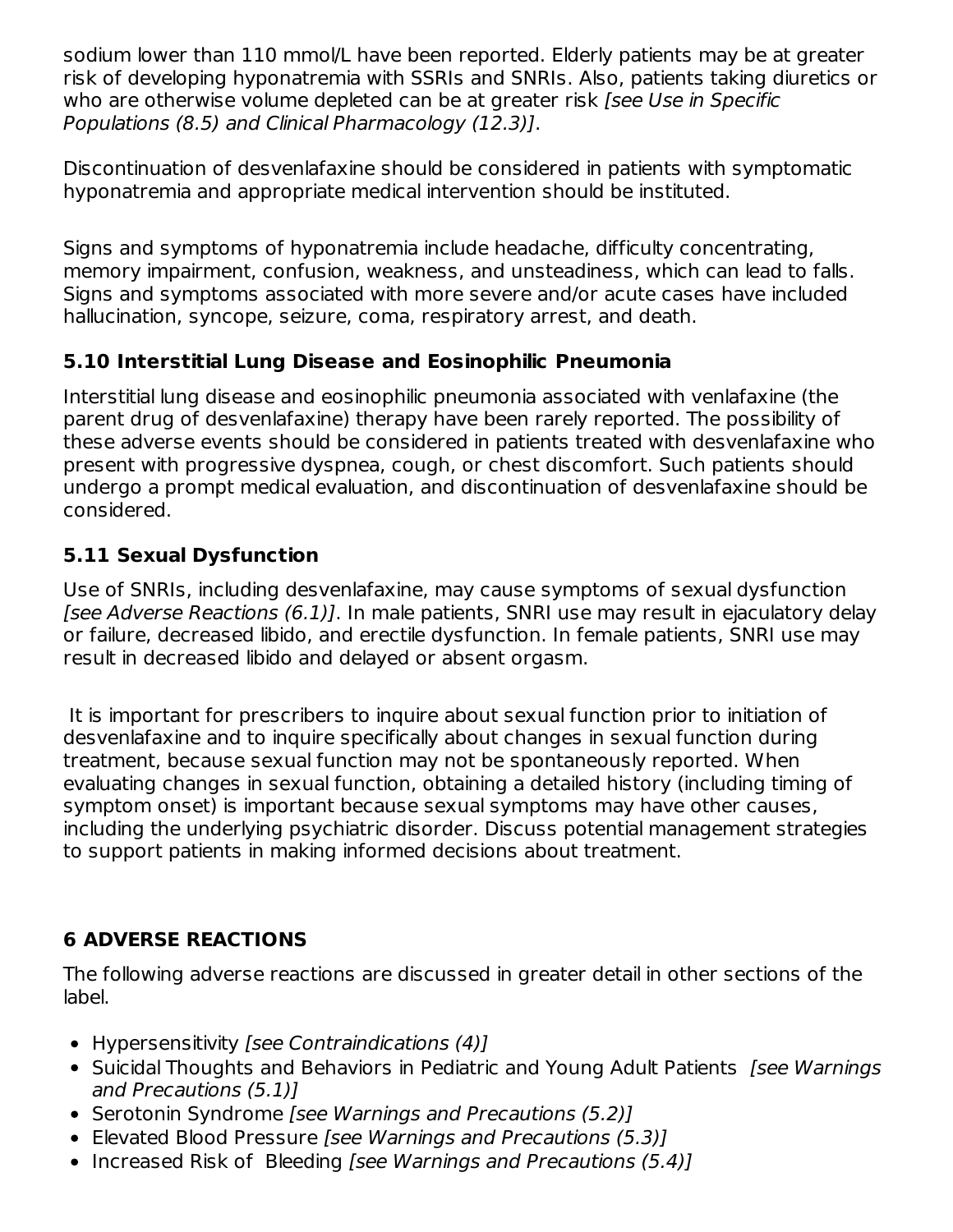- Angle Closure Glaucoma [see Warnings and Precautions (5.5)]
- Activation of Mania/Hypomania [see Warnings and Precautions (5.6)]
- Discontinuation Syndrome [see Warnings and Precautions (5.7)]
- Seizure [see Warnings and Precautions (5.8)]
- Hyponatremia [see Warnings and Precautions (5.9)]
- Interstitial Lung Disease and Eosinophilic Pneumonia [see Warnings and Precautions (5.10)]
- Sexual Dysfunction *[see Warnings and Precautions (5.11)]*

## **6.1 Clinical Studies Experience**

Because clinical trials are conducted under widely varying conditions, adverse reaction rates observed in the clinical trials of a drug cannot be directly compared to rates in the clinical studies of another drug and may not reflect the rates observed in clinical practice.

## Patient Exposure

Desvenlafaxine was evaluated for safety in 8,394 patients diagnosed with major depressive disorder who participated in multiple-dose pre-marketing studies, representing 2,784 patient-years of exposure. Of the total 8,394 patients exposed to at least one dose of desvenlafaxine; 2,116 were exposed to desvenlafaxine for 6 months, representing 1,658 patient-years of exposure, and 421 were exposed for one year, representing 416 patient-years of exposure.

## Adverse Reactions Reported as Reasons for Discontinuation of Treatment

In the pre-marketing pooled 8-week placebo-controlled studies in patients with MDD, 1,834 patients were exposed to desvenlafaxine (50 to 400 mg). Of the 1,834 patients, 12% discontinued treatment due to an adverse reaction, compared with 3% of the 1,116 placebo-treated patients. At the recommended dose of 50 mg, the discontinuation rate due to an adverse reaction for desvenlafaxine (4.1%) was similar to the rate for placebo (3.8%). For the 100 mg dose of desvenlafaxine the discontinuation rate due to an adverse reaction was 8.7%.

The most common adverse reactions leading to discontinuation in at least 2% and at a rate greater than placebo of the desvenlafaxine treated patients in the short-term studies, up to 8 weeks, were: nausea (4%); dizziness, headache and vomiting (2% each). In a longer-term study, up to 9 months, the most common was vomiting (2%).

### Common Adverse Reactions in Placebo-Controlled MDD Studies

The most commonly observed adverse reactions in desvenlafaxine treated MDD patients in pre-marketing pooled 8-week, placebo-controlled, fixed-dose studies (incidence  $\geq 5\%$ and at least twice the rate of placebo in the 50 or 100 mg dose groups) were: nausea, dizziness, insomnia, hyperhidrosis, constipation, somnolence, decreased appetite, anxiety, and specific male sexual function disorders.

Table 2 shows the incidence of common adverse reactions that occurred in ≥2% of desvenlafaxine treated MDD patients and twice the rate of placebo at any dose in the pre-marketing pooled 8-week, placebo-controlled, fixed dose clinical studies.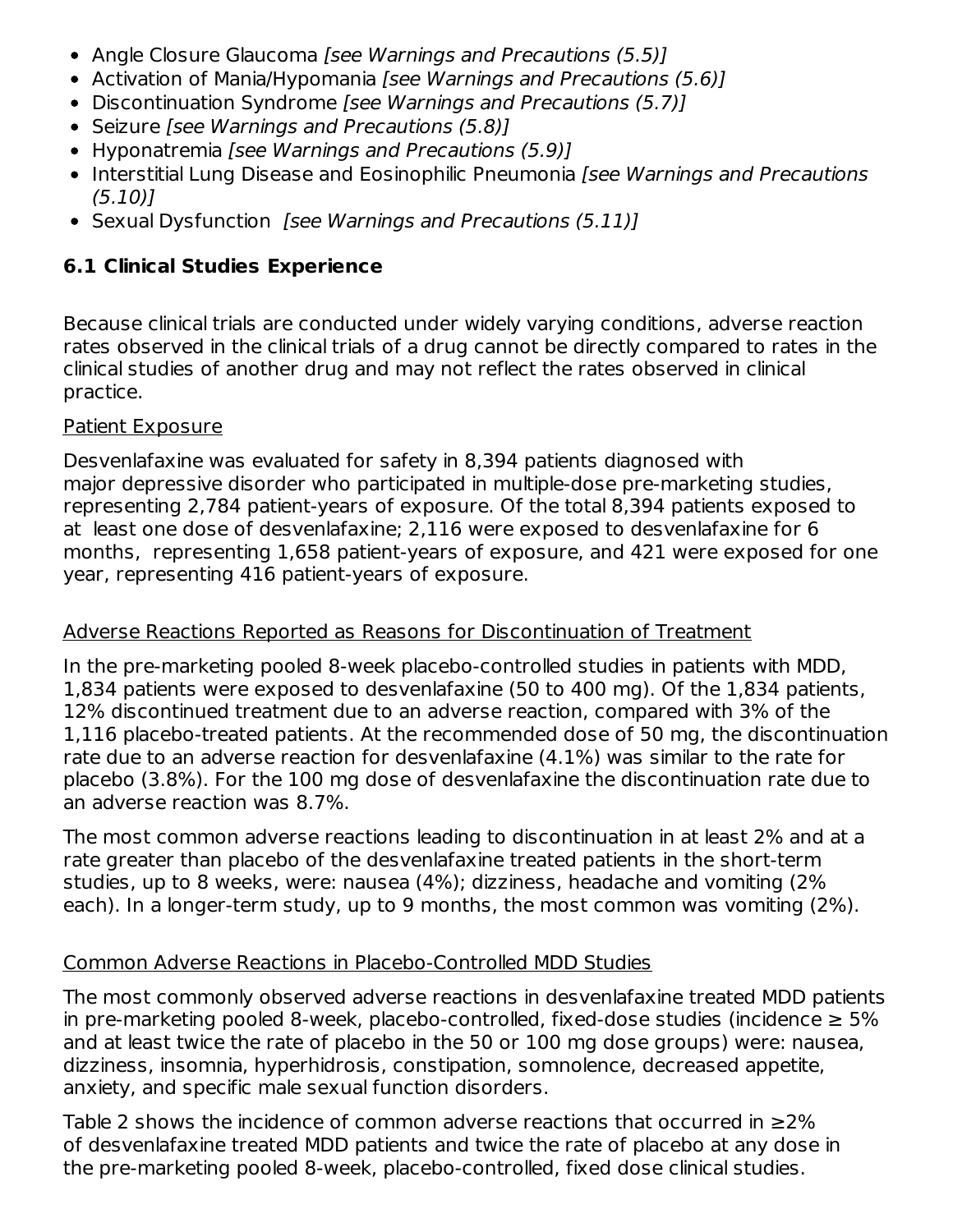**Table 2: Common Adverse Reactions (≥ 2% in any Fixed-Dose Group and Twice the Rate of Placebo) in Pre-marketing Pooled MDD 8-Week Placebo-Controlled Studies**

 $\overline{\phantom{a}}$ 

| <b>Percentage of Patients Reporting Reaction</b>            |                                                                                                 |                |              |    |    |  |
|-------------------------------------------------------------|-------------------------------------------------------------------------------------------------|----------------|--------------|----|----|--|
| <b>Desvenlafaxine</b>                                       |                                                                                                 |                |              |    |    |  |
| <b>System Organ Class</b><br><b>Preferred Term</b>          | <b>Placebo</b> 50 mg 100 mg 200 mg 400 mg<br>(n=636) (n=317) (n=424) <sub>(n=307)</sub> (n=317) |                |              |    |    |  |
| <b>Cardiac disorders</b>                                    |                                                                                                 |                |              |    |    |  |
| Blood pressure increased                                    | 1                                                                                               | 1              | 1            | 2  | 2  |  |
| <b>Gastrointestinal disorders</b>                           |                                                                                                 |                |              |    |    |  |
| <b>Nausea</b>                                               | 10                                                                                              | 22             | 26           | 36 | 41 |  |
| Dry mouth                                                   | 9                                                                                               | 11             | 17           | 21 | 25 |  |
| Constipation                                                | 4                                                                                               | 9              | 9            | 10 | 14 |  |
| Vomiting                                                    | 3                                                                                               | 3              | 4            | 6  | 9  |  |
| <b>General disorders and administration site conditions</b> |                                                                                                 |                |              |    |    |  |
| Fatigue                                                     | 4                                                                                               | 7              | 7            | 10 | 11 |  |
| Chills                                                      | 1                                                                                               | 1              | ${<}1$       | 3  | 4  |  |
| Feeling jittery                                             | 1                                                                                               | 1              | 2            | 3  | 3  |  |
| <b>Metabolism and nutrition disorders</b>                   |                                                                                                 |                |              |    |    |  |
| Decreased appetite                                          | 2                                                                                               | 5              | 8            | 10 | 10 |  |
| Nervous system disorders                                    |                                                                                                 |                |              |    |    |  |
| <b>Dizziness</b>                                            | 5                                                                                               | 13             | 10           | 15 | 16 |  |
| Somnolence                                                  | 4                                                                                               | 4              | 9            | 12 | 12 |  |
| Tremor                                                      | 2                                                                                               | $\overline{2}$ | 3            | 9  | 9  |  |
| Disturbance in attention                                    | $<$ 1                                                                                           | $<$ 1          | $\mathbf{1}$ | 2  | 1  |  |
| <b>Psychiatric disorders</b>                                |                                                                                                 |                |              |    |    |  |
| Insomnia                                                    | 6                                                                                               | 9              | 12           | 14 | 15 |  |
| $A$ nvinty                                                  |                                                                                                 |                |              |    |    |  |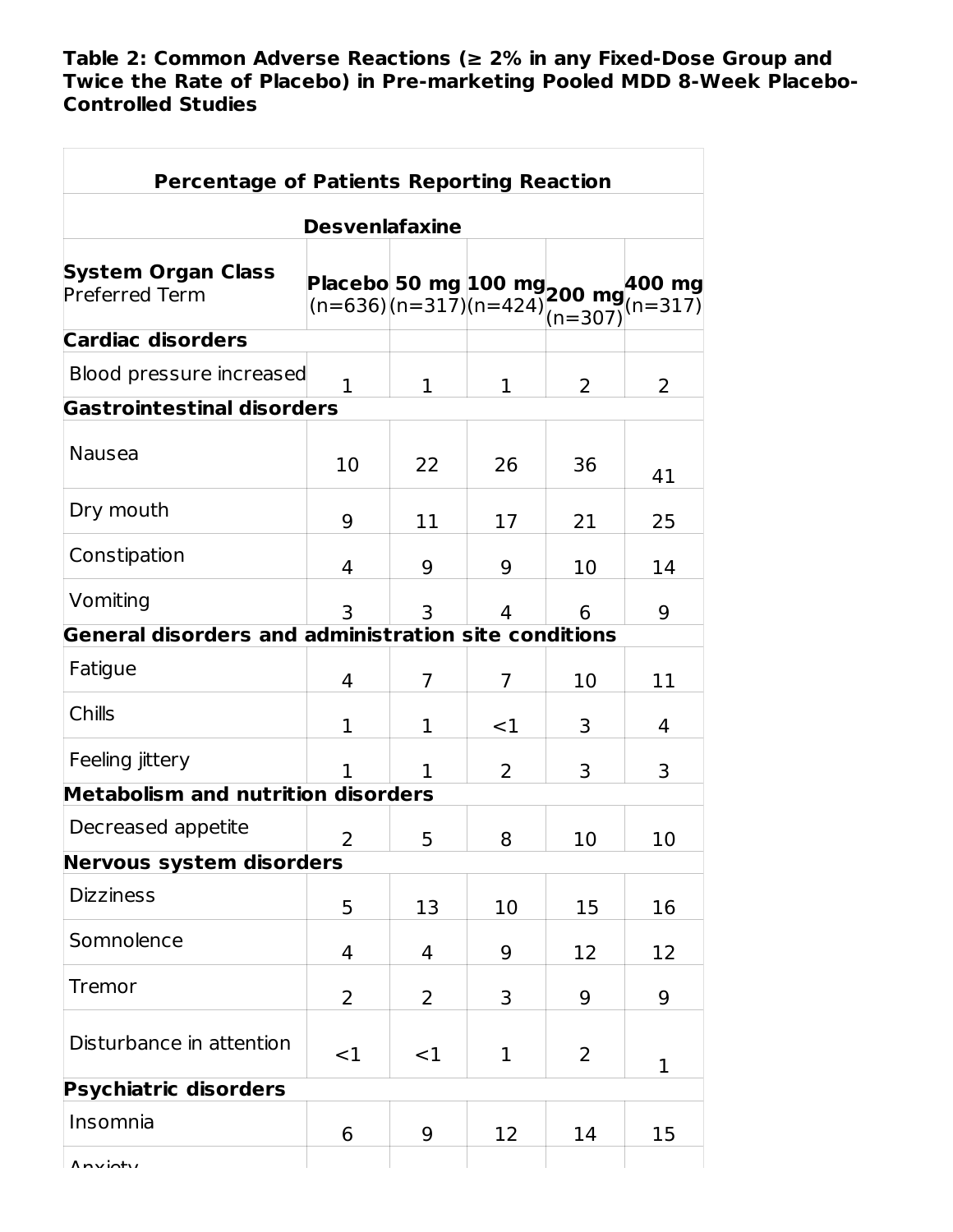| <b>ALIAICLY</b>                                 | $\overline{2}$ | 3              | 5            | 4              | 4              |
|-------------------------------------------------|----------------|----------------|--------------|----------------|----------------|
| Nervousness                                     | $\mathbf{1}$   | $<$ 1          | $\mathbf{1}$ | $\overline{2}$ | $\overline{2}$ |
| Abnormal dreams                                 | $\mathbf{1}$   | $\overline{2}$ | 3            | $\overline{2}$ | 4              |
| <b>Renal and urinary disorders</b>              |                |                |              |                |                |
| Urinary hesitation                              | $\Omega$       | $<$ 1          | 1            | 2              | 2              |
| Respiratory, thoracic and mediastinal disorders |                |                |              |                |                |
| Yawning                                         | $<$ 1          | 1              | $\mathbf{1}$ | 4              | 3              |
| Skin and subcutaneous tissue disorders          |                |                |              |                |                |
| <b>Hyperhidrosis</b>                            | 4              | 10             | 11           | 18             | 21             |
| <b>Special Senses</b>                           |                |                |              |                |                |
| Vision blurred                                  | $\mathbf{1}$   | 3              | 4            | 4              | 4              |
| <b>Mydriasis</b>                                | $<$ 1          | 2              | 2            | 6              | 6              |
| Vertigo                                         | $\mathbf{1}$   | $\overline{2}$ | $\mathbf{1}$ | 5              | 3              |
| <b>Tinnitus</b>                                 | $\mathbf 1$    | $\overline{2}$ | $\mathbf 1$  | $\mathbf{1}$   | 2              |
| Dysgeusia                                       | $\mathbf{1}$   | $\mathbf{1}$   | $\mathbf{1}$ | $\mathbf{1}$   | 2              |
| <b>Vascular disorders</b>                       |                |                |              |                |                |
| Hot flush                                       | $<$ 1          | $\mathbf{1}$   | $\mathbf{1}$ | $\overline{2}$ | 2              |

### Sexual Function Adverse Reactions

Table 3 shows the incidence of sexual function adverse reactions that occurred in  $\geq 2\%$ of desvenlafaxine treated MDD patients in any fixed-dose group (pre-marketing pooled 8-week, placebo-controlled, fixed-dose, clinical studies).

### **Table 3: Sexual Function Adverse Reactions (≥ 2% in Men or Women in any Desvenlafaxine Group) During the On-Therapy Period**

|                  |                                                                                                 |   | <b>Desvenlafaxine</b> |  |
|------------------|-------------------------------------------------------------------------------------------------|---|-----------------------|--|
|                  | <b>Placebo</b> 50 mg 100 mg 200 mg 400 mg<br>(n=239) (n=108) <sup>(n=157)</sup> (n=131) (n=154) |   |                       |  |
| <b>Men only</b>  |                                                                                                 |   |                       |  |
| Anorgasmia       |                                                                                                 | 3 | 5                     |  |
| Libido decreased |                                                                                                 | 5 |                       |  |
| Orgasm abnormal  |                                                                                                 |   |                       |  |
|                  |                                                                                                 |   |                       |  |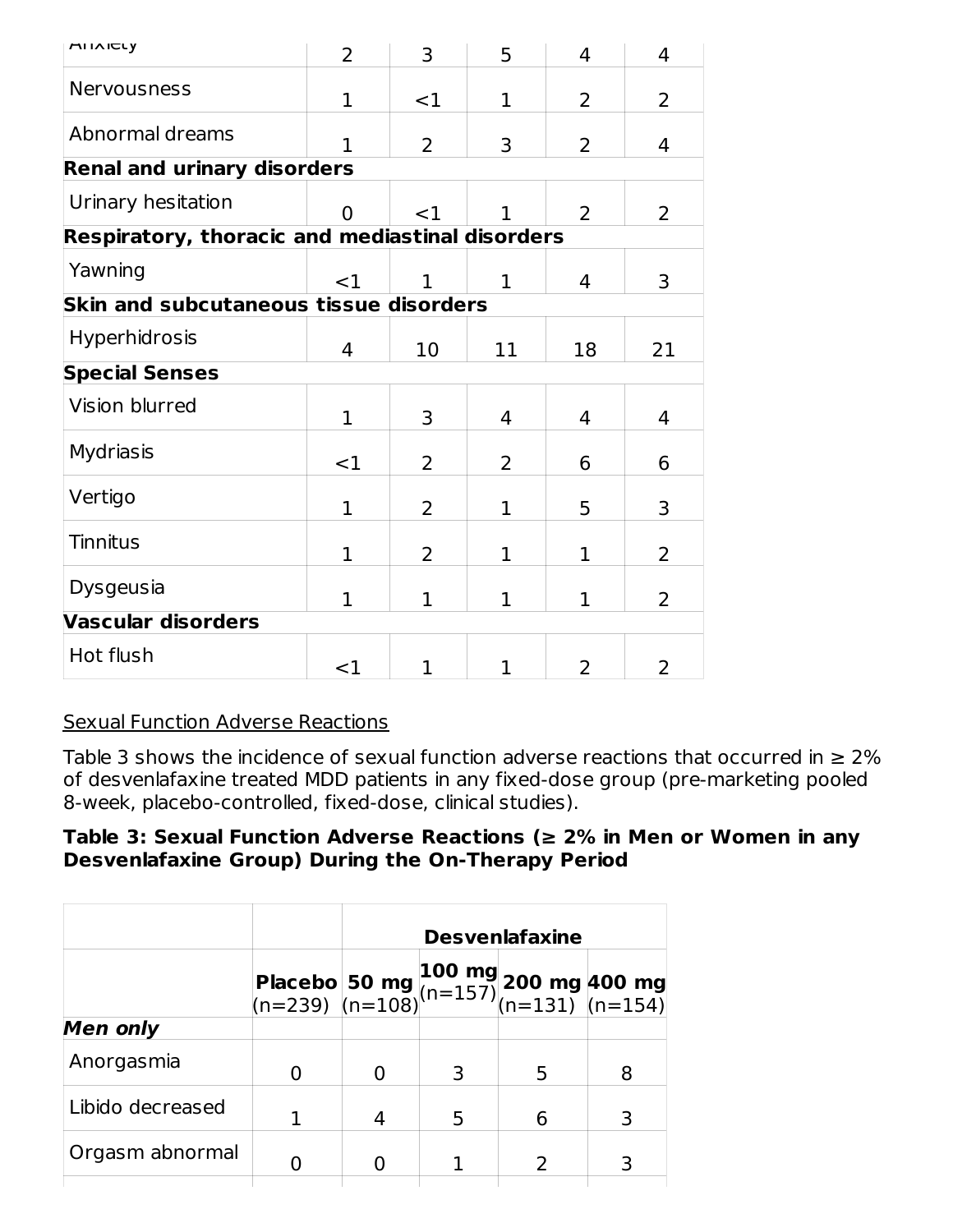| Ejaculation delayed  | <1                                 | 1 | 5 |                       | 6  |
|----------------------|------------------------------------|---|---|-----------------------|----|
| Erectile dysfunction | 1                                  | 3 | 6 | 8                     | 11 |
| Ejaculation disorder | O                                  | O | 1 | 2                     | 5  |
| Ejaculation failure  | O                                  | 1 | 0 | 2                     | 2  |
| Sexual dysfunction   | O                                  |   |   |                       | 2  |
|                      |                                    |   |   | <b>Desvenlafaxine</b> |    |
|                      | Placebo 50 mg 100 mg 200 mg 400 mg |   |   |                       |    |
|                      |                                    |   |   |                       |    |
| <b>Women only</b>    |                                    |   |   |                       |    |
| Anorgasmia           |                                    |   |   |                       | 3  |

Other Adverse Reactions Observed in Premarketing and Postmarketing Clinical Studies

Other infrequent adverse reactions, not described elsewhere in the label, occurring at an incidence of < 2% in MDD patients treated with desvenlafaxine were:

**Cardiac disorders –** Tachycardia.

**General disorders and administration site conditions –** Asthenia.

**Investigations –**Weight increased, liver function test abnormal, blood prolactin increased.

**Musculoskeletal and connective tissue disorders –**Musculoskeletal stiffness.

**Nervous system disorders –**Syncope, convulsion, dystonia.

**Psychiatric disorders –**Depersonalization, bruxism.

**Renal and urinary disorders –** Urinary retention.

**Skin and subcutaneous tissue disorders –** Rash, alopecia, photosensitivity reaction, angioedema.

In clinical studies, there were uncommon reports of ischemic cardiac adverse reactions, including myocardial ischemia, myocardial infarction, and coronary occlusion requiring revascularization; these patients had multiple underlying cardiac risk factors. More patients experienced these events during desvenlafaxine treatment as compared to placebo.

## **Laboratory, ECG and Vital Sign Changes Observed in MDD Clinical Studies**

The following changes were observed in pre-marketing placebo-controlled, short-term MDD studies with desvenlafaxine.

### **Lipids**

Elevations in fasting serum total cholesterol, LDL (low density lipoproteins) cholesterol, and triglycerides occurred in the controlled studies. Some of these abnormalities were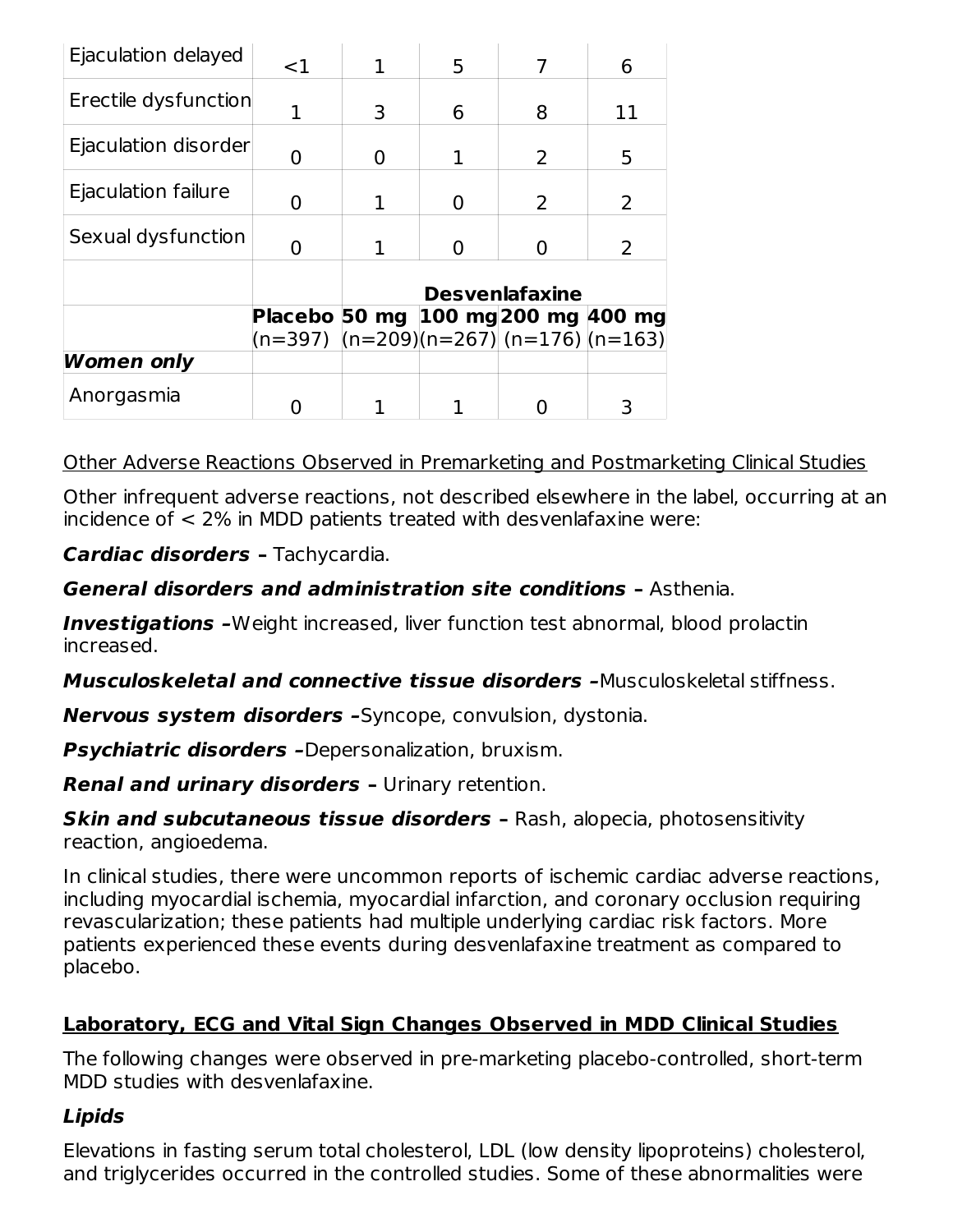considered potentially clinically significant.

The percentage of patients who exceeded a predetermined threshold value is shown in Table 4.

| <b>Clinical Significance*</b>                                           |                | <b>Desvenlafaxine</b> |           |              |               |  |
|-------------------------------------------------------------------------|----------------|-----------------------|-----------|--------------|---------------|--|
|                                                                         | Placebo        | 50<br>mg              | 100<br>mg | 200<br>mg    | 400<br>mg     |  |
| <b>Total Cholesterol</b>                                                | $\overline{2}$ | 3                     | 4         | 4            | 10            |  |
| *(Increase of $\geq$ 50 mg/dl and an absolute value of<br>$≥261$ mg/dl) |                |                       |           |              |               |  |
| <b>LDL Cholesterol</b>                                                  | $\Omega$       | $\mathbf{1}$          | $\Omega$  | $\mathbf{1}$ | $\mathcal{P}$ |  |
| *(Increase $\geq$ 50 mg/dl and an absolute value of $\geq$ 190<br>mg/dl |                |                       |           |              |               |  |
| Triglycerides, fasting                                                  | 3              | $\overline{2}$        | 1         | 4            | 6             |  |
| *(Fasting: $\geq$ 327 mg/dl)                                            |                |                       |           |              |               |  |

### **Proteinuria**

Proteinuria, greater than or equal to trace, was observed in the pre-marketing fixeddose controlled studies (see Table 5). This proteinuria was not associated with increases in BUN or creatinine and was generally transient.

#### **Table 5: Incidence (%) of Patients with Proteinuria in the Fixed-dose Clinical Studies**

|                    | <b>Desvenlafaxine</b>          |  |  |  |  |
|--------------------|--------------------------------|--|--|--|--|
|                    | Placebo50 mg100 mg200 mg400 mg |  |  |  |  |
| <b>Proteinuria</b> |                                |  |  |  |  |

### **Vital Sign Changes**

Table 6 summarizes the changes that were observed in placebo-controlled, short-term, pre-marketing studies with desvenlafaxine in patients with MDD (doses 50 to 400 mg).

### **Table 6: Mean Changes in Vital Signs at Final on Therapy for All Short-term, Fixed-dose Controlled Studies**

|                       | Desvenlafaxine                    |  |  |  |  |  |  |
|-----------------------|-----------------------------------|--|--|--|--|--|--|
|                       | Placebo50 mg 100 mg 200 mg 400 mg |  |  |  |  |  |  |
| <b>Blood pressure</b> |                                   |  |  |  |  |  |  |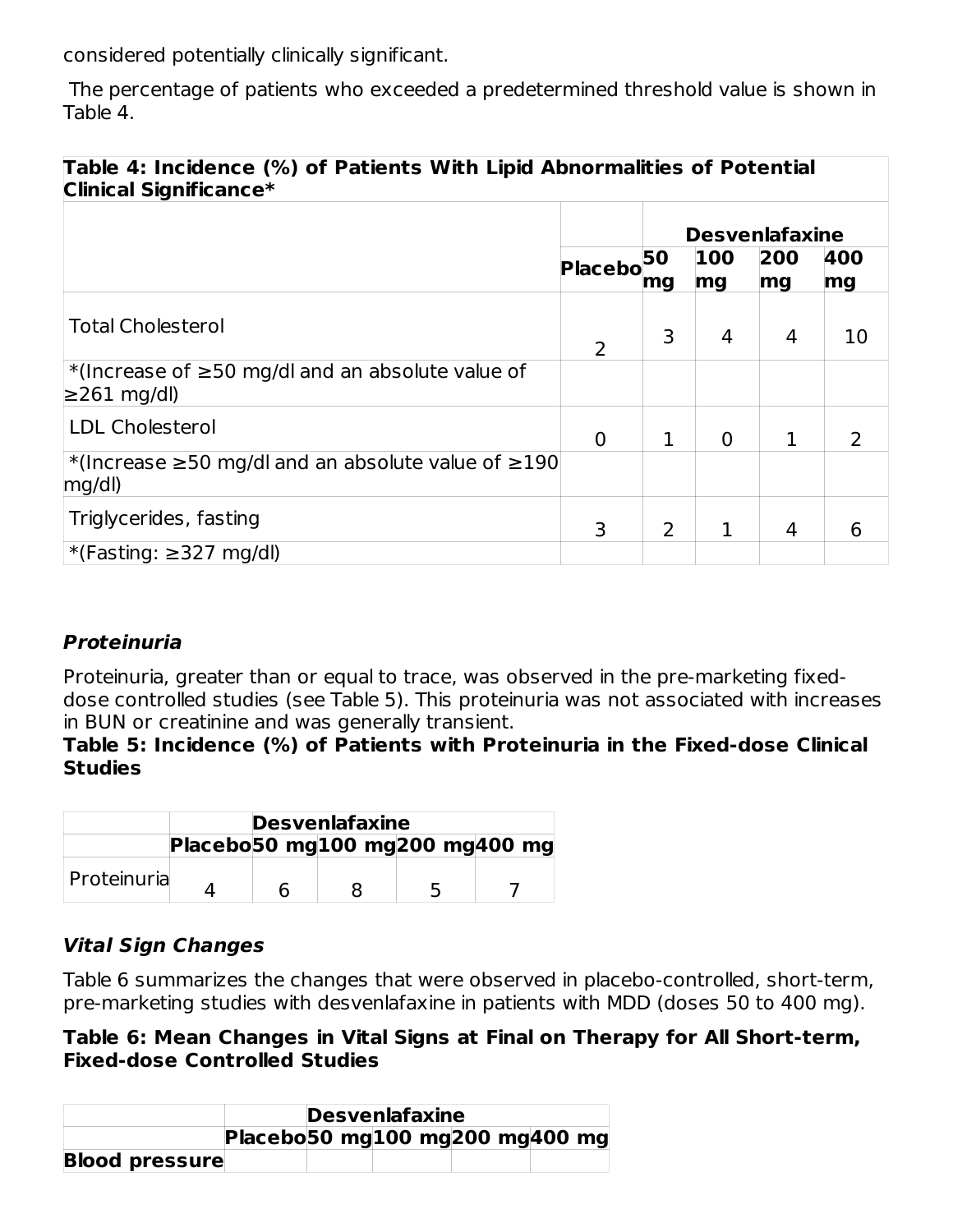| <b>Weight (kg)</b>    |        | $-0.4$ | $-0.6$        | $-0.9$ | $-1.1$ |
|-----------------------|--------|--------|---------------|--------|--------|
| Supine pulse<br>(bpm) | $-0.3$ | 1.3    | 1.3           | 0.9    | 4.1    |
| <b>Pulse rate</b>     |        |        |               |        |        |
| $bp$ (mm $Hg$ )       | $-0.6$ | 0.7    | 0.8           | 1.8    | 2.3    |
| Supine diastolic      |        |        |               |        |        |
| bp (mm Hg)            | $-1.4$ | 1.2    | $\mathcal{P}$ | 2.5    | 2.1    |
| Supine systolic       |        |        |               |        |        |

Treatment with desvenlafaxine at all doses from 50 mg per day to 400 mg per day in controlled studies was associated with sustained hypertension, defined as treatmentemergent supine diastolic blood pressure (SDBP) ≥90 mm Hg and ≥10 mm Hg above baseline for 3 consecutive on-therapy visits (see Table 7). Analyses of patients in desvenlafaxine pre-marketing short-term controlled studies who met criteria for sustained hypertension revealed a consistent increase in the proportion of patients who developed sustained hypertension. This was seen at all doses with a suggestion of a higher rate at 400 mg per day.

#### **Table 7: Proportion of Patients with Sustained Elevation of Supine Diastolic Blood Pressure**

| <b>Treatment Group</b>       | <b>Proportion of Patients with Sustained</b><br><b>Hypertension</b> |
|------------------------------|---------------------------------------------------------------------|
| Placebo                      | 0.5%                                                                |
| Desvenlafaxine 50 mg per day | 1.3%                                                                |
| Desvenlafaxine 100 mg per    |                                                                     |
| day                          | 0.7%                                                                |
| Desvenlafaxine 200 mg per    |                                                                     |
| day                          | 1.1%                                                                |
| Desvenlafaxine 400 mg per    |                                                                     |
| day                          | 2.3%                                                                |

### **Orthostatic Hypotension**

In the pre-marketing short-term, placebo-controlled clinical studies with doses of 50 to 400 mg, systolic orthostatic hypotension (decrease ≥30 mm Hg from supine to standing position) occurred more frequently in patients ≥65 years of age receiving desvenlafaxine (8%, 7/87) versus placebo (2.5%, 1/40), compared to patients <65 years of age receiving desvenlafaxine (0.9%, 18/1,937) versus placebo (0.7%, 8/1,218).

### **6.2 Postmarketing Experience**

The following adverse reaction has been identified during post-approval use of desvenlafaxine. Because these reactions are reported voluntarily from a population of uncertain size, it is not always possible to reliably estimate their frequency or establish a causal relationship to drug exposure: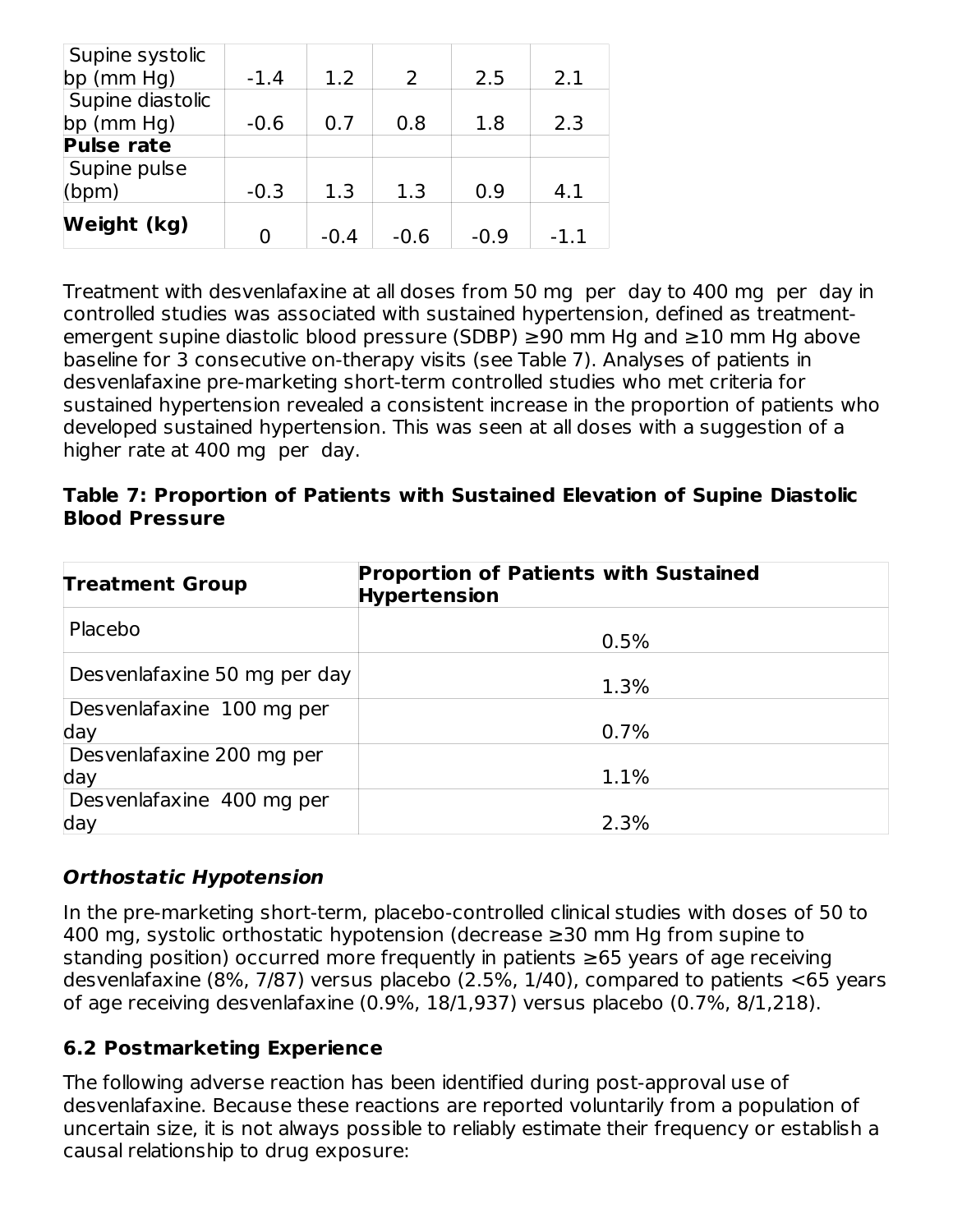## **7 DRUG INTERACTIONS**

## **7.1 Drugs Having Clinically Important Interactions with Desvenlafaxine**

## **Table 8: Clinically Important Drug Interactions with Desvenlafaxine**

|                                | Monoamine Oxidase Inhibitors (MAOI)                                                   |
|--------------------------------|---------------------------------------------------------------------------------------|
| Clinical                       | The concomitant use of SSRIs and SNRIs including desvenlafaxine with                  |
| <i>Impact</i>                  | MAOIs increases the risk of serotonin syndrome.                                       |
|                                | Concomitant use of desvenlafaxine is contraindicated:                                 |
|                                | • With an MAOI intended to treat psychiatric disorders or within 7 days of            |
|                                | stopping treatment with desvenlafaxine.                                               |
|                                | • Within 14 days of stopping an MAOI intended to treat psychiatric                    |
| <i>Intervention</i> disorders. |                                                                                       |
|                                | • In a patient who is being treated with linezolid or intravenous methylene           |
|                                | blue.                                                                                 |
|                                | [see Dosage and Administration (2.7), Contraindications (4) and Warnings              |
|                                | and Precautions (5.2)].                                                               |
| Examples                       | selegiline, tranylcypromine, isocarboxazid, phenelzine, linezolid, methylene<br>blue  |
|                                | Other Serotonergic Drugs                                                              |
| Clinical                       | Concomitant use of desvenlafaxine with other serotonergic drugs increases             |
| <i>Impact</i>                  | the risk of serotonin syndrome.                                                       |
|                                | Monitor for symptoms of serotonin syndrome when desvenlafaxine is used                |
|                                | concomitantly with other drugs that may affect the serotonergic                       |
|                                | Interventionneurotransmitter systems. If serotonin syndrome occurs, consider          |
|                                | discontinuation of desvenlafaxine and/or concomitant serotonergic drugs               |
|                                | [see Warnings and Precautions (5.2)].                                                 |
| <b>Examples</b>                | other SNRIs, SSRIs, triptans, tricyclic antidepressants, fentanyl, lithium,           |
|                                | tramadol, buspirone, amphetamines, tryptophan, and St. John's Wort                    |
|                                | Drugs that Interfere with Hemostasis                                                  |
| Clinical                       | Concomitant use of desvenlafaxine with an antiplatelet or anticoagulant               |
| <i>Impact</i>                  | drug may potentiate the risk of bleeding. This may be due to the effect of            |
|                                | desvenlafaxine on the release of serotonin by platelets.                              |
|                                | Closely monitor for bleeding for patients receiving an antiplatelet or                |
|                                | ntervention anticoagulant drug when desvenlafaxine is initiated or discontinued [see  |
|                                | <b>Warnings and Precautions (5.4)].</b>                                               |
| <b>Examples</b>                | NSAIDs, aspirin, and warfarin                                                         |
|                                | Drugs that are Primarily Metabolized by CYP2D6                                        |
| Clinical                       | Concomitant use of desvenlafaxine increases $C_{\text{max}}$ and AUC of a drug        |
| Impact                         | primarily metabolized by CYP2D6 which may increase the risk of toxicity of            |
|                                | the CYP2D6 substrate drug [see Clinical Pharmacology (12.3)].                         |
|                                | Original dose should be taken when co-administered with desvenlafaxine                |
|                                | Intervention 100 mg or lower. Reduce the dose of these drugs by up to one-half if co- |
|                                | administered with 400 mg of desvenlafaxine.                                           |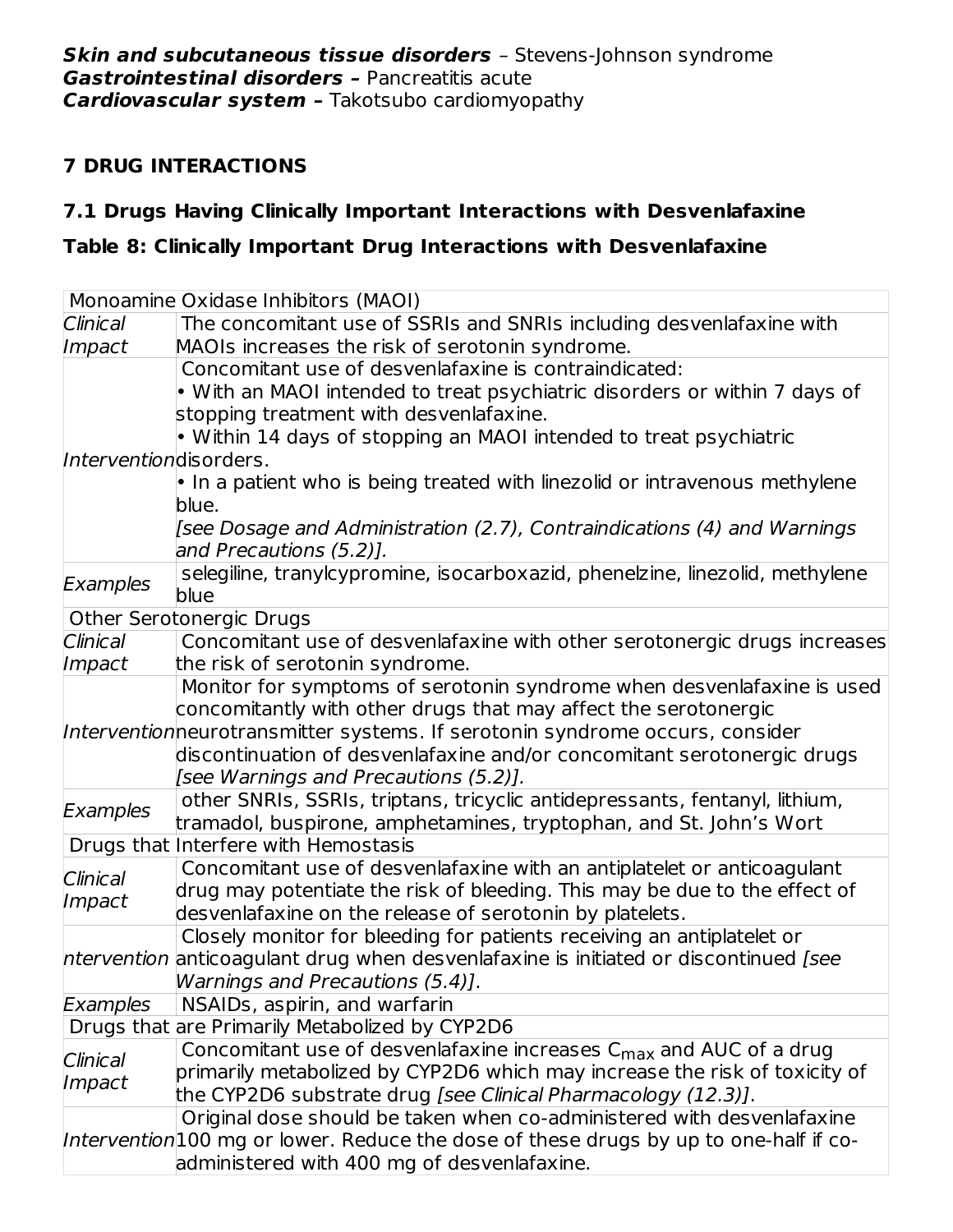| Examples | desipramine, atomoxetine, dextromethorphan, metoprolol, nebivolol, |  |
|----------|--------------------------------------------------------------------|--|
|          | perphenazine, tolterodine                                          |  |

#### **7.2 Drugs Having No Clinically Important Interactions with Desvenlafaxine**

Based on pharmacokinetic studies, no dosage adjustment is required for drugs that are mainly metabolized by CYP3A4 (e.g., midazolam), or for drugs that are metabolized by both CYP2D6 and CYP3A4 (e.g., tamoxifen, aripiprazole), when administered concomitantly with desvenlafaxine [see Clinical Pharmacology (12.3)].

### **7.3 Alcohol**

A clinical study has shown that desvenlafaxine does not increase the impairment of mental and motor skills caused by ethanol. However, as with all CNS-active drugs, patients should be advised to avoid alcohol consumption while taking desvenlafaxine.

### **7.4 Drug-Laboratory Test Interactions**

False-positive urine immunoassay screening tests for phencyclidine (PCP) and amphetamine have been reported in patients taking desvenlafaxine. This is due to lack of specificity of the screening tests. False positive test results may be expected for several days following discontinuation of desvenlafaxine therapy. Confirmatory tests, such as gas chromatography/mass spectrometry, will distinguish desvenlafaxine from PCP and amphetamine.

### **8 USE IN SPECIFIC POPULATIONS**

#### **8.1 Pregnancy**

#### Pregnancy Exposure Registry

There is a pregnancy exposure registry that monitors pregnancy outcomes in women exposed to antidepressants during pregnancy. Healthcare providers are encouraged to register patients by calling the National Pregnancy Registry for Antidepressants at 1- 844-405-6185.

#### Risk Summary

There are no published studies on desvenlafaxine in pregnant women; however published epidemiologic studies of pregnant women exposed to venlafaxine, the parent compound, have not reported a clear association with adverse developmental outcomes (see Data). There are risks associated with untreated depression in pregnancy and with exposure to SNRIs and SSRIs, including desvenlafaxine, during pregnancy (see Clinical Considerations).

In reproductive developmental studies in rats and rabbits treated with desvenlafaxine succinate, there was no evidence of teratogenicity at a plasma exposure (AUC) that is up to 19-times (rats) and 0.5-times (rabbits) the exposure at an adult human dose of 100 mg per day. However, fetotoxicity and pup deaths were observed in rats at 4.5 times the AUC exposure observed with an adult human dose of 100 mg per day.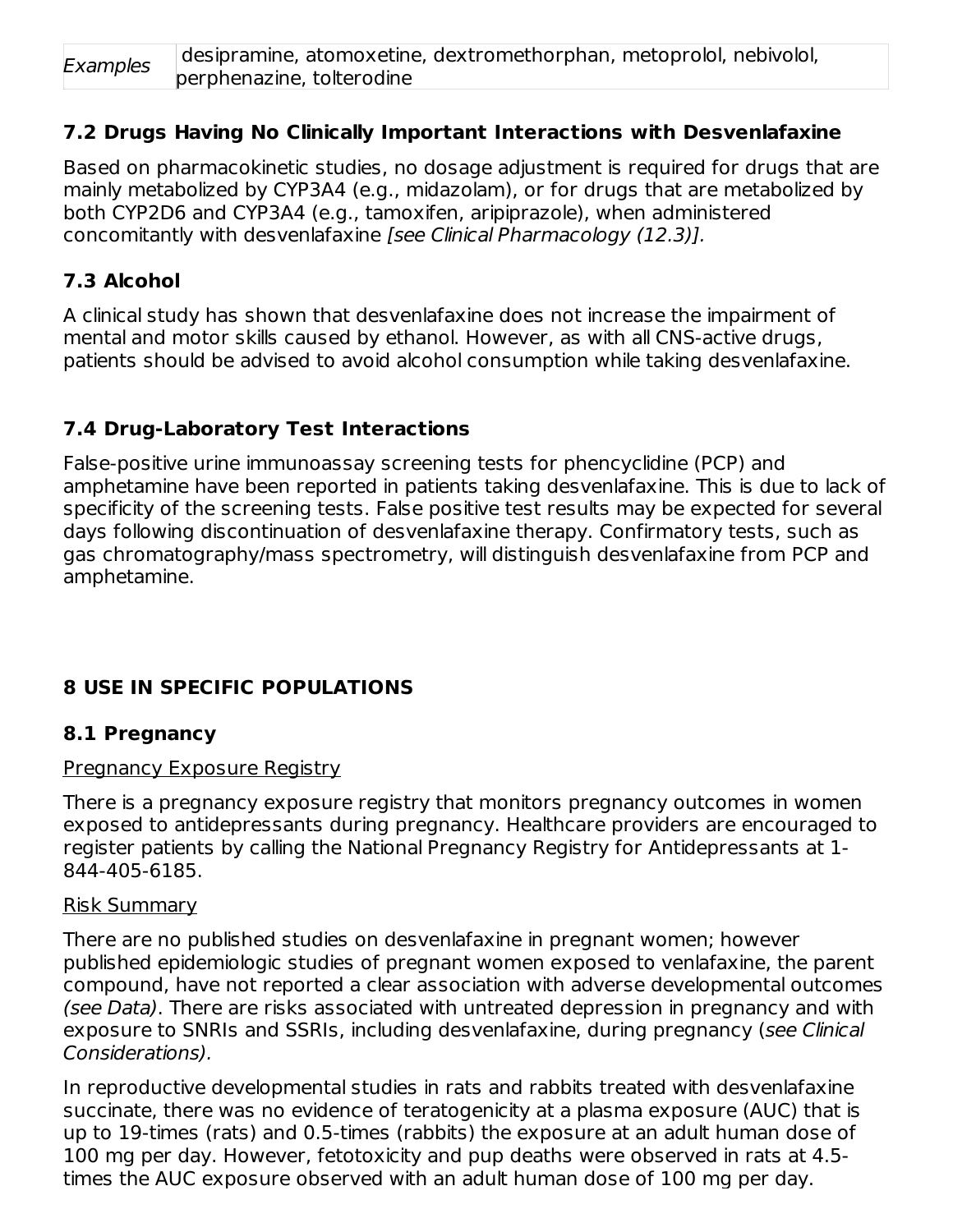The estimated background risk of major birth defects and miscarriage for the indicated population is unknown. All pregnancies have a background risk of birth defect, loss, or other adverse outcomes. In the U.S. general population, the estimated background risk of major birth defects and miscarriage in clinically recognized pregnancies is 2 to 4% and 15 to 20%, respectively.

times the AUC exposure observed with an adult human dose of 100 mg per day.

#### Clinical Considerations

### Disease-Associated Maternal and/or Embryo/Fetal Risk

A prospective longitudinal study of 201 women with a history of major depression who were euthymic at the beginning of pregnancy, showed that women who discontinued antidepressant medication during pregnancy were more likely to experience a relapse of major depression than women who continued antidepressant medication.

### Maternal Adverse Reactions

Exposure to SNRIs in mid to late pregnancy may increase the risk for preeclampsia, and exposure to SNRIs near delivery may increase the risk for postpartum hemorrhage.

### Fetal/Neonatal Adverse Reactions

Exposure to SNRIs or SSRIs in late pregnancy may lead to an increased risk for neonatal complications requiring prolonged hospitalization, respiratory support, and tube feeding. Monitor neonates who were exposed to desvenlafaxine in the third trimester of pregnancy for drug discontinuation syndrome (see Data).

### **Data**

### Human Data

Published epidemiological studies of pregnant women exposed to the parent compound venlafaxine have not reported a clear association with major birth defects or miscarriage. Methodological limitations of these observational studies include possible exposure and outcome misclassification, lack of adequate controls, adjustment for confounders, and confirmatory studies; therefore, these studies cannot establish or exclude any drug-associated risk during pregnancy.

Retrospective cohort studies based on claims data have shown an association between venlafaxine use and preeclampsia, compared to depressed women who did not take an antidepressant during pregnancy. One study that assessed venlafaxine exposure in the second trimester or first half of the third trimester and preeclampsia showed an increased risk compared to unexposed depressed women [adjusted (adj) RR 1.57, 95% CI 1.29 to 1.91]. Preeclampsia was observed at venlafaxine doses equal to or greater than 75 mg/day and a duration of treatment >30 days. Another study that assessed venlafaxine exposure in gestational weeks 10 to 20 and preeclampsia showed an increased risk at doses equal to or greater than 150 mg/day. Available data are limited by possible outcome misclassification and possible confounding due to depression severity and other confounders.

Retrospective cohort studies based on claims data have suggested an association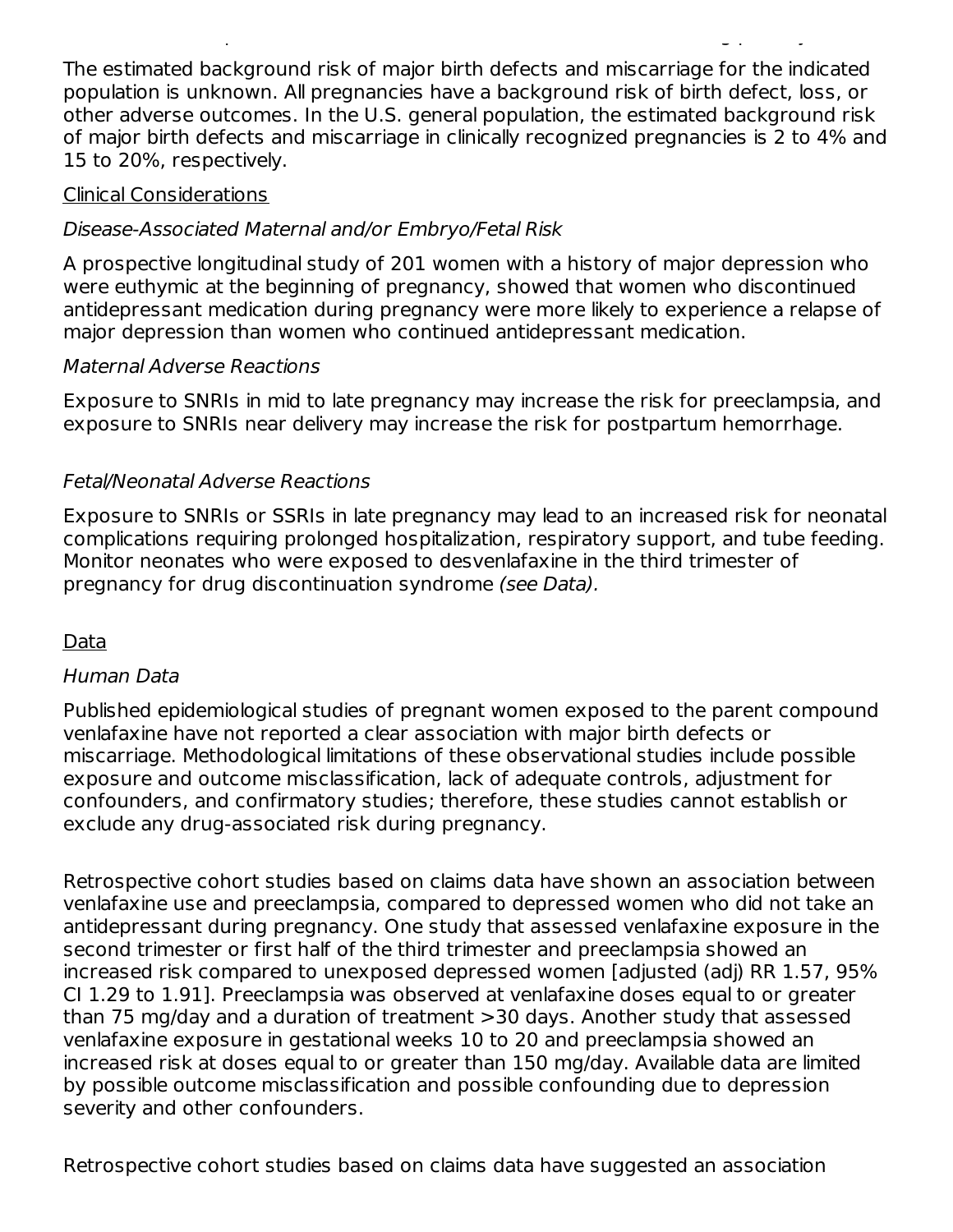between venlafaxine use near the time of delivery or through delivery and postpartum hemorrhage. One study showed an increased risk for postpartum hemorrhage when venlafaxine exposure occurred through delivery, compared to unexposed depressed women [adj RR 2.24, (95% CI 1.69 to 2.97)]. There was no increased risk in women who were exposed to venlafaxine earlier in pregnancy. Limitations of this study include possible confounding due to depression severity and other confounders. Another study showed an increased risk for postpartum hemorrhage when SNRI exposure occurred for at least 15 days in the last month of pregnancy or through delivery, compared to unexposed women (adj RR 1.64 to 1.76). The results of this study may be confounded by the effects of depression.

Neonates exposed to SNRIs or SSRIs, late in the third trimester have developed complications requiring prolonged hospitalization, respiratory support, and tube feeding. Such complications can arise immediately upon delivery. Reported clinical findings have included respiratory distress, cyanosis, apnea, seizures, temperature instability, feeding difficulty, vomiting, hypoglycemia, hypotonia, hypertonia, hyperreflexia, tremor, jitteriness, irritability, and constant crying. These features are consistent with either a direct toxic effect of SSRIs and SNRIs or, possibly, a drug discontinuation syndrome. It should be noted that, in some cases, the clinical picture is consistent with serotonin syndrome [see Warnings and Precautions (5.2)].

### Animal Data

When desvenlafaxine succinate was administered orally to pregnant rats and rabbits during the period of organogenesis at doses up to 300 mg/kg/day and 75 mg/kg/day, respectively, no teratogenic effects were observed. These doses were associated with a plasma exposure (AUC) 19 times (rats) and 0.5 times (rabbits) the AUC exposure at an adult human dose of 100 mg per day. However, fetal weights were decreased and skeletal ossification was delayed in rats in association with maternal toxicity at the highest dose, with an AUC exposure at the no-effect dose that is 4.5-times the AUC exposure at an adult human dose of 100 mg per day.

When desvenlafaxine succinate was administered orally to pregnant rats throughout gestation and lactation, there was a decrease in pup weights and an increase in pup deaths during the first four days of lactation at the highest dose of 300 mg/kg/day. The cause of these deaths is not known. The AUC exposure at the no-effect dose for rat pup mortality was 4.5-times the AUC exposure at an adult human dose of 100 mg per day. Post-weaning growth and reproductive performance of the progeny were not affected by maternal treatment with desvenlafaxine succinate at exposures 19 times the AUC exposure at an adult human dose of 100 mg per day.

### **8.2 Lactation**

### Risk Summary

Available limited data from published literature show low levels of desvenlafaxine in human milk, and have not shown adverse reactions in breastfed infants (see Data). There are no data on the effects of desvenlafaxine on milk production.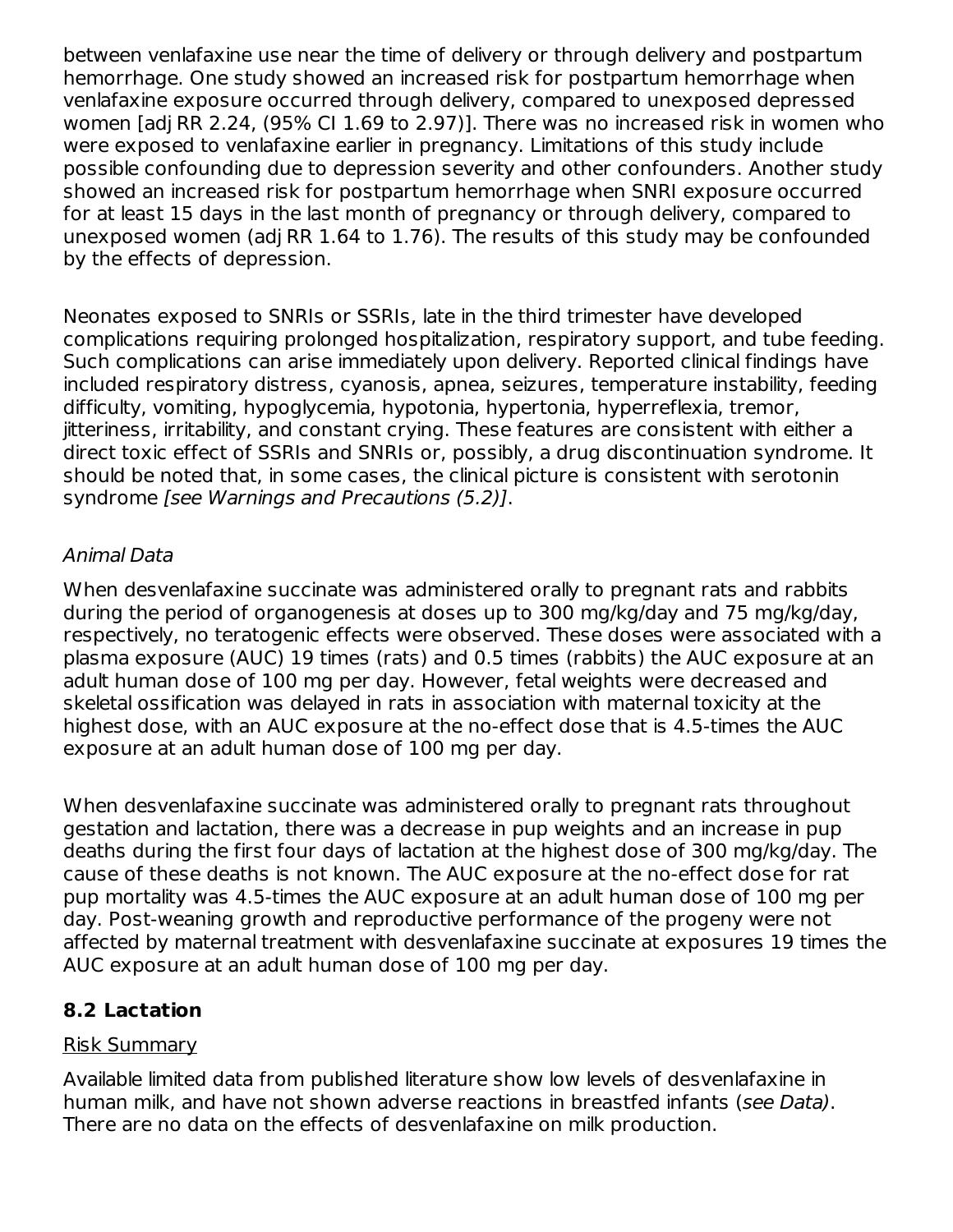The developmental and health benefits of breastfeeding should be considered along with the mother's clinical need for desvenlafaxine and any potential adverse effects on the breastfed child from desvenlafaxine or from the underlying maternal condition.

### Data

A lactation study was conducted in 10 breastfeeding women (at a mean of 4.3 months postpartum) who were being treated with a 50 to 150 mg daily dose of desvenlafaxine for postpartum depression. Sampling was performed at steady state (up to 8 samples) over a 24 hour dosing period, and included foremilk and hindmilk. The mean relative infant dose was calculated to be 6.8% (range of 5.5 to 8.1%). No adverse reactions were seen in the infants.

### **8.4 Pediatric Use**

The safety and effectiveness of desvenlafaxine have not been established in pediatric patients for the treatment of MDD.

Efficacy was not demonstrated in two adequate and well controlled, 8-week, randomized, double-blind, placebo-controlled, parallel group studies conducted in 587 patients (7 to 17 years of age) for the treatment of MDD.

Antidepressants, such as desvenlafaxine, increase the risk of suicidal thoughts and behaviors in pediatric patients [see the Boxed Warning and Warnings and Precautions (5.1)]. Desvenlafaxine was associated with a decrease in body weight in placebocontrolled trials in pediatric patients with MDD. The incidence of weight loss (≥3.5% of baseline weight) was 22%, 14%, and 7% for patients treated with low dose desvenlafaxine, high dose desvenlafaxine, and placebo, respectively.

The risks associated with longer term desvenlafaxine use were assessed in 6-month, open-label extension studies in pediatric patients (7 to 17 years of age) with MDD. Pediatric patients (7 to 17 years of age) had mean changes in weight that approximated expected changes, based on data from age-and sex-matched peers.

In clinical trials, when compared to adult patients receiving the same dose of desvenlafaxine, exposure to desvenlafaxine was similar in adolescent patients 12 to 17 years of age, and was about 30% higher in pediatric patients 7 to 11 years of age.

### Juvenile Animal Studies

In a juvenile animal study, male and female rats were treated with desvenlafaxine (75, 225 and 675 mg/kg/day) starting on postnatal day (PND) 22 through 112. Behavioral deficits (longer time immobile in a motor activity test, longer time swimming in a straight channel test, and lack of habituation in an acoustic startle test) were observed in males and females but were reversed after a recovery period. A No Adverse Effect Level (NOAEL) was not identified for these deficits. The Low Adverse Effect Level (LOAEL) was 75 mg/kg/day which was associated with plasma exposure (AUC) twice the levels measured with a pediatric dose of 100 mg/day.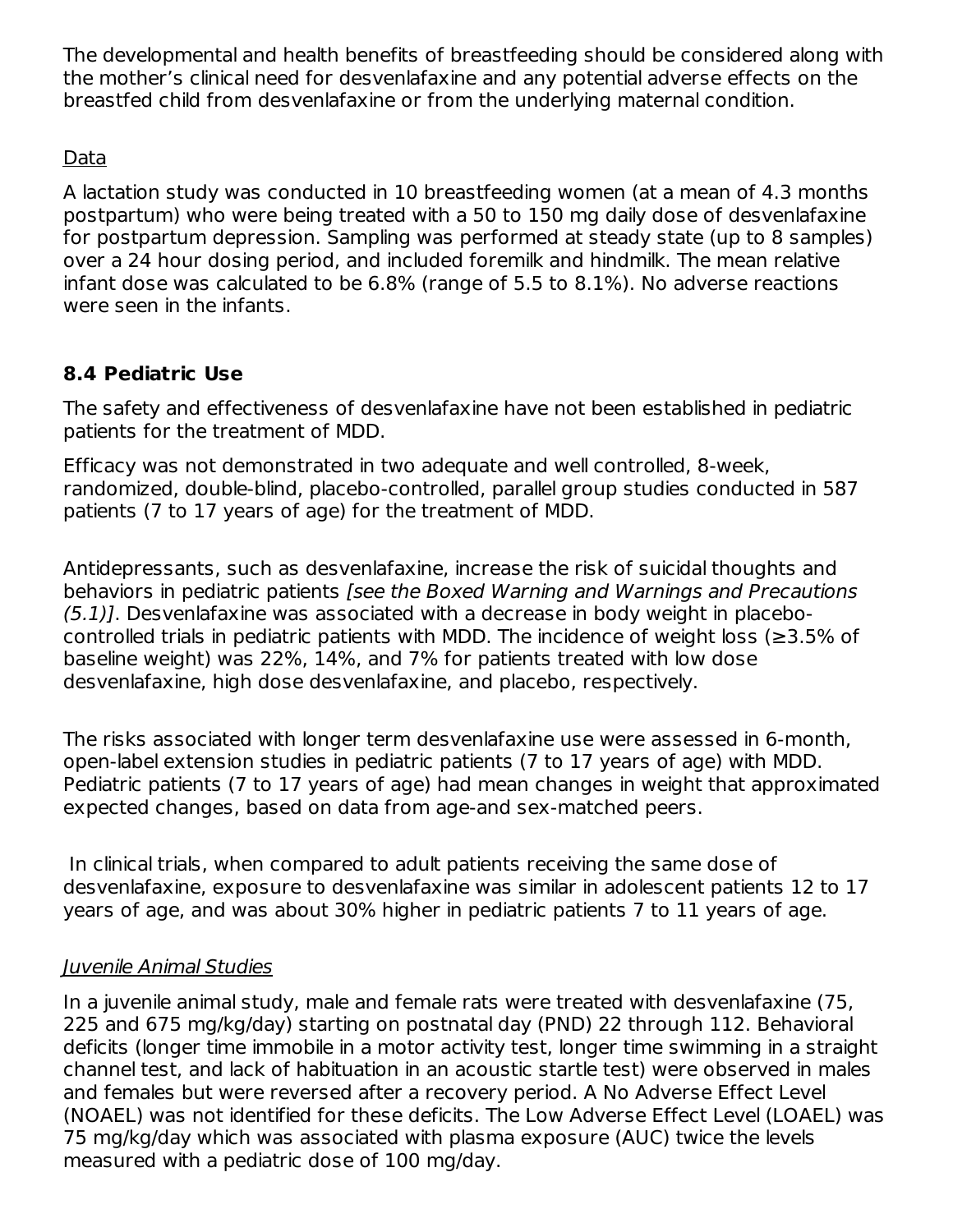In a second juvenile animal study, male and female rats were administered desvenlafaxine (75, 225 or 675 mg/kg/day) for 8 to 9 weeks starting on PND 22 and were mated with naïve counterparts. Delays in sexual maturation and decreased fertility, number of implantation sites and total live embryos were observed in treated females at all doses. The LOAEL for these findings is 75 mg/kg/day which was associated with an AUC twice the levels measured with a pediatric dose of 100 mg/day. These findings were reversed at the end of a 4-week recovery period. The relevance of these findings to humans is not known.

### **8.5 Geriatric Use**

Of the 4,158 patients in pre-marketing clinical studies with desvenlafaxine, 6% were 65 years of age or older. No overall differences in safety or efficacy were observed between these patients and younger patients; however, in the short-term placebocontrolled studies, there was a higher incidence of systolic orthostatic hypotension in patients ≥65 years of age compared to patients <65 years of age treated with desvenlafaxine [see Adverse Reactions (6.1)]. For elderly patients, possible reduced renal clearance of desvenlafaxine should be considered when determining dose [see Dosage and Administration (2.2) and Clinical Pharmacology (12.3)].

SSRIs and SNRIs, including desvenlafaxine, have been associated with cases of clinically significant hyponatremia in elderly patients, who may be at greater risk for this adverse event [see Warnings and Precautions (5.9)].

### **8.6 Renal Impairment**

Adjust the maximum recommended dosage in patients with moderate or severe renal impairment (CLcr 15 to 50 mL/min, C-G), or end-stage renal disease (CLcr < 15 mL/min, C-G) [see Dosage and Administration (2.2) and Clinical Pharmacology (12.3)].

### **8.7 Hepatic Impairment**

Adjust the maximum recommended dosage in patients with moderate to severe hepatic impairment (Child-Pugh score 7 to 15) [see Dosage and Administration (2.3) and Clinical Pharmacology (12.3)].

## **9 DRUG ABUSE AND DEPENDENCE**

### **9.1 Controlled Substance**

Desvenlafaxine is not a controlled substance.

## **10 OVERDOSAGE**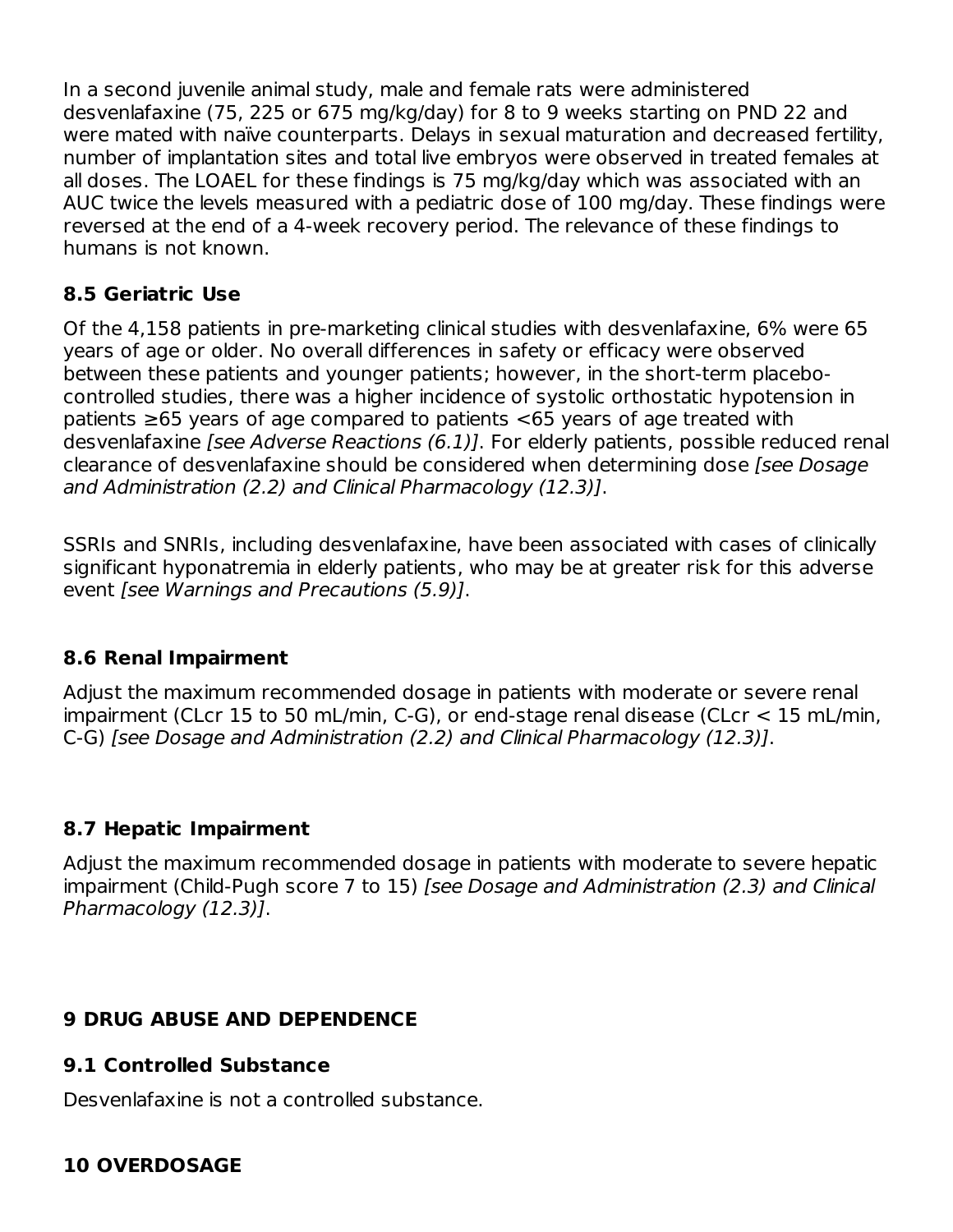## **10.1 Human Experience with Overdosage**

There is limited clinical trial experience with desvenlafaxine succinate overdosage in humans. However, desvenlafaxine is the major active metabolite of venlafaxine. Overdose experience reported with venlafaxine (the parent drug of desvenlafaxine) is presented below; the identical information can be found in the Overdosage section of the venlafaxine package insert.

In postmarketing experience, overdose with venlafaxine (the parent drug of desvenlafaxine) has occurred predominantly in combination with alcohol and/or other drugs. The most commonly reported events in overdosage include tachycardia, changes in level of consciousness (ranging from somnolence to coma), mydriasis, seizures, and vomiting. Electrocardiogram changes (e.g., prolongation of QT interval, bundle branch block, QRS prolongation), sinus and ventricular tachycardia, bradycardia, hypotension, rhabdomyolysis, vertigo, liver necrosis, serotonin syndrome, and death have been reported.

Published retrospective studies report that venlafaxine overdosage may be associated with an increased risk of fatal outcomes compared to that observed with SSRI antidepressant products, but lower than that for tricyclic antidepressants. Epidemiological studies have shown that venlafaxine-treated patients have a higher preexisting burden of suicide risk factors than SSRI-treated patients. The extent to which the finding of an increased risk of fatal outcomes can be attributed to the toxicity of venlafaxine in overdosage, as opposed to some characteristic(s) of venlafaxine-treated patients, is not clear.

## **10.2 Management of Overdosage**

No specific antidotes for desvenlafaxine are known. In managing over dosage, consider the possibility of multiple drug involvement. In case of overdose, call Poison Control Center at 1-800-222-1222 for latest recommendations.

## **11 DESCRIPTION**

Desvenlafaxine is an extended-release tablet for oral administration that contains desvenlafaxine succinate, a structurally novel SNRI for the treatment of MDD. Desvenlafaxine (O-desmethylvenlafaxine) is the major active metabolite of the antidepressant venlafaxine, a medication used to treat major depressive disorder.

Desvenlafaxine is designated RS-4-[2-dimethylamino-1-(1-

hydroxycyclohexyl)ethyl]phenol and has the empirical formula of  $\mathsf{C}_{16}\mathsf{H}_{25}\mathsf{NO}_{2}$  (free base) and C $_{16}$ H $_{25}$ NO $_{2}$ •C $_{4}$ H $_{6}$ O $_{4}$ •H $_{2}$ O (succinate monohydrate). Desvenlafaxine succinate monohydrate has a molecular weight of 399.48. The structural formula is shown below.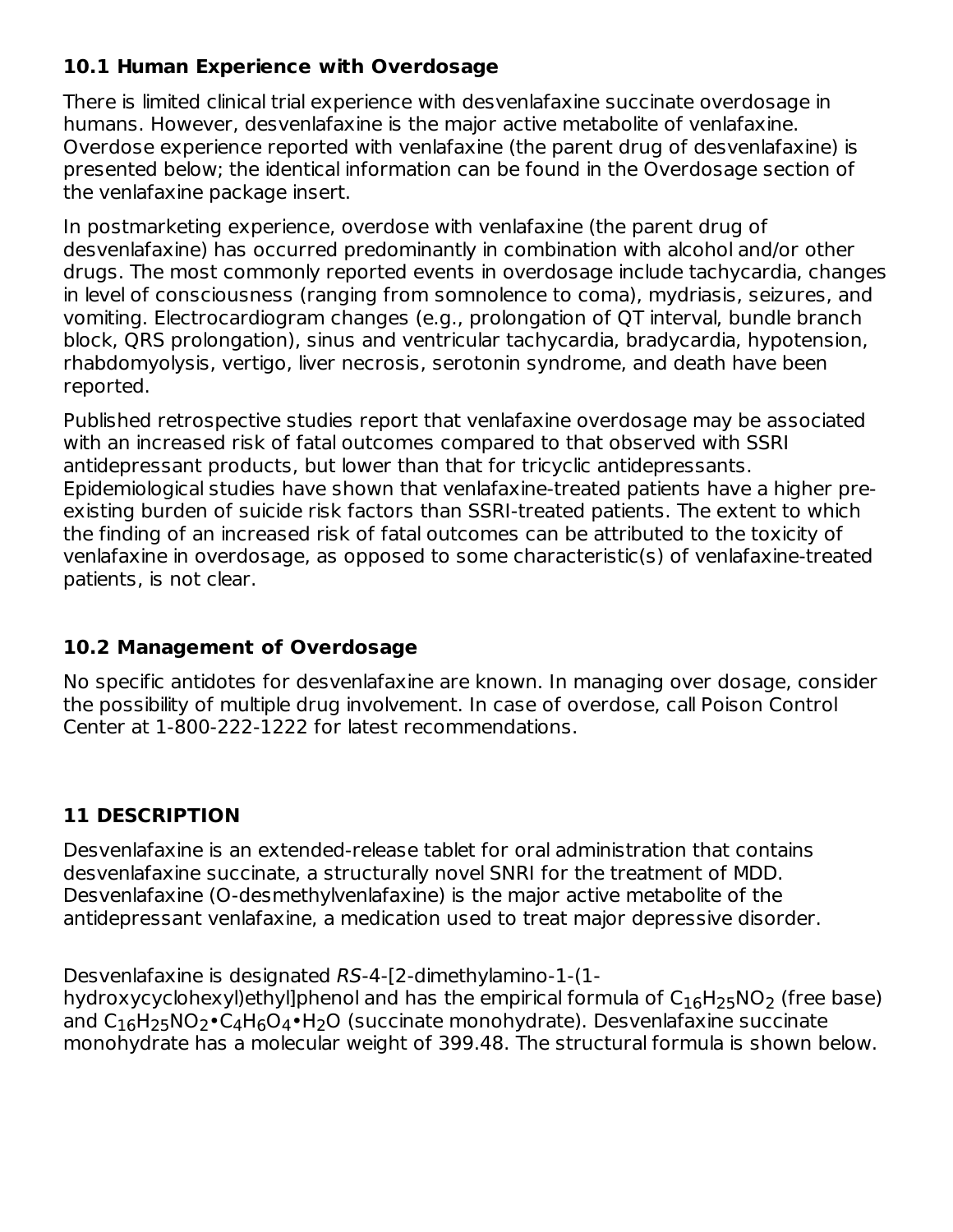

Desvenlafaxine succinate is a white to off-white powder that is soluble in water. The solubility of desvenlafaxine succinate is pH dependent. Its octanol:aqueous system (at pH 7) partition coefficient is 0.21.

Desvenlafaxine is formulated as an extended-release tablet for once-a-day oral administration.

Each tablet contains 38 mg, 76 mg or 152 mg of desvenlafaxine succinate equivalent to 25 mg, 50 mg or 100 mg of desvenlafaxine, respectively.

Inactive ingredients for the 25 mg tablet consist of hypromellose, magnesium stearate, microcrystalline cellulose, povidone, talc and film coating, which consists of hypromellose, iron oxide yellow, iron oxide red, iron oxide black, polyethylene glycol, talc, and titanium dioxide.

Inactive ingredients for the 50 mg tablet consist of hypromellose, magnesium stearate, microcrystalline cellulose, povidone, talc and film coating, which consists of hypromellose, iron oxide red, polyethylene glycol, talc, and titanium dioxide.

Inactive ingredients for the 100 mg tablet consist of hypromellose, magnesium stearate, microcrystalline cellulose, povidone, talc and film coating, which consists of hypromellose, iron oxide black, iron oxide red, polyethylene glycol, talc, and titanium dioxide.

### **12 CLINICAL PHARMACOLOGY**

### **12.1 Mechanism of Action**

The exact mechanism of the antidepressant action of desvenlafaxine is unknown, but is thought to be related to the potentiation of serotonin and norepinephrine in the central nervous system, through inhibition of their reuptake. Non-clinical studies have shown that desvenlafaxine is a potent and selective SNRI.

### **12.2 Pharmacodynamics**

Desvenlafaxine lacked significant affinity for numerous receptors, including muscariniccholinergic, H $_1$ -histaminergic, or  $\alpha_1$ -adrenergic receptors *in vitro*. Desvenlafaxine also lacked monoamine oxidase (MAO) inhibitory activity.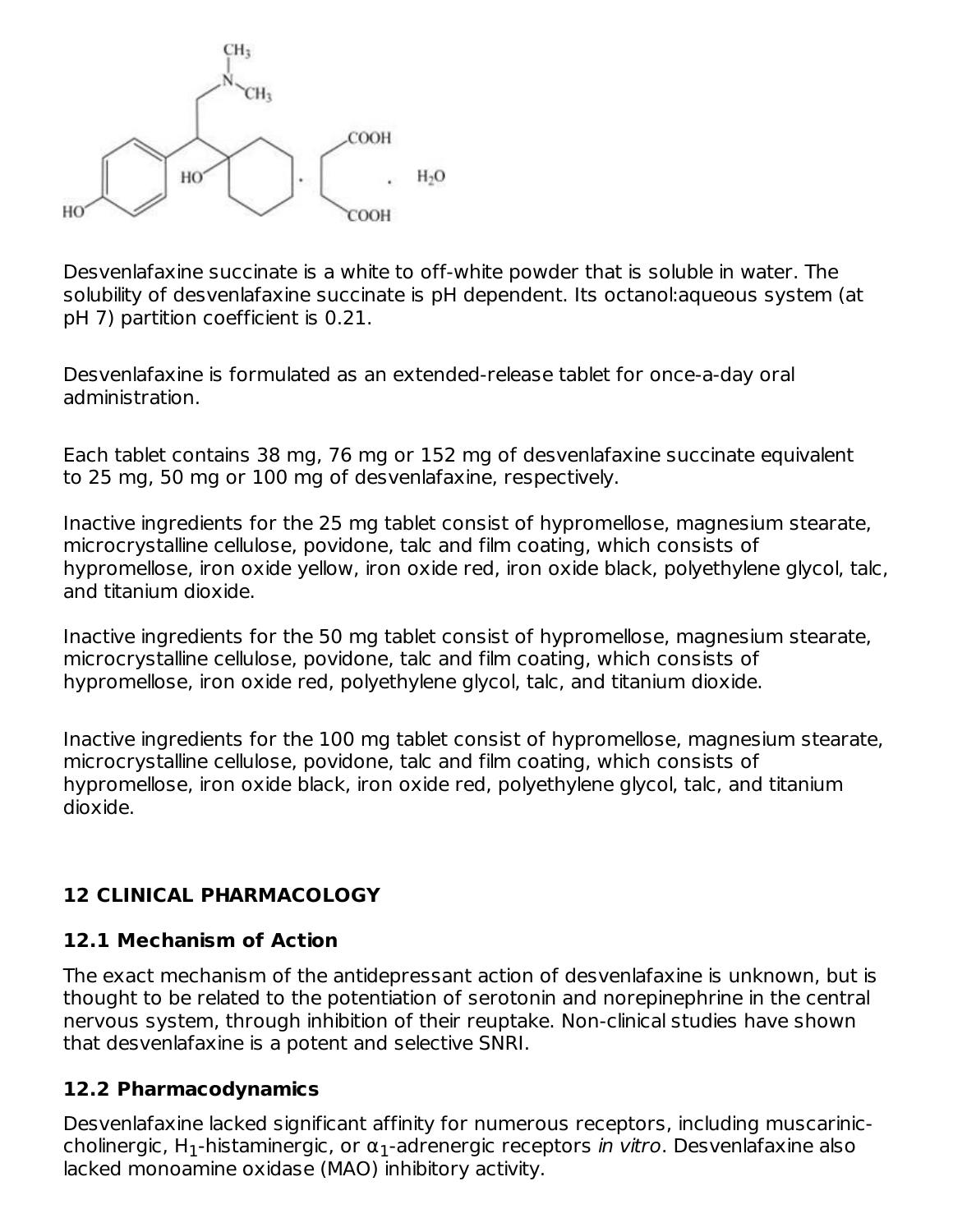### ECG changes

Electrocardiograms were obtained from 1,492 desvenlafaxine treated patients with major depressive disorder and 984 placebo-treated patients in clinical studies lasting up to 8 weeks. No clinically relevant differences were observed between desvenlafaxine treated and placebo-treated patients for QT, QTc, PR, and QRS intervals. In a thorough QTc study with prospectively determined criteria, desvenlafaxine did not cause QT prolongation. No difference was observed between placebo and desvenlafaxine treatments for the QRS interval.

### **12.3 Pharmacokinetics**

The single-dose pharmacokinetics of desvenlafaxine are linear and dose-proportional in a dose range of 50 to 600 mg (1 to 12 times the recommended approved dosage) per day. With once-daily dosing, steady-state plasma concentrations are achieved within approximately 4 to 5 days. At steady-state, multiple-dose accumulation of desvenlafaxine is linear and predictable from the single-dose pharmacokinetic profile.

#### **Absorption**

The absolute oral bioavailability of desvenlafaxine after oral administration is about 80%.

### Effect of Food

Ingestion of a high-fat meal (800 to 1000 calories) increased desvenlafaxine C $_{\sf max}$ about 16% and had no effect on AUC.

#### **Distribution**

Steady-state volume of distribution of desvenlafaxine is 3.4 L/kg. Plasma protein binding of desvenlafaxine is 30% and is independent of drug concentration.

#### Elimination

#### Metabolism

Desvenlafaxine is primarily metabolized by conjugation (mediated by UGT isoforms) and, to a minor extent, through oxidative metabolism. CYP3A4 mediates the oxidative metabolism (N-demethylation) of desvenlafaxine. The CYP2D6 metabolic pathway is not involved. The pharmacokinetics of desvenlafaxine was similar in subjects with CYP2D6 poor and extensive metabolizer phenotype.

#### Excretion

Approximately 45% of desvenlafaxine is excreted unchanged in urine at 72 hours after oral administration. Approximately 19% of the administered dose is excreted as the glucuronide metabolite and <5% as the oxidative metabolite (N,Odidesmethylvenlafaxine) in urine.

#### Specific Populations

No clinically significant differences in the exposures of desvenlafaxine were observed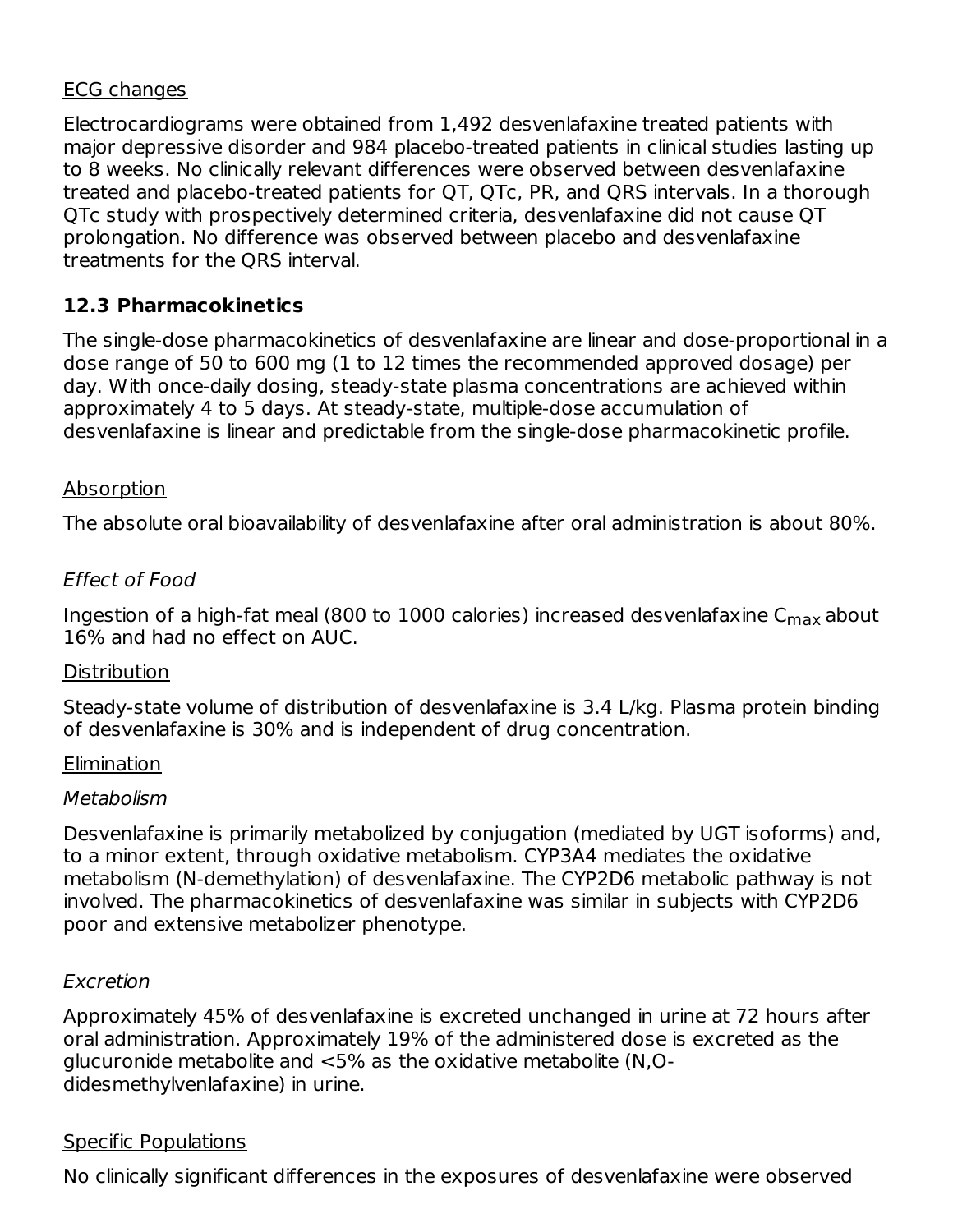based on ethnicity (White, Black, Hispanic).

The effect of intrinsic patient factors on the pharmacokinetics of desvenlafaxine is presented in Figure 1.



### **Figure 1. Impact of Intrinsic Factors (Renal, Hepatic Impairment and Population Description) on Desvenlafaxine Pharmacokinetics**

\*ESRD: End Stage Renal Disease

#### Drug Interaction Studies

Clinical Studies

Other Drugs on Desvenlafaxine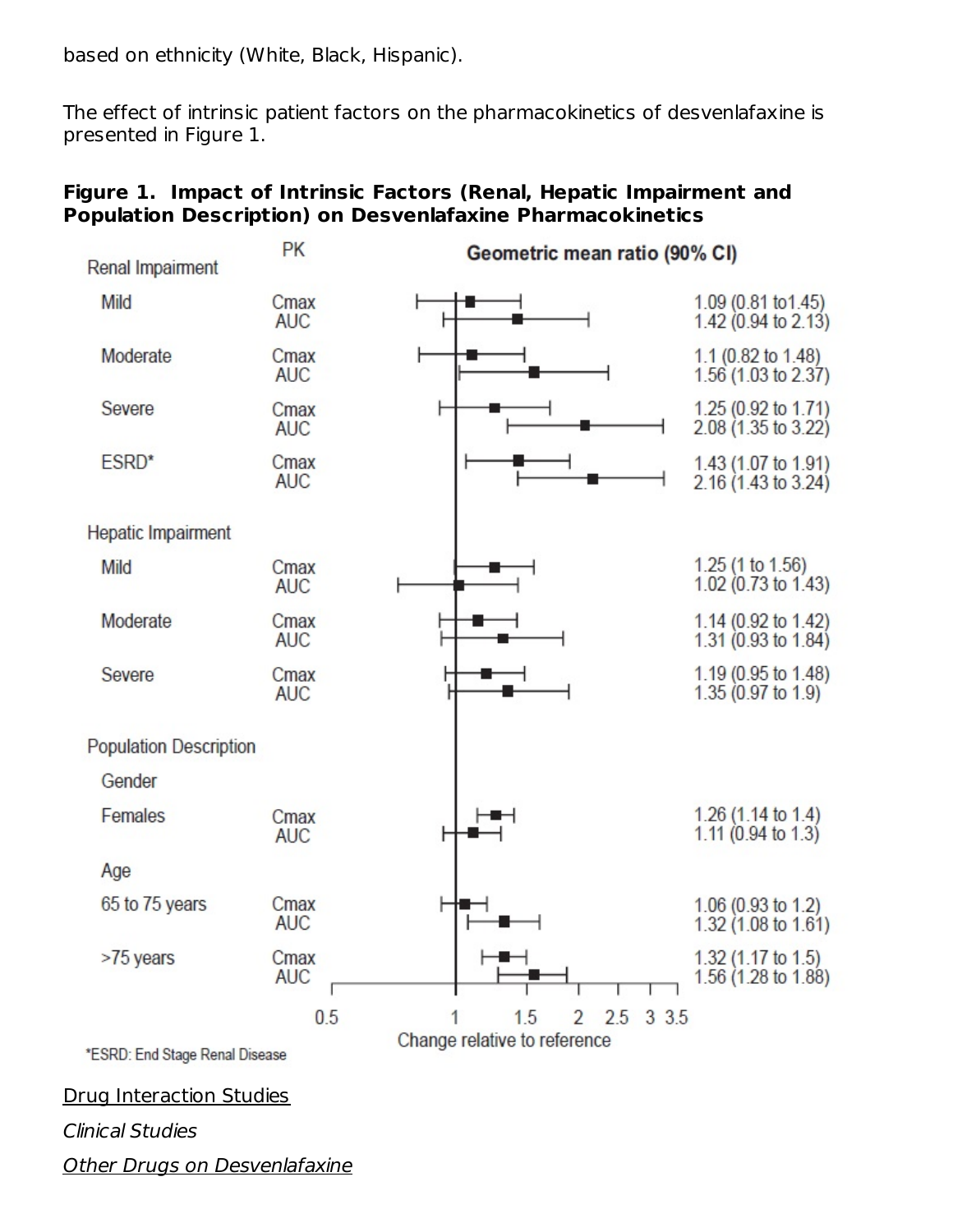The effect of ketoconazole on the exposures of desvenlafaxine is summarized in Figure 2.



#### Desvenlafaxineon Other Drugs

The effects of desvenlafaxine on the exposures of other drugs are summarized in Figure 3.

### **Figure 3. Effects of Desvenlafaxineon Pharmacokinetics of Other Drugs**



+Results for aripiprazole active metabolite dehydro-aripiprazole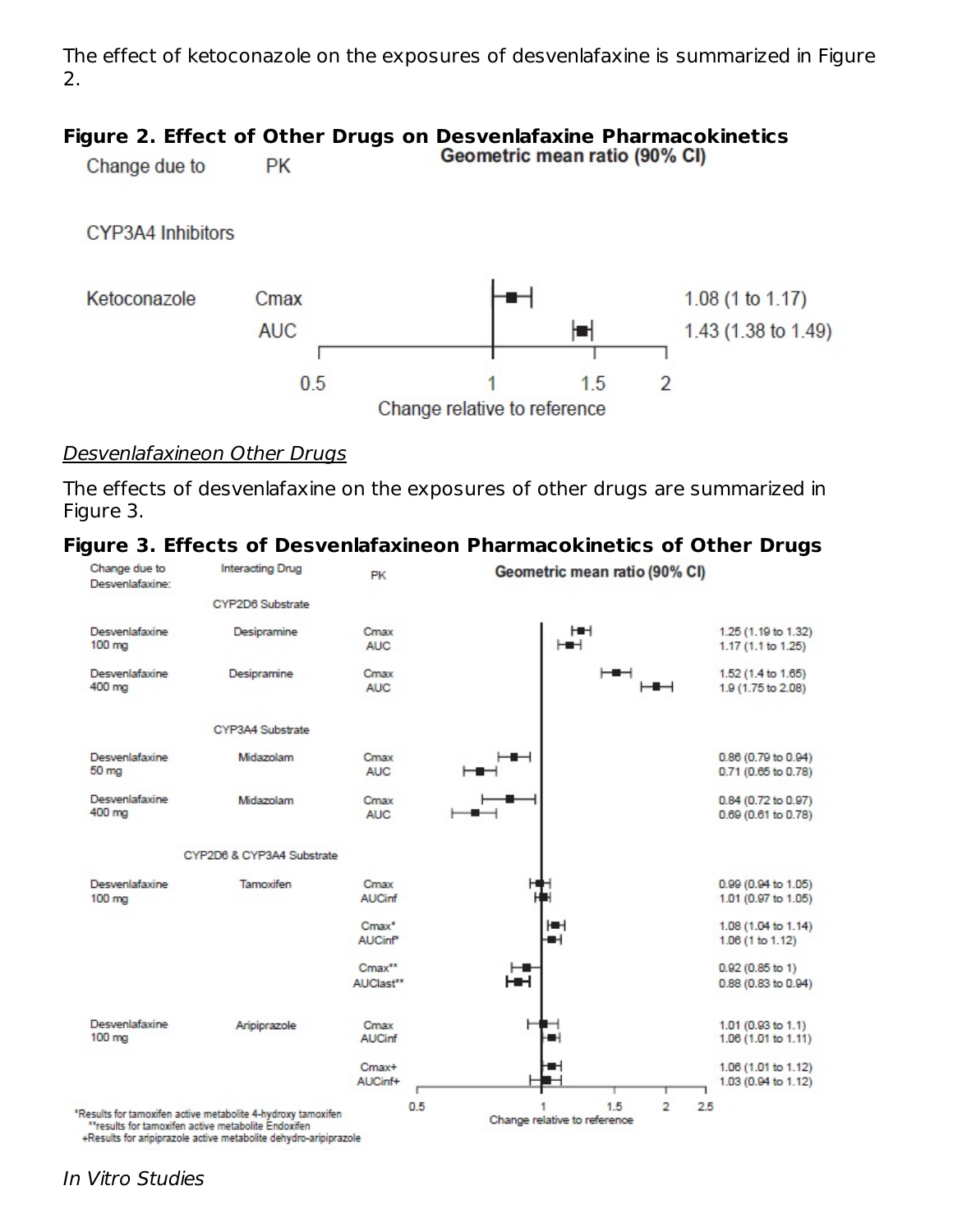Based on in vitro data, drugs that inhibit CYP isozymes 1A1, 1A2, 2A6, 2D6, 2C8, 2C9, 2C19, and 2E1 are not expected to have significant impact on the pharmacokinetic profile of desvenlafaxine.

Desvenlafaxine does not inhibit CYP1A2, 2A6, 2C8, 2C9, 2C19 CYP2D6, or CYP3A4 isozymes. Desvenlafaxine does not induce CYP3A4 either.

Desvenlafaxine is not a substrate or an inhibitor for the P-glycoprotein (P-gp) transporter.

## **13 NONCLINICAL TOXICOLOGY**

### **13.1 Carcinogenesis, Mutagenesis, Impairment of Fertility**

#### Carcinogenesis

Desvenlafaxine succinate administered by oral gavage to mice and rats for 2 years did not increase the incidence of tumors in either study.

Mice received desvenlafaxine succinate at dosages up to 500/300 mg/kg/day (dosage lowered after 45 weeks of dosing). AUC exposure at 300 mg/kg/day dose is estimated at 10 times the AUC exposure at an adult human dose of 100 mg per day.

Rats received desvenlafaxine succinate at dosages up to 300 mg/kg/day (males) or 500 mg/kg/day (females). The AUC exposure at the highest dose is estimated at 11 (males) or 26 (females) times the AUC exposure at an adult human dose of 100 mg per day.

### **Mutagenesis**

Desvenlafaxine was not mutagenic in the *in vitro* bacterial mutation assay (Ames test) and was not clastogenic in an *in vitro* chromosome aberration assay in cultured CHO cells, an in vivo mouse micronucleus assay, or an in vivo chromosome aberration assay in rats. Additionally, desvenlafaxine was not genotoxic in the *in vitro* CHO mammalian cell forward mutation assay and was negative in the *in vitro* BALB/c-3T3 mouse embryo cell transformation assay.

#### Impairment of Fertility

When desvenlafaxine succinate was administered orally to male and female rats, fertility was reduced at the high dose of 300 mg/kg/day, which is 10 (males) and 19 (females) times the AUC exposure at an adult human dose of 100 mg per day. There was no effect on fertility at 100 mg/kg/day, which is 3 (males) or 5 (females) times the AUC exposure at an adult human dose of 100 mg per day. These studies did not address reversibility of the effect on fertility. The relevance of these findings to humans is not known.

## **14 CLINICAL STUDIES**

### **Major Depressive Disorder**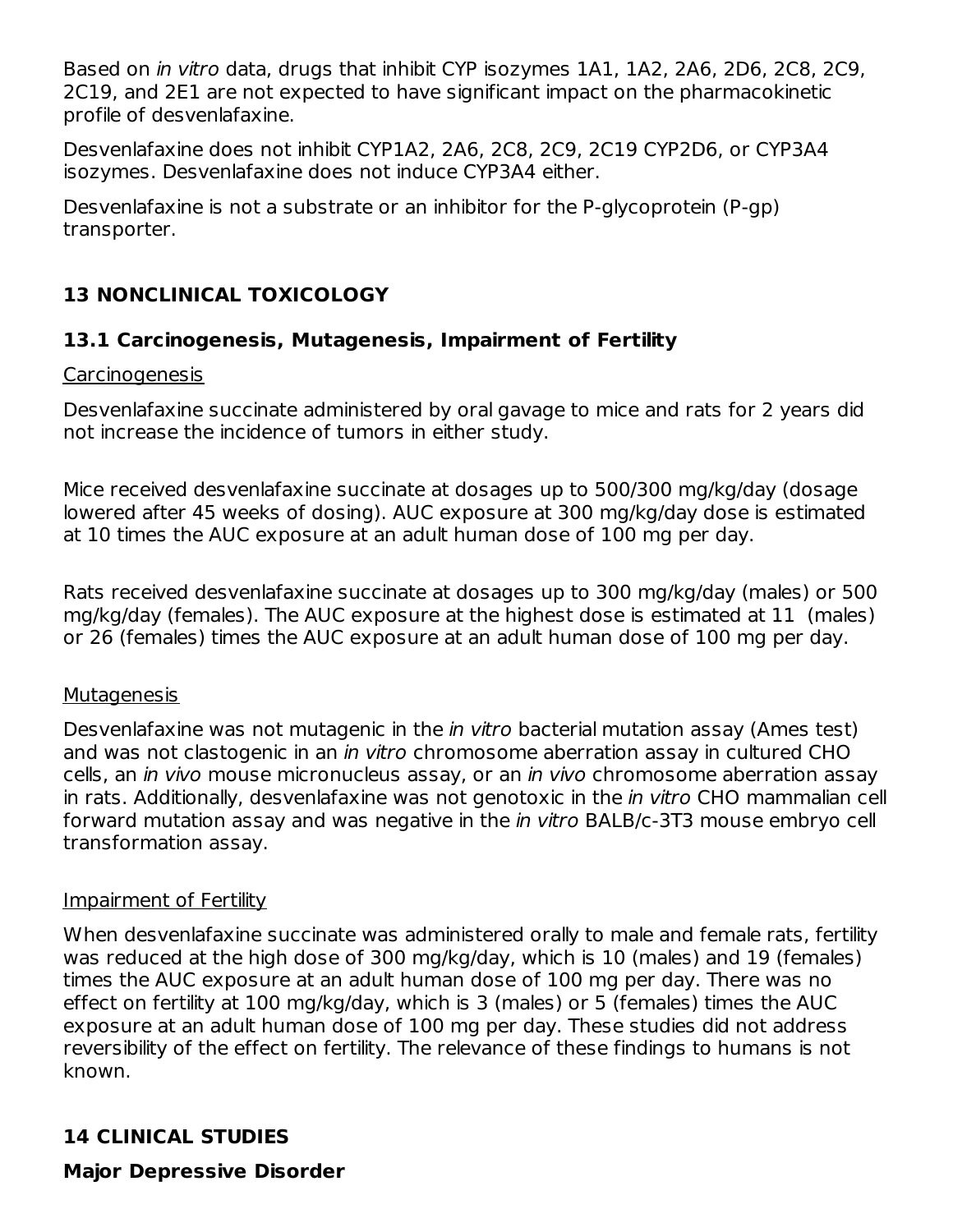The efficacy of desvenlafaxine as a treatment for depression was established in four 8 week, randomized, double-blind, placebo-controlled, fixed-dose studies (at doses of 50 mg per day to 400 mg per day) in adult outpatients who met the Diagnostic and Statistical Manual of Mental Disorders (DSM-IV) criteria for major depressive disorder. In the first study, patients received 100 mg (n = 114), 200 mg (n = 116), or 400 mg (n = 113) of desvenlafaxine once daily, or placebo ( $n = 118$ ). In a second study, patients received either 200 mg ( $n = 121$ ) or 400 mg ( $n = 124$ ) of desvenlafaxine once daily, or placebo (n = 124). In two additional studies, patients received 50 mg (n = 150 and n = 164) or 100 mg ( $n = 147$  and  $n = 158$ ) of desvenlafaxine once daily, or placebo ( $n =$ 150 and  $n = 161$ ).

Desvenlafaxine showed superiority over placebo as measured by improvement in the 17-item Hamilton Rating Scale for Depression (HAM-D $_{\rm 17}$ ) total score in four studies and overall improvement, as measured by the Clinical Global Impressions Scale - Improvement (CGI-I), in three of the four studies. In studies directly comparing 50 mg per day and 100 mg per day there was no suggestion of a greater effect with the higher dose and adverse reactions and discontinuations were more frequent at higher doses [see Dosage and Administration (2.1)].

|                |                                                   |               | <b>DESVENLAFAXINE</b>     |                               |                 |                                           |
|----------------|---------------------------------------------------|---------------|---------------------------|-------------------------------|-----------------|-------------------------------------------|
| <b>Study</b>   | <b>Primary Endpoint:</b>                          |               | Placebo 50 mg/day         | 100                           | 200             | 400                                       |
| No.            | $HAM-D_{17}$                                      |               |                           |                               |                 | mg/daymg/daymg/day                        |
| 1              | Baseline Score (SD <sup>a</sup> )                 | 23.1<br>(2.5) |                           | 23.2<br>(2.5)                 | 22.9<br>(2.4)   | 23(2.2)                                   |
|                | Difference from Placebo<br>(95% CI <sup>c</sup> ) |               |                           | $-2.9b$<br>$(-5.1,-$<br>(0.8) | $-2$            | $-3.1^b$<br>$(-5.2, -$<br>(0.9)           |
| $\overline{2}$ | Baseline Score (SD <sup>a</sup> )                 | 25.3<br>(3.3) |                           |                               | 24.8<br>(2.9)   | 25.2<br>(3.2)                             |
|                | Difference from Placebo<br>(95% CI <sup>c</sup> ) |               |                           |                               | $-3.3b$<br>1.2) | $-2.8b$<br>$(-5.3, -   (-4.8, -$<br>(0.7) |
| 3              | Baseline Score (SD <sup>a</sup> )                 | 23(2.6)       | 23.4(2.6)                 | 23.4<br>(2.6)                 |                 |                                           |
|                | Difference from Placebo<br>(95% CI <sup>c</sup> ) |               | $-1.9b$<br>$(-3.5, -0.3)$ | $-1.5$                        |                 |                                           |
| 4              | Baseline Score (SD <sup>a</sup> )                 | 24.3<br>(2.6) | 24.3(2.4)                 | 24.4<br>(2.7)                 |                 |                                           |
|                | Difference from Placebo<br>(95% CI <sup>c</sup> ) |               | $-2.5b$<br>$(-4.1, -0.9)$ | $-3p$<br>$(-4.7,-$<br>1.4)    |                 |                                           |

| Table 9: Primary Efficacy (HAM-D <sub>17</sub> ) Results for Short-term Studies |  |
|---------------------------------------------------------------------------------|--|
|---------------------------------------------------------------------------------|--|

<sup>a</sup> Standard deviation;

 $^{\rm b}$  Adjusted p-value  $< 0.05$ ;

<sup>c</sup> Difference between least squares means at final evaluation, calculated as drug response minus placebo response; unadjusted 95% confidence intervals Analyses of the relationships between treatment outcome and age and treatment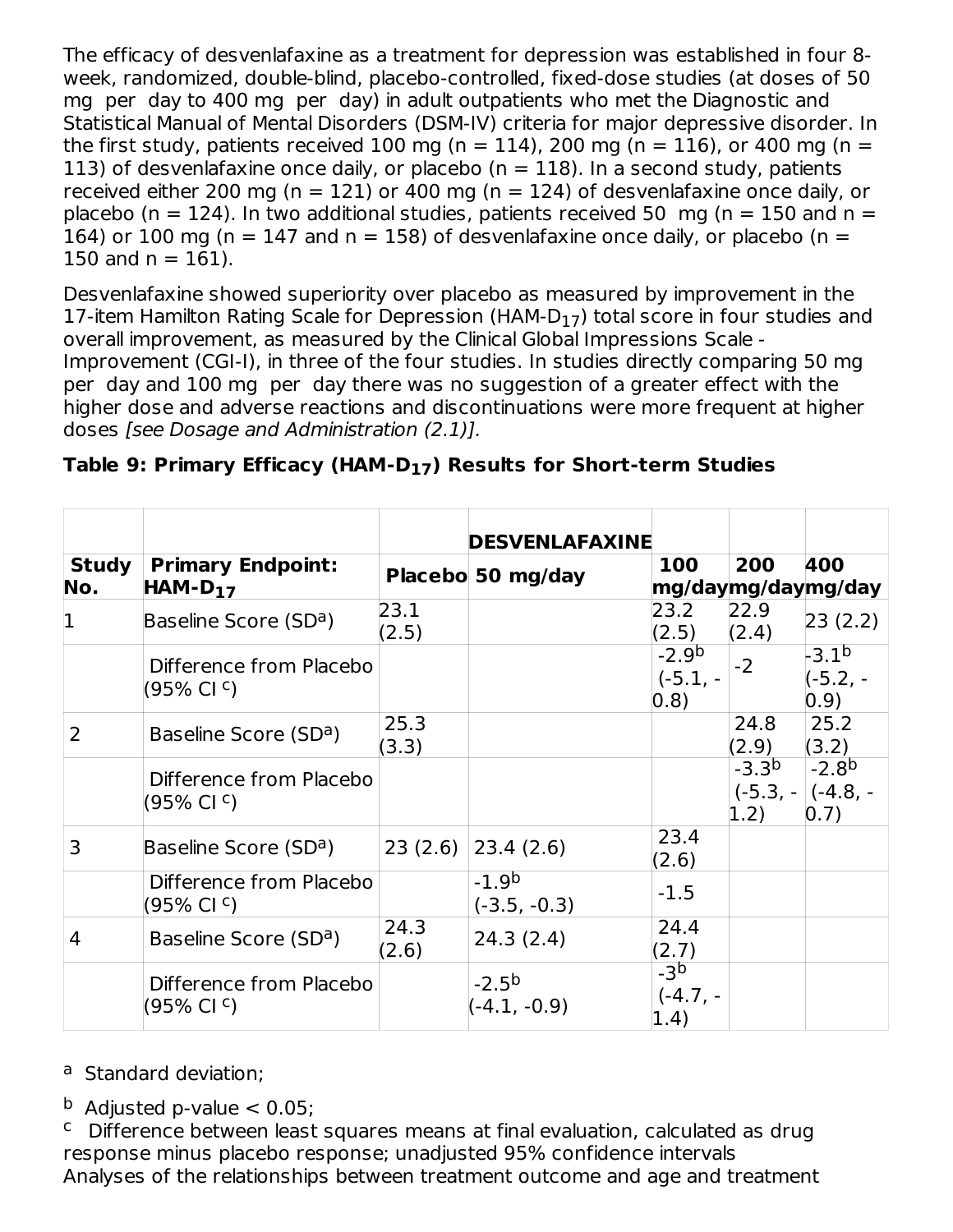outcome and gender did not suggest any differential responsiveness on the basis of these patient characteristics. There was insufficient information to determine the effect of race on outcome in these studies.

In a longer-term trial (Study 5), adult outpatients meeting DSM-IV criteria for major depressive disorder, who responded to 8 weeks of open-label acute treatment with 50 mg per day desvenlafaxine and subsequently remained stable for 12 weeks on desvenlafaxine, were assigned randomly in a double-blind manner to remain on active treatment or switch to placebo for up to 26 weeks of observation for relapse. Response during the open-label phase was defined as a HAM-D $_{17}$  total score of  $\leq 11$  and CGI-I  $\leq 2$ at the day 56 evaluation; stability was defined as  ${\sf HAM\text{-}D_{17}}$  total score of  $\le 11$  and CGI-I ≤ 2 at week 20 and not having a HAM-D<sub>17</sub> total score of ≥ 16 or a CGI-I score ≥ 4 at any office visit. Relapse during the double-blind phase was defined as follows: (1) a HAM-D<sub>17</sub> total score of  $\geq 16$  at any office visit, (2) discontinuation for unsatisfactory efficacy response, (3) hospitalized for depression, (4) suicide attempt, or (5) suicide. Patients receiving continued desvenlafaxine treatment experienced statistically significantly longer time to relapse compared with placebo. At 26 weeks, the Kaplan-Meier estimated proportion of relapse was 14% with desvenlafaxine treatment versus 30% with placebo.





In another longer-term trial (Study 6), adult outpatients meeting DSM-IV criteria for major depressive disorder and who responded to 12 weeks of acute treatment with desvenlafaxine were assigned randomly to the same dose (200 or 400 mg per day) they had received during acute treatment or to placebo for up to 26 weeks of observation for relapse. Response during the open-label phase was defined as a  ${\sf HAM}\text{-}\mathsf{D}_{17}$  total score of  $\leq$  11 at the day 84 evaluation. Relapse during the double-blind phase was defined as follows: (1) a HAM-D $_{17}$  total score of  $\geq 16$  at any office visit, (2) a CGI-I score of  $\geq 6$ (versus day 84) at any office visit, or (3) discontinuation from the trial due to unsatisfactory response. Patients receiving continued desvenlafaxine treatment experienced statistically significantly longer time to relapse over the subsequent 26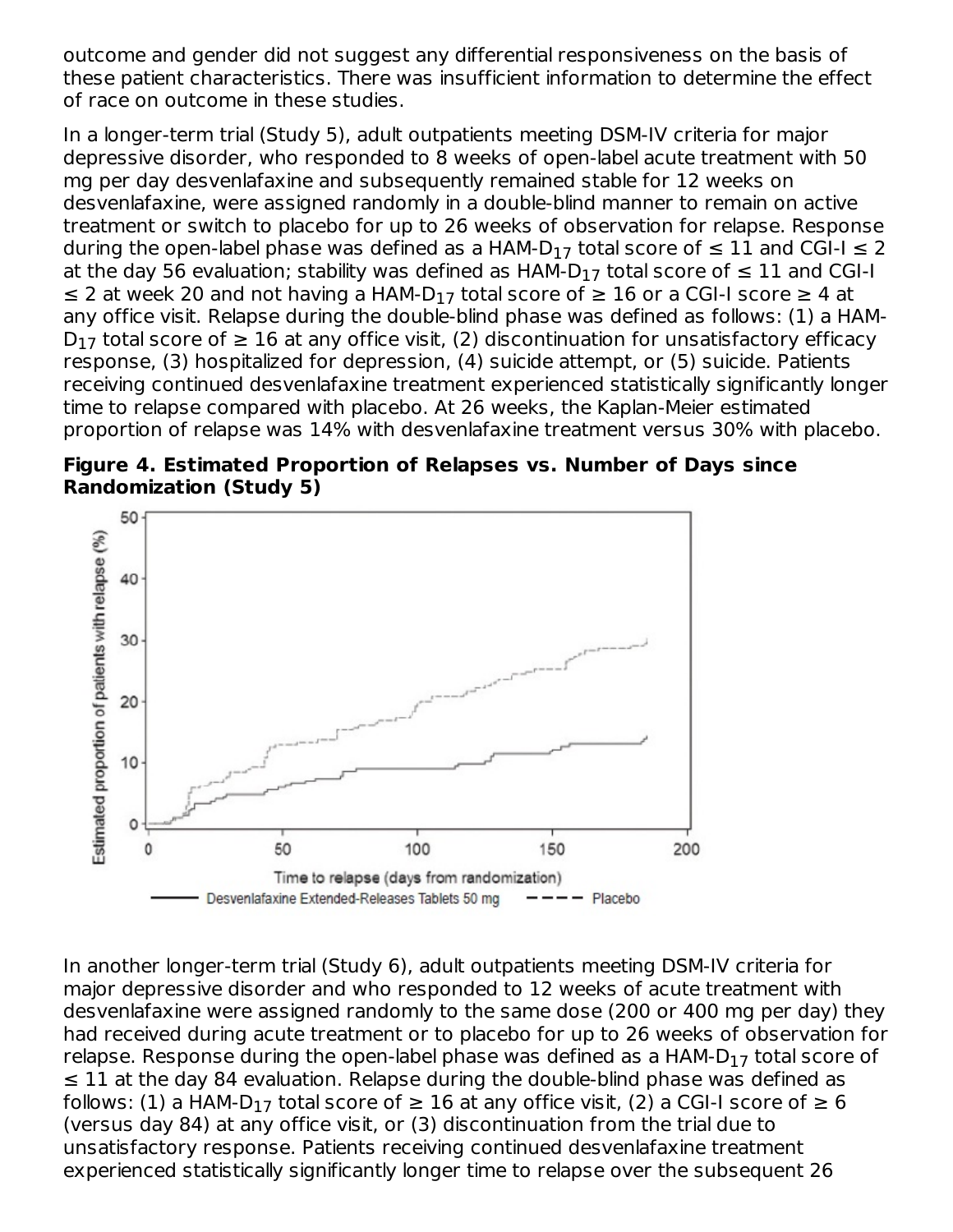weeks compared with those receiving placebo. At 26 weeks, the Kaplan-Meier estimated proportion of relapse was 29% with desvenlafaxine treatment versus 49% with placebo. **Figure 5. Estimated Proportion of Relapses vs. Number of Days since Randomization (Study 6)**



In a postmarketing study, the efficacy of desvenlafaxine extended-release tablets at a dose lower than 50 mg per day was evaluated in an 8-week, multicenter, randomized, double-blind, placebo-controlled, fixed-dose study in adult outpatients with Major Depressive Disorder. The treatment arms were 25 mg (n=232), 50 mg (n=236), and placebo (n=231). The 50 mg dose was superior to placebo, as measured by the mean change from baseline on the HAM-D $_{\rm 17}$ . The 25 mg dose was not superior to placebo.

### **16 HOW SUPPLIED/STORAGE AND HANDLING**

NDC: 63629-7525-1: 30 Tablets in a BOTTLE NDC: 63629-7525-2: 28 Tablets in a BOTTLE NDC: 63629-7525-3: 60 Tablets in a BOTTLE NDC: 63629-7525-4: 90 Tablets in a BOTTLE

## **17 PATIENT COUNSELING INFORMATION**

Advise the patient to read the FDA-approved patient labeling (Medication Guide).

### Suicidal Thoughts and Behaviors

Advise patients and caregivers to look for the emergence of suicidality, especially early during treatment and when the dose is adjusted up or down, and instruct them to report such symptoms to the healthcare provider [see Boxed Warning and Warnings and Precautions (5.1)].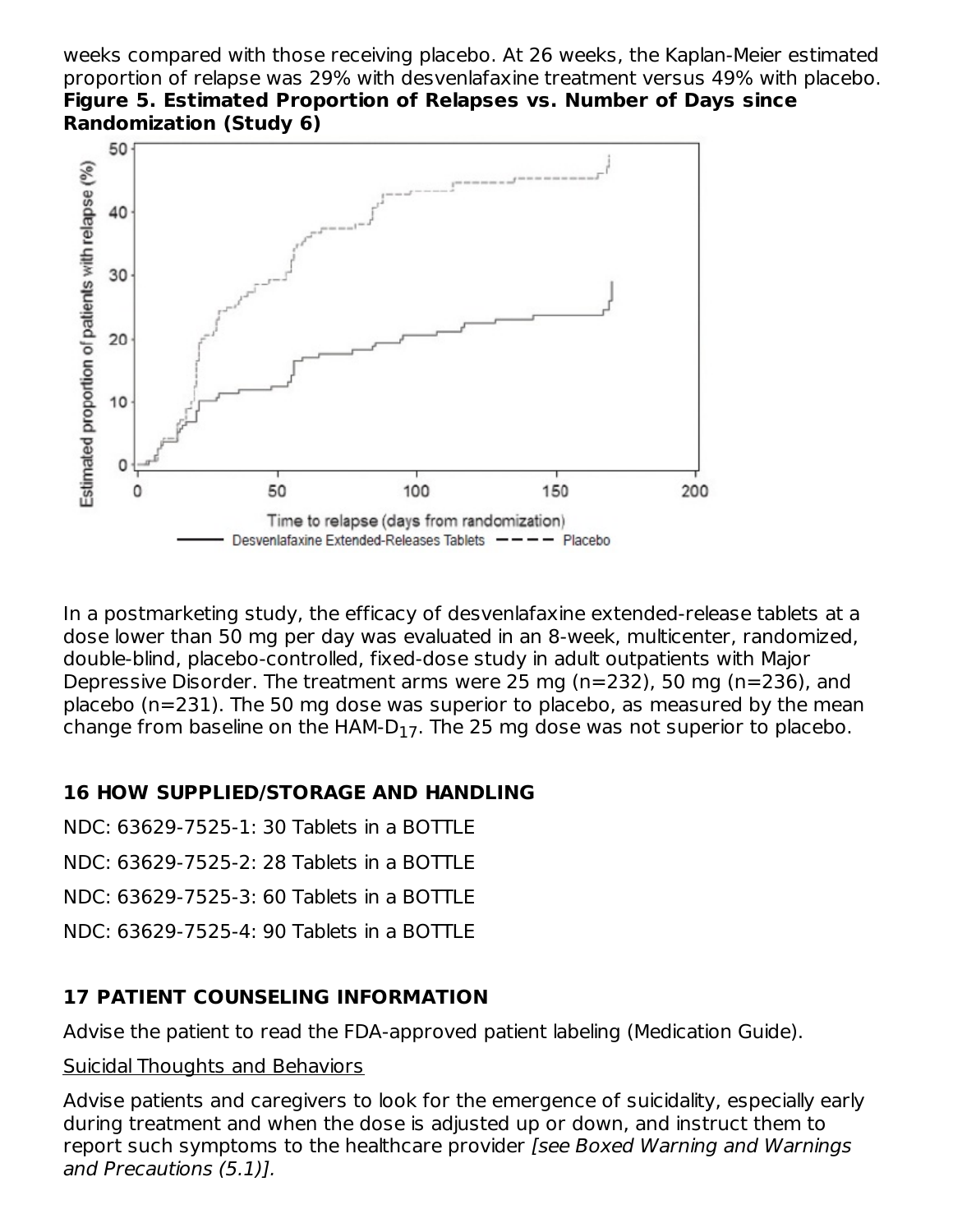#### Concomitant Medication

Advise patients taking desvenlafaxine extended-release tablets not to use concomitantly other products containing desvenlafaxine or venlafaxine. Healthcare professionals should instruct patients not to take desvenlafaxine with an MAOI or within 14 days of stopping an MAOI and to allow 7 days after stopping desvenlafaxine before starting an MAOI [see Contraindications (4)].

### Serotonin Syndrome

Caution patients about the risk of serotonin syndrome, particularly with the concomitant use of desvenlafaxine with other serotonergic agents (including triptans, tricyclic antidepressants, fentanyl, lithium, tramadol, amphetamines, tryptophan, buspirone, and St. John's Wort supplements) [see Warnings and Precautions (5.2)].

#### Elevated Blood Pressure

Advise patients that they should have regular monitoring of blood pressure when taking desvenlafaxine [see Warnings and Precautions (5.3)].

#### Increased Risk of Bleeding

Inform patients about the concomitant use of desvenlafaxine with NSAIDs, aspirin, other antiplatelet drugs, warfarin, or other coagulants because the combined use of has been associated with an increased risk of bleeding. Advise patients to inform their healthcare providers if they are taking or planning to take any prescription or over-the-counter medications that increase the risk of bleeding [see Warnings and Precautions (5.4)].

#### Activation of Mania/Hypomania

Advise patients, their families and caregivers to observe for signs of activation of mania/hypomania [see Warnings and Precautions (5.6)].

### Discontinuation

Advise patients not to abruptly stop taking desvenlafaxine without talking first with their healthcare professional. Patients should be aware that discontinuation effects may occur when stopping desvenlafaxine, and a dose of 25 mg per day is available for discontinuing therapy [see Warnings and Precautions (5.7) and Adverse Reactions (6.1)].

### Sexual Dysfunction

Advise patients that use of desvenlafaxine may cause symptoms of sexual dysfunction in both male and female patients. Inform patients that they should discuss any changes in sexual function and potential management strategies with their healthcare provider [see Warnings and Precautions (5.11)].

### Switching Patients from Other Antidepressants to Desvenlafaxine

Discontinuation symptoms have been reported when switching patients from other antidepressants, including venlafaxine, to desvenlafaxine. Tapering of the initial antidepressant may be necessary to minimize discontinuation symptoms.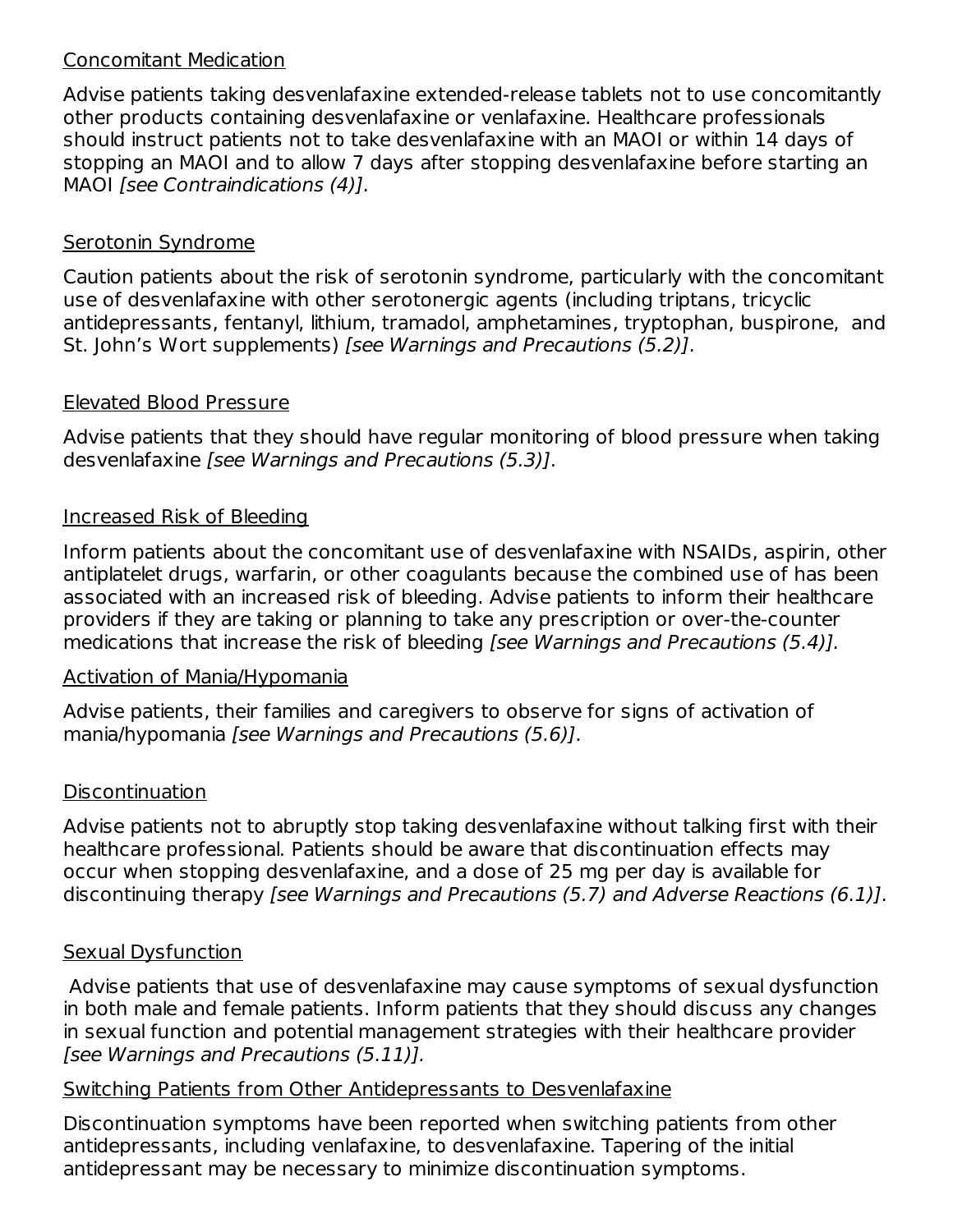### Interference with Cognitive and Motor Performance

Caution patients about operating hazardous machinery, including automobiles, until they are reasonably certain that desvenlafaxine therapy does not adversely affect their ability to engage in such activities.

### Alcohol

Advise patients to avoid alcohol while taking desvenlafaxine [see Drug Interactions (7.3)].

### Allergic Reactions

Advise patients to notify their physician if they develop allergic phenomena such as rash, hives, swelling, or difficulty breathing.

### **Pregnancy**

Advise patients to notify their physician if they become pregnant or intend to become pregnant during therapy. Advise patients that there is a pregnancy exposure registry that monitors pregnancy outcomes in women exposed to desvenlafaxine during pregnancy [see Use in Specific Populations (8.1)].

### Residual Inert Matrix Tablet

Patients receiving desvenlafaxine may notice an inert matrix tablet passing in the stool or via colostomy. Patients should be informed that the active medication has already been absorbed by the time the patient sees the inert matrix tablet.

### **MEDICATION GUIDE**

**Desvenlafaxine Extended-Release Tablets (des VEN la FAX een)**

**What is the most important information I should know about desvenlafaxine?**

**Desvenlafaxine can cause serious side effects, including:**

- **Increased risk of suicidal thoughts or actions in some children and young adults within the first few months of treatment. Desvenlafaxine is not for use in children.**
- Depression or other serious mental illnesses are the most important causes of suicidal thoughts or actions.

### **How can I watch for and try to prevent suicidal thoughts and actions?**

o Pay close attention to any changes, especially sudden changes, in mood, behaviors, thoughts, or feelings. This is very important when an antidepressant medicine is started or when the dose is changed.

o Call the healthcare provider right away to report new or sudden changes in mood, behavior, thoughts, or feelings.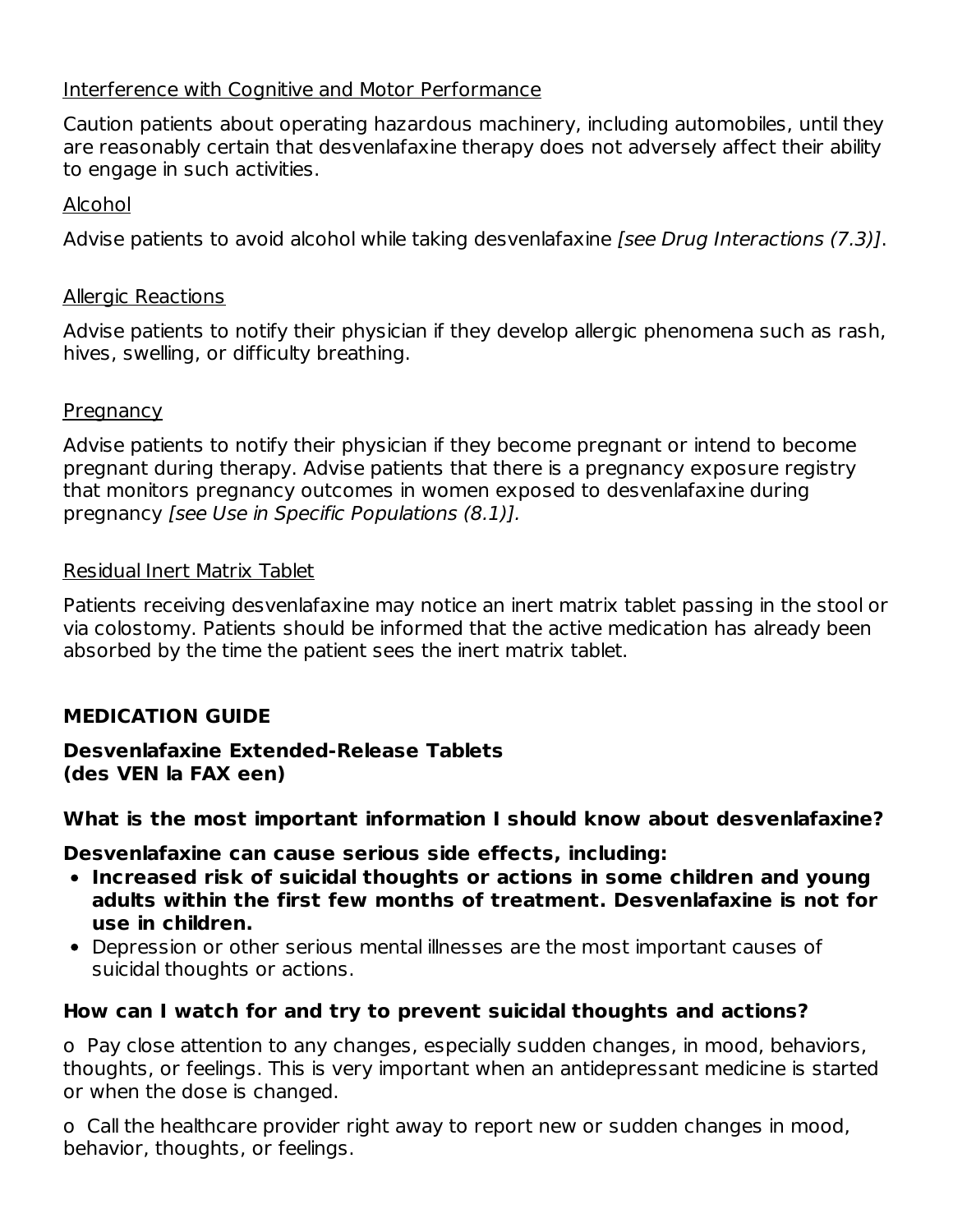o Keep all follow-up visits with the healthcare provider as scheduled. Call the healthcare provider between visits as needed, especially if you have concerns about symptoms.

#### **Call your healthcare provider right away if you have any of the following symptoms, especially if they are new, worse, or worry you:**

| o thoughts about suicide or dying o trouble sleeping (insomnia) |                                                                                                           |  |  |  |  |
|-----------------------------------------------------------------|-----------------------------------------------------------------------------------------------------------|--|--|--|--|
| oattempts to commit suicide                                     | o new or worse irritability                                                                               |  |  |  |  |
| o new or worse depression                                       | lo acting aggressive, being angry, or violent                                                             |  |  |  |  |
| o new or worse anxiety                                          | o acting on dangerous impulses                                                                            |  |  |  |  |
|                                                                 | $\vert$ o feeling very agitated or restless $\vert$ o an extreme increase in activity and talking (mania) |  |  |  |  |
| o panic attacks                                                 | o other unusual changes in behavior or mood                                                               |  |  |  |  |

### **What is desvenlafaxine?**

Desvenlafaxine is a prescription medicine used to treat adults with a certain type of depression called major depressive disorder (MDD). Desvenlafaxine belongs to a class of medicines known as serotonin and norepinephrine reuptake inhibitors (SNRIs).

## **Do not take desvenlafaxine if you:**

- are allergic to desvenlafaxine succinate, venlafaxine hydrochloride, or any of the ingredients in desvenlafaxine extended-release tablets. See the end of this Medication Guide for a complete list of ingredients in desvenlafaxine extended-release tablets.
- take a monoamine oxidase inhibitor (MAOI).
- have stopped taking an MAOI in the last 14 days. Ask your healthcare provider or pharmacist if you are not sure if you take an MAOI.
- are being treated with the antibiotic linezolid or the intravenous methylene blue.

### **Do not start taking an MAOI for at least 7 days after you stop treatment with desvenlafaxine.**

### **Before taking desvenlafaxine tell your healthcare provider about all your medical conditions, including if you:**

- have high blood pressure
- have heart problems
- have cerebrovascular problems or had a stroke
- have or had bleeding problems
- have, or have a family history of, bipolar disorder, mania or hypomania
- have high cholesterol or high triglycerides
- have or had depression, suicidal thoughts or behavior
- have kidney or liver problems
- have or had seizures or convulsions
- have low sodium levels in your blood
- are pregnant or plan to become pregnant. Talk to your healthcare provider about the risk to your unborn baby if you take desvenlafaxine during pregnancy.

o Tell your healthcare provider if you become pregnant or think you are pregnant during treatment with desvenlafaxine.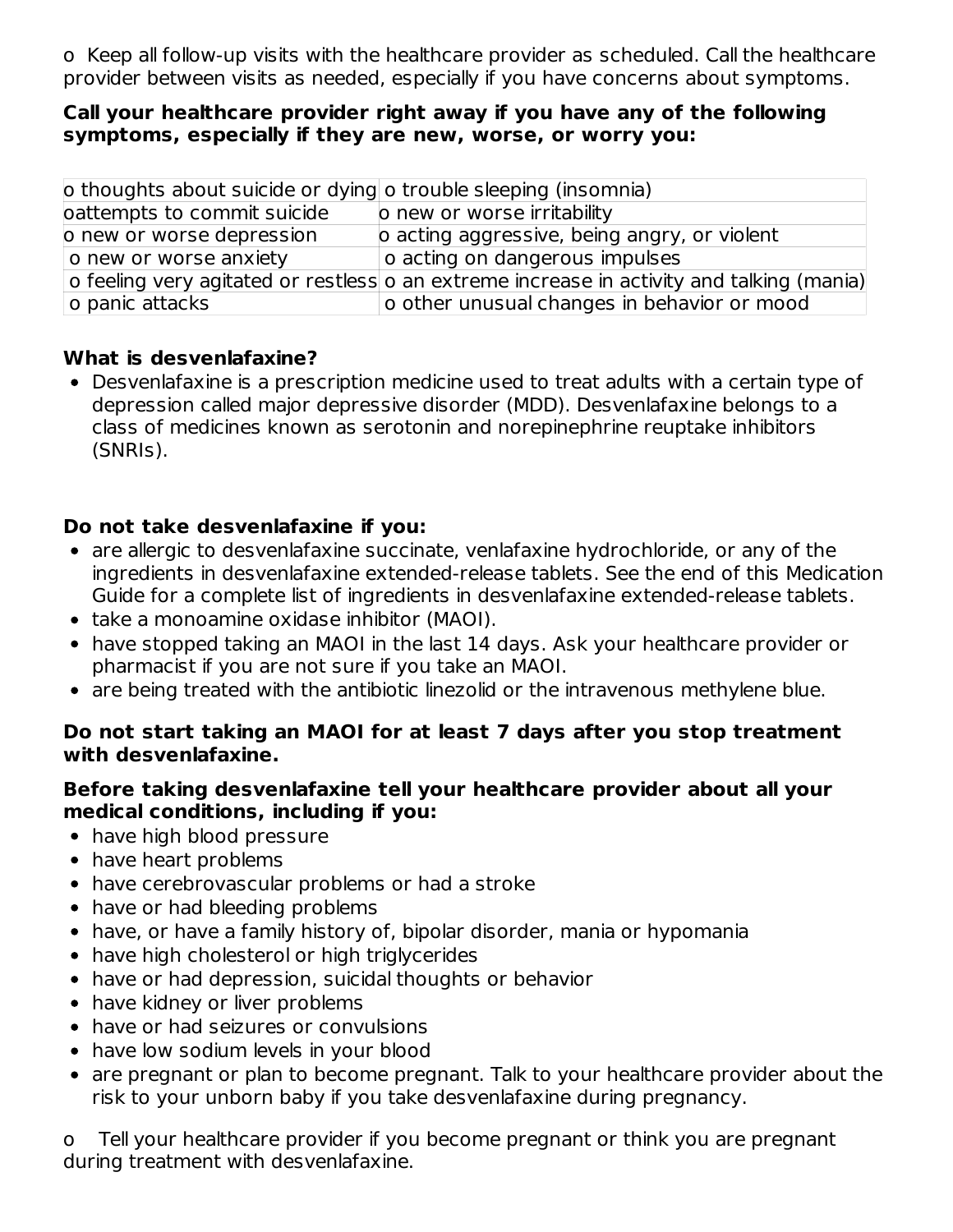o If you become pregnant during treatment with desvenlafaxine, talk to your healthcare provider about registering with the National Pregnancy Registry for Antidepressants. You can register by calling 1-844-405-6185.

• are breastfeeding or plan to breastfeed. Desvenlafaxine can pass into your breast milk. Talk to your healthcare provider about the best way to feed your baby during treatment with desvenlafaxine.

**Tell your healthcare provider about all the medicines you take, including prescription and over-the-counter medicines, vitamins, and herbal supplements.**

**Desvenlafaxine and other medicines may affect each other causing possible serious side effects. Desvenlafaxine may affect the way other medicines work and other medicines may affect the way desvenlafaxine works.**

### **Especially tell your healthcare provider if you take:**

- other MAOIs
- medicines to treat migraine headaches known as triptans
- tricyclic antidepressants
- fentanyl
- lithium
- tramadol
- tryptophan
- buspirone
- amphetamines
- St. John's Wort
- other medicines containing desvenlafaxine or venlafaxine
- medicines that can affect blood clotting such as aspirin, nonsteroidal antiinflammatory drugs (NSAIDs), warfarin
- medicines used to treat mood, anxiety, psychotic, or thought disorders, including selective serotonin reuptake inhibitors (SSRIs) and serotonin norepinephrine reuptake inhibitors (SNRIs)

Ask your healthcare provider if you are not sure if you are taking any of these medicines. Your healthcare provider can tell you if it is safe to take desvenlafaxine with your other medicines.

Do not start or stop any other medicines during treatment with desvenlafaxine without talking to your healthcare provider first. Stopping desvenlafaxine suddenly may cause you to have serious side effects. See, **"What are the possible side effects of desvenlafaxine?"**

Know the medicines you take. Keep a list of them to show to your healthcare providers when you get a new medicine.

#### **How should I take desvenlafaxine?**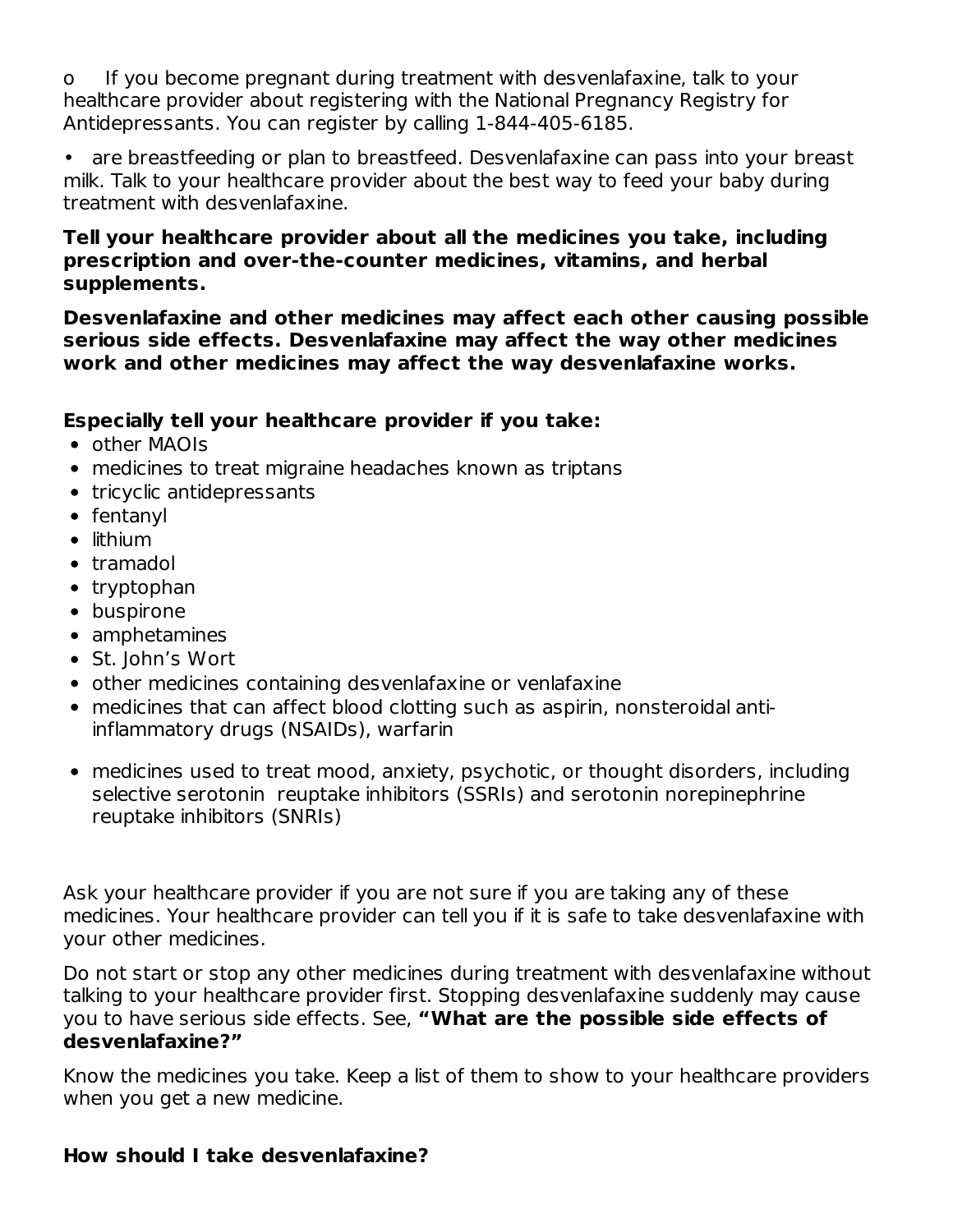- Take desvenlafaxine exactly as your healthcare provider tells you to.
- Take desvenlafaxine 1 time a day at about the same time each day.
- Desvenlafaxine may be taken either with or without food.
- Swallow desvenlafaxine tablets whole, with fluid. Do not divide, crush, chew, or dissolve desvenlafaxine tablets.
- When you take desvenlafaxine, you may see something in your stool that looks like a tablet. This is the empty shell from the tablet after the medicine has been absorbed by your body.
- If over-exposure occurs, call your Poison Control Center at 1-800-222-1222 or go to the nearest hospital emergency room right away.

### **What should I avoid while taking desvenlafaxine?**

- Do not drive a car or operate heavy machinery until you know how desvenlafaxine affects you.
- You should not drink alcohol while taking desvenlafaxine.

### **What are the possible side effects of desvenlafaxine?**

Desvenlafaxine can cause serious side effects, including:

- **See, "What is the most important information I should know about desvenlafaxine?"**
- **Serotonin syndrome.** Apotentially life-threatening problem called serotonin syndrome can happen when you take desvenlafaxine with certain other medicines. See, "Do not take desvenlafaxine if you:" Call your healthcare provider or go to the nearest hospital emergency room right away if you have any of the following signs and symptoms of serotonin syndrome:

| o agitation                                      | o seeing or hearing things that are not real<br>(hallucinations) |
|--------------------------------------------------|------------------------------------------------------------------|
| o confusion                                      | coma                                                             |
| o fast heart beat                                | o changes in blood pressure                                      |
| o dizziness                                      | sweating<br>0                                                    |
| o flushing                                       | o high body temperature (hyperthermia)                           |
| o tremors, stiff muscles, or muscle<br>twitching | loss of coordination<br>$\Omega$                                 |
| o seizures                                       | nausea, vomiting, diarrhea<br>O                                  |

**• New or worsened high blood pressure (hypertension).** Your healthcare provider should check your blood pressure before and during treatment with desvenlafaxine. If you have high blood pressure, it should be controlled before you start treatment with desvenlafaxine.

• **Increased chance of bleeding or bruising.** Taking desvenlafaxine with aspirin, NSAIDs, or blood thinners may add to this risk. Tell your healthcare provider right away about any unusual bleeding or bruising.

• **Eye problems (angle closure glaucoma).** Many antidepressant medicines, including desvenlafaxine, may cause a certain type of eye problem called angleclosure glaucoma. Call your healthcare provider if you have changes in your vision or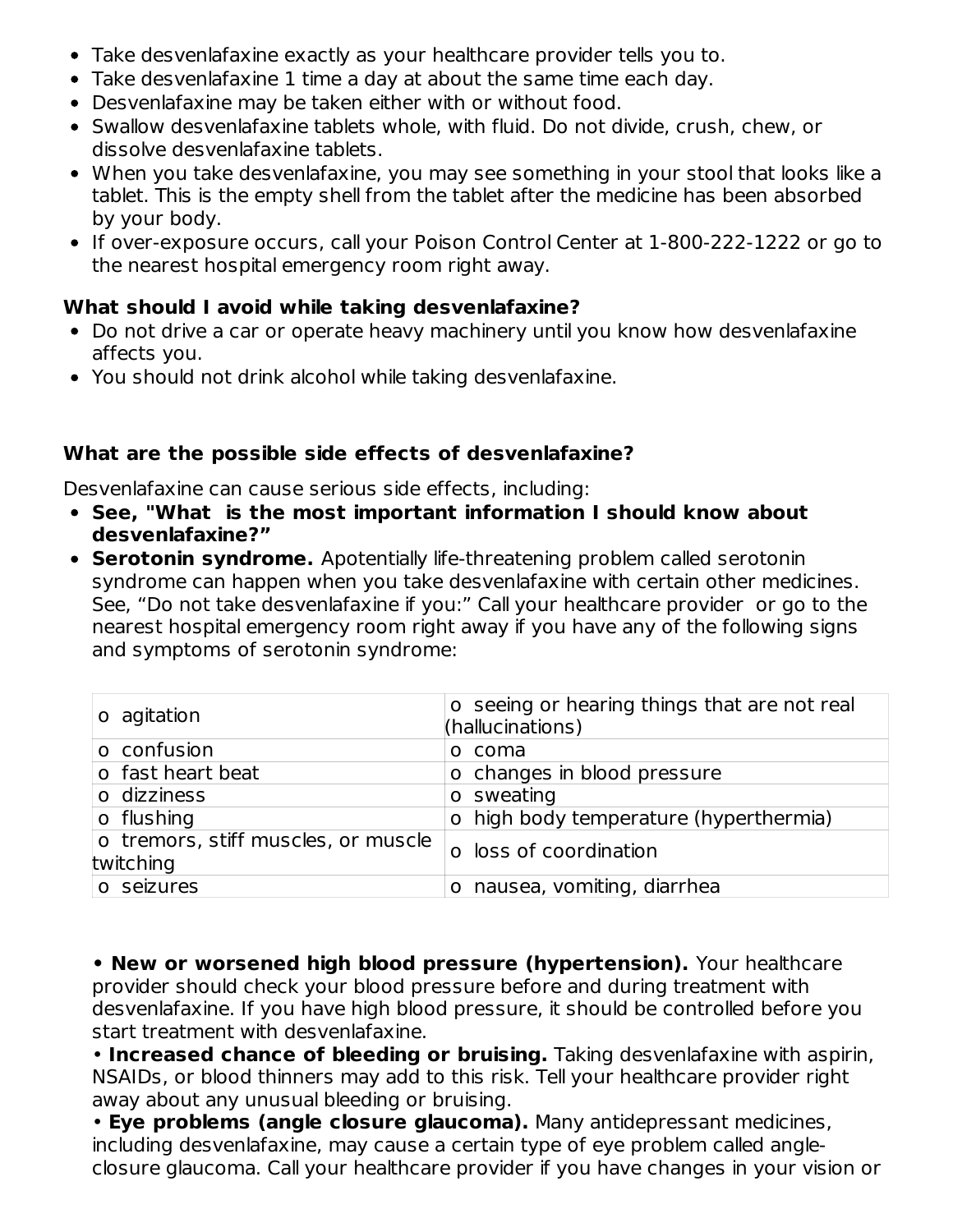#### eye pain.

• **Discontinuation syndrome.** Suddenly stopping desvenlafaxine when you take higher doses may cause you to have serious side effects. Your healthcare provider may want to decrease your dose slowly. Symptoms may include:

|                        | dizziness                        | nausea<br>O                               | O | headache                |
|------------------------|----------------------------------|-------------------------------------------|---|-------------------------|
| O                      | $irritability$ and agitation $ $ | problems sleeping<br>$\Omega$             | 0 | diarrhea                |
|                        | anxiety                          | tiredness<br>O                            | O | abnormal dreams         |
| O                      | sweating                         | confusion<br>O                            | O | changes in your<br>mood |
| Ο                      | seizures                         | electric shock sensation<br>(paresthesia) | 0 | hypomania               |
| o ringing in your ears |                                  |                                           |   |                         |
|                        | (tinnitus)                       |                                           |   |                         |

- **Seizures (convulsions).**
- **Low sodium levels in your blood (hyponatremia).** Low sodium levels can happen during treatment with desvenlafaxine. Low sodium levels in your blood may be serious and may cause death. Signs and Symptoms of low sodium levels in your blood may include:
- headache
- difficulty concentrating
- memory changes
- confusion
- weakness and unsteadiness on your feet which can lead to falls

### **In severe or more sudden cases, signs and symptoms include:**

- hallucinations (seeing or hearing things that are not real)
- fainting
- seizures
- coma
- **Lung problems.** Some people who have taken the medicine venlafaxine which is the same kind of medicine as the medicine in desvenlafaxine have had lung problems. Symptoms of lung problems include difficulty breathing, cough, or chest discomfort. Tell your healthcare provider right away if you have any of these symptoms.
- **Sexual Problems (dysfunction).** Taking serotonin and norepinephrine reuptake inhibitors (SNRIs), including desvenlafaxine, may cause sexual problems. Symptoms in males may include:
	- o Delayed ejaculation or inability to have an ejaculation
	- o Decreased sex drive
	- o Problems getting or keeping an erection

Symptoms in females may include:

- o Decreased sex drive
- o Delayed orgasm or inability to have an orgasm

Talk to your healthcare provider if you develop any changes in your sexual function or if you have any questions or concerns about sexual problems during treatment with desvenlafaxine. There may be treatments your healthcare provider can suggest.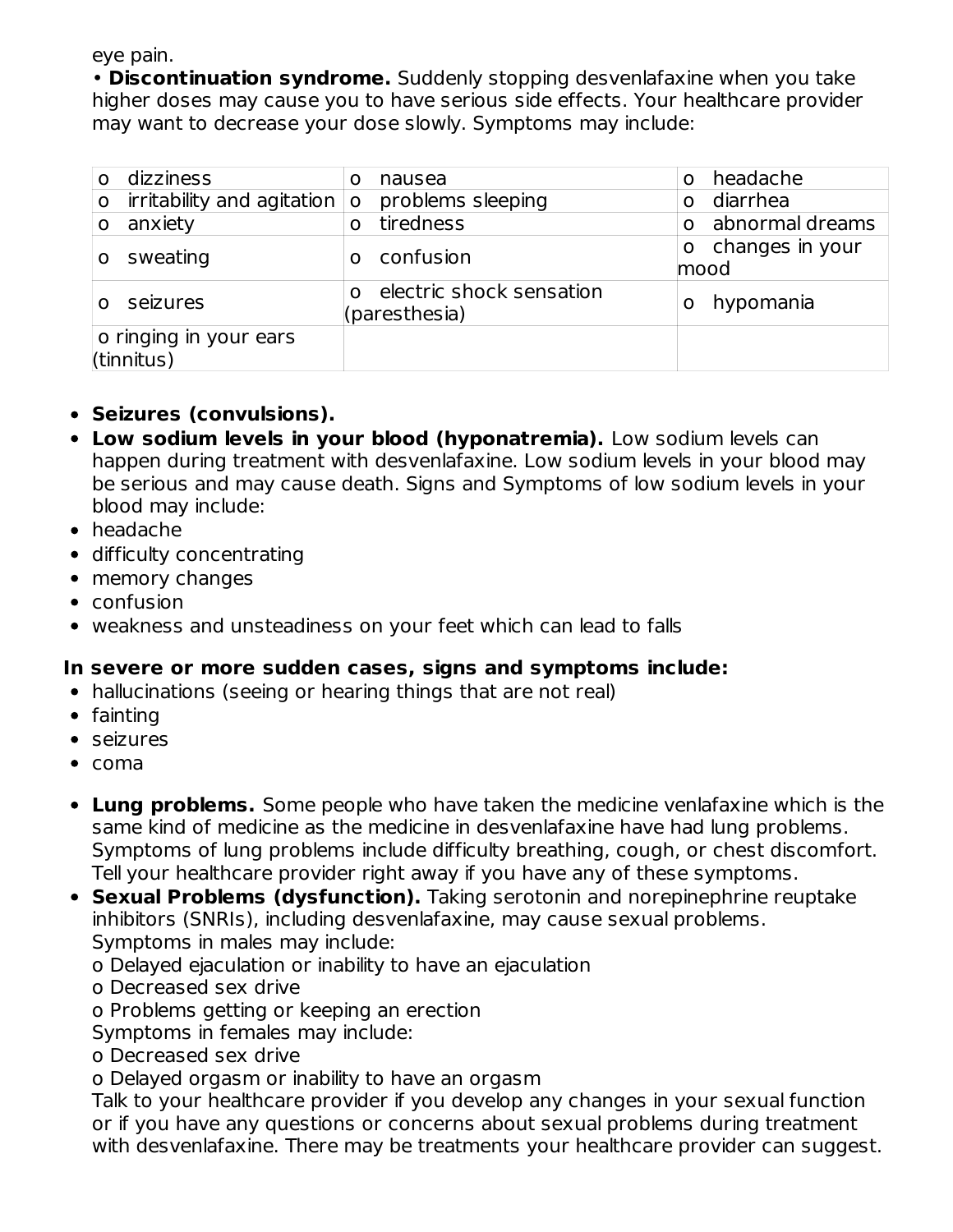### **The most common side effects of desvenlafaxine include:**

| l• nausea                  | • dizziness      |
|----------------------------|------------------|
| • problems sleeping        | • sweating       |
| • constipation             | • feeling sleepy |
| • decreased appetite       | • anxiety        |
| • sexual function problems |                  |

These are not all the possible side effects of desvenlafaxine.

Call your doctor for medical advice about side effects. You may report side effects to FDA at 1-800-FDA-1088.

### **How should I store desvenlafaxine?**

- Store desvenlafaxine at room temperature between 68°F to 77°F (20°C to 25°C).
- **Keep desvenlafaxine and all medicines out of the reach of children.**

### **General Information about the safe and effective use of desvenlafaxine**

Medicines are sometimes prescribed for purposes other than those listed in a Medication Guide. Do not take desvenlafaxine for a condition for which it was not prescribed. Do not give desvenlafaxine to other people, even if they have the same symptoms that you have. It may harm them. You can ask your pharmacist or healthcare provider for information about desvenlafaxine that is written for healthcare professionals.

For more information call Breckenridge Pharmaceutical, Inc. at 1-800-367-3395 or go to www.bpirx.com.

### **What are the ingredients in desvenlafaxine?**

### **Active ingredient:** desvenlafaxine

### **Inactive ingredients:**

**25 mg tablet:** hypromellose, magnesium stearate, microcrystalline cellulose, povidone, talc and film coating, which consists of hypromellose, iron oxide yellow, iron oxide red, iron oxide black, polyethylene glycol, talc, and titanium dioxide.

**50 mg tablet:** hypromellose, magnesium stearate, microcrystalline cellulose, povidone, talc and film coating, which consists of hypromellose, iron oxide red, polyethylene glycol, talc, and titanium dioxide.

**100 mg tablet:** hypromellose, magnesium stearate, microcrystalline cellulose, povidone, talc and film coating, which consists of hypromellose, iron oxide black, iron oxide red, polyethylene glycol, talc, and titanium dioxide.

This Medication Guide has been approved by the U.S. Food and Drug Administration.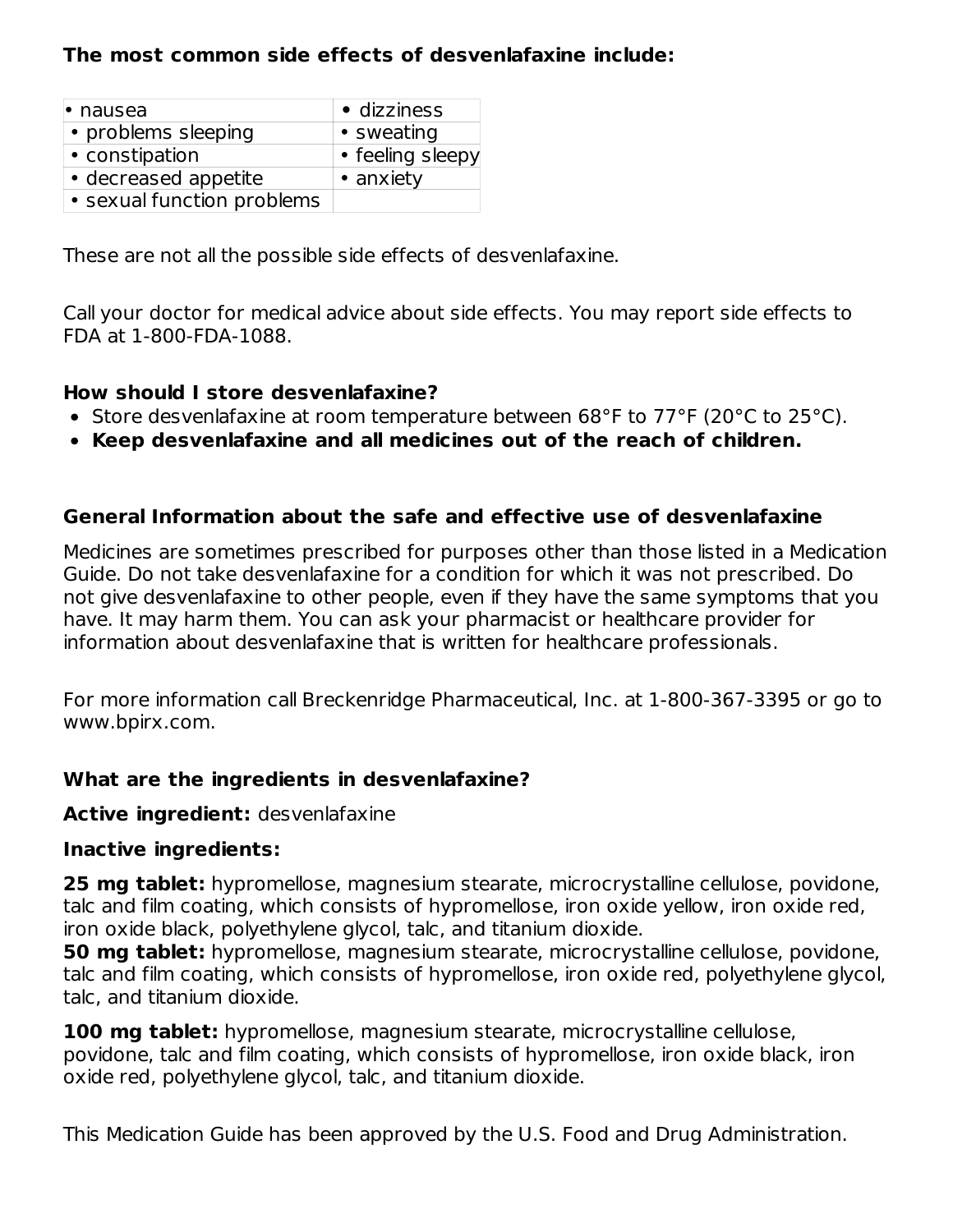Distributed by:

Breckenridge Pharmaceutical, Inc. Berlin, CT 06037

Manufactured by: Alembic Pharmaceuticals Limited(Formulation Division), Village Panelav, P. O. Tajpura, Near Baska, Taluka-Halol, Panchmahal, Gujarat, India.

Revised: 10/2021

## **Desvenlafaxine ER 50mg Tablet**

|                     | Packaged by Bryant Ranch Prepack               |                | Burbank. CA 91504             |
|---------------------|------------------------------------------------|----------------|-------------------------------|
|                     | <b>Desvenlafaxine</b><br><b>ER 50mg Tablet</b> | $\overline{O}$ | <b>PINK ROUND L349</b>        |
|                     |                                                | 1523487        |                               |
|                     |                                                |                | Store at room temp of         |
| <b>Compare To</b>   |                                                |                | $20^{\circ}$ -25°C (68°-77°F) |
| Pristig 50mg Tablet |                                                |                | Keep all drugs out of         |
|                     | <b>Alembic Pharmaceuticals Limited</b>         | <b>RX Only</b> | reach of children.            |
| # 30                | <b>EXP MM/YY</b>                               |                |                               |
| <b>NDC</b>          | 6362975251                                     |                | 07525301523487                |

| <b>DESVENLAFAXINE</b><br>desvenlafaxine succinate tablet, extended release |                           |                  |                           |
|----------------------------------------------------------------------------|---------------------------|------------------|---------------------------|
| <b>Product Information</b>                                                 |                           |                  |                           |
| Box durch Trees                                                            | <b>HUMAN PRESCRIPTION</b> | <b>Item Code</b> | NDC:63629-7525(NDC:51991- |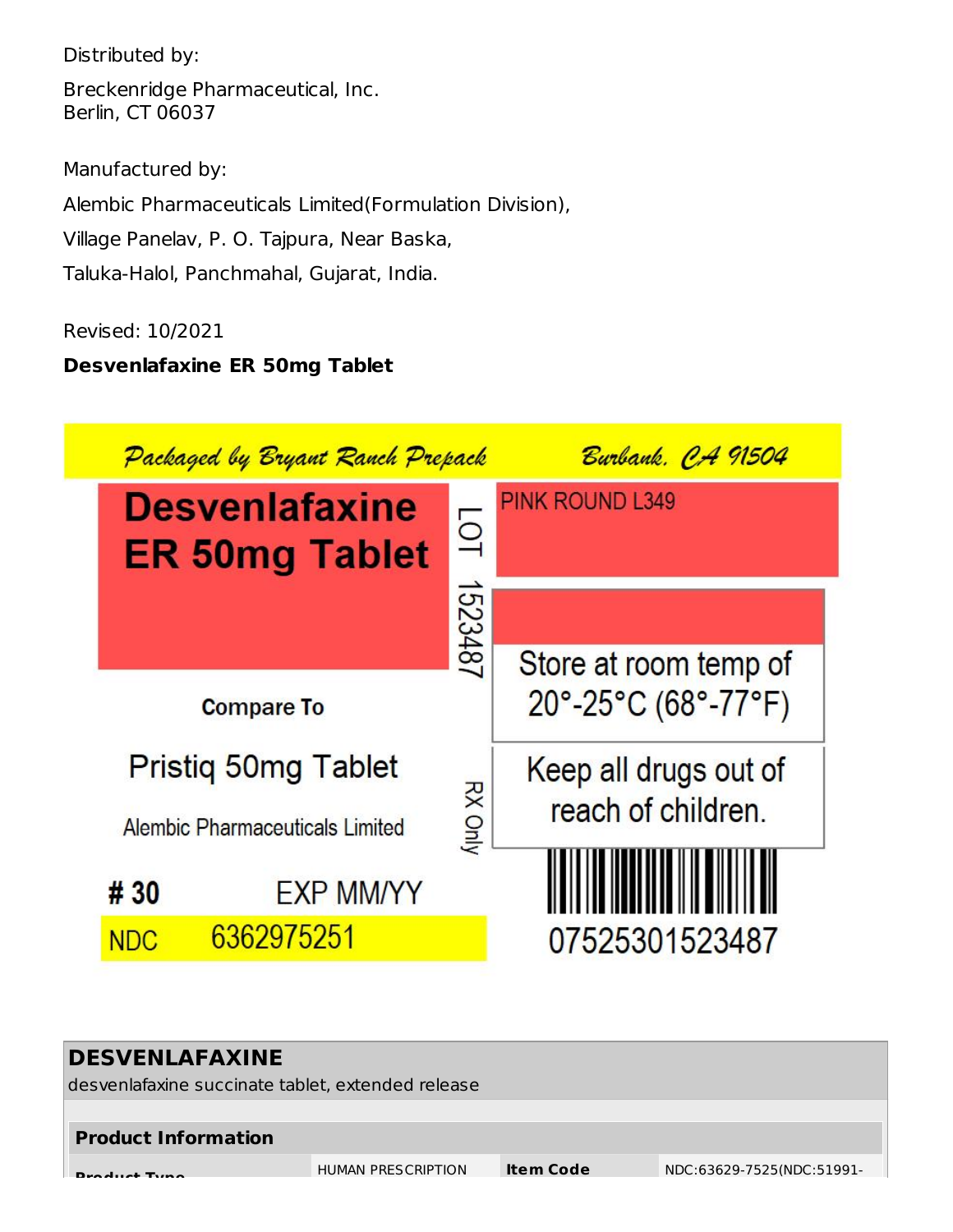| <b>Product Type</b>                                                                     |                                                                                 | <b>DRUG</b>                                                          | (Source)            |                                       | 311)                  |                  |                                     |
|-----------------------------------------------------------------------------------------|---------------------------------------------------------------------------------|----------------------------------------------------------------------|---------------------|---------------------------------------|-----------------------|------------------|-------------------------------------|
| <b>Route of Administration</b>                                                          |                                                                                 | ORAL                                                                 |                     |                                       |                       |                  |                                     |
|                                                                                         |                                                                                 |                                                                      |                     |                                       |                       |                  |                                     |
|                                                                                         |                                                                                 |                                                                      |                     |                                       |                       |                  |                                     |
| <b>Active Ingredient/Active Moiety</b>                                                  |                                                                                 |                                                                      |                     |                                       |                       |                  |                                     |
|                                                                                         | <b>Basis of</b><br><b>Ingredient Name</b><br><b>Strength</b><br><b>Strength</b> |                                                                      |                     |                                       |                       |                  |                                     |
| UNII: NG99554ANW)                                                                       |                                                                                 | <b>DESVENLAFAXINE SUCCINATE (UNII: ZB22ENFOXR) (DESVENLAFAXINE -</b> |                     |                                       | <b>DESVENLAFAXINE</b> |                  | 50 mg                               |
|                                                                                         |                                                                                 |                                                                      |                     |                                       |                       |                  |                                     |
| <b>Inactive Ingredients</b>                                                             |                                                                                 |                                                                      |                     |                                       |                       |                  |                                     |
|                                                                                         |                                                                                 | <b>Ingredient Name</b>                                               |                     |                                       |                       |                  | <b>Strength</b>                     |
| HYPROMELLOSE, UNSPECIFIED (UNII: 3NXW29V3WO)                                            |                                                                                 |                                                                      |                     |                                       |                       |                  |                                     |
| MICROCRYSTALLINE CELLULOSE (UNII: OP1R32D61U)<br><b>POVIDONE K90 (UNII: RDH86HJV5Z)</b> |                                                                                 |                                                                      |                     |                                       |                       |                  |                                     |
| TALC (UNII: 7SEV7J4R1U)                                                                 |                                                                                 |                                                                      |                     |                                       |                       |                  |                                     |
| MAGNESIUM STEARATE (UNII: 70097M6I30)                                                   |                                                                                 |                                                                      |                     |                                       |                       |                  |                                     |
| TITANIUM DIOXIDE (UNII: 15FIX9V2JP)                                                     |                                                                                 |                                                                      |                     |                                       |                       |                  |                                     |
| POLYETHYLENE GLYCOL 6000 (UNII: 30IQX730WE)                                             |                                                                                 |                                                                      |                     |                                       |                       |                  |                                     |
| FERRIC OXIDE RED (UNII: 1K09F3G675)                                                     |                                                                                 |                                                                      |                     |                                       |                       |                  |                                     |
|                                                                                         |                                                                                 |                                                                      |                     |                                       |                       |                  |                                     |
| <b>Product Characteristics</b>                                                          |                                                                                 |                                                                      |                     |                                       |                       |                  |                                     |
| Color                                                                                   | PINK (Light Pink)<br><b>Score</b><br>no score                                   |                                                                      |                     |                                       |                       |                  |                                     |
| <b>Shape</b>                                                                            | ROUND (Biconvex)<br><b>Size</b>                                                 |                                                                      |                     |                                       |                       | 10 <sub>mm</sub> |                                     |
| <b>Flavor</b>                                                                           |                                                                                 |                                                                      | <b>Imprint Code</b> |                                       | L349                  |                  |                                     |
| <b>Contains</b>                                                                         |                                                                                 |                                                                      |                     |                                       |                       |                  |                                     |
|                                                                                         |                                                                                 |                                                                      |                     |                                       |                       |                  |                                     |
|                                                                                         |                                                                                 |                                                                      |                     |                                       |                       |                  |                                     |
| <b>Packaging</b>                                                                        |                                                                                 |                                                                      |                     |                                       |                       |                  |                                     |
| <b>Item Code</b><br>#                                                                   |                                                                                 | <b>Package Description</b>                                           |                     | <b>Marketing Start</b><br><b>Date</b> |                       |                  | <b>Marketing End</b><br><b>Date</b> |
| NDC:63629-<br>$\mathbf{1}$<br>7525-1                                                    | Product                                                                         | 30 in 1 BOTTLE; Type 0: Not a Combination                            |                     | 02/05/2018                            |                       |                  |                                     |
| NDC:63629-<br>$\mathbf{z}$<br>7525-2                                                    | 28 in 1 BOTTLE; Type 0: Not a Combination<br>Product                            |                                                                      |                     | 04/27/2018                            |                       |                  |                                     |
| NDC:63629-<br>3<br>7525-3                                                               | 60 in 1 BOTTLE; Type 0: Not a Combination<br>Product                            |                                                                      | 08/02/2018          |                                       |                       |                  |                                     |
| NDC:63629-<br>4<br>7525-4                                                               | 90 in 1 BOTTLE; Type 0: Not a Combination<br>02/08/2022<br>Product              |                                                                      |                     |                                       |                       |                  |                                     |
|                                                                                         |                                                                                 |                                                                      |                     |                                       |                       |                  |                                     |
| <b>Marketing Information</b>                                                            |                                                                                 |                                                                      |                     |                                       |                       |                  |                                     |
| <b>Marketing</b>                                                                        |                                                                                 |                                                                      |                     |                                       |                       |                  |                                     |
| <b>Category</b>                                                                         |                                                                                 | <b>Application Number or Monograph</b><br><b>Citation</b>            |                     | <b>Marketing Start</b><br><b>Date</b> |                       |                  | <b>Marketing End</b><br><b>Date</b> |
| <b>ANDA</b>                                                                             | ANDA204003                                                                      |                                                                      |                     | 03/01/2017                            |                       |                  |                                     |